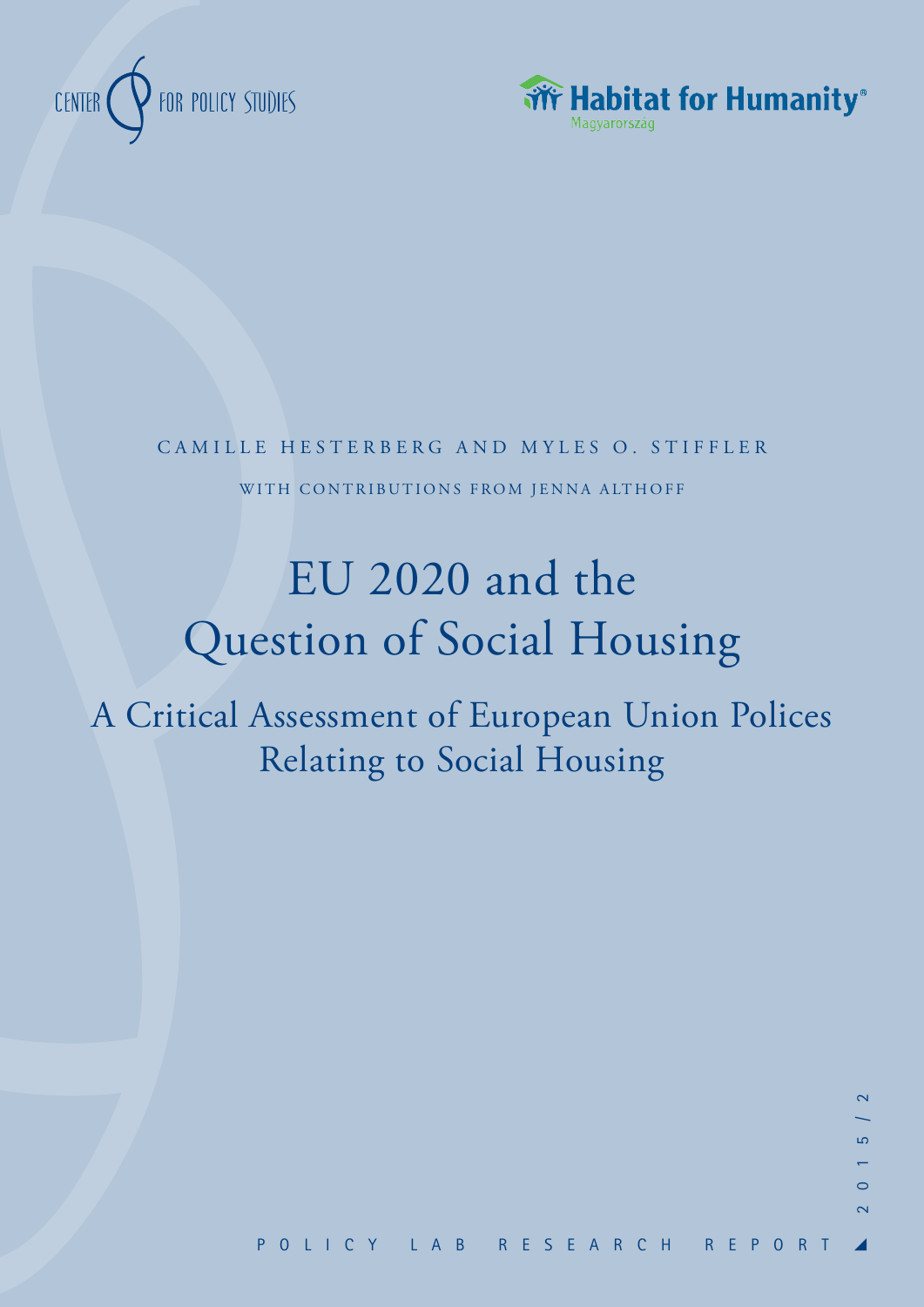



#### ABOUT THE PROJECT

This study was commissioned by Habitat for Humanity International Budapest. The work was conducted and recognized in partial fulfillment for the "Policy Labs" course within the Department of Public Policy at Central European University.

Policy Labs are part of the MA curriculum and give an opportunity for small teams to work for external clients producing and presenting policy relevant research that will be used for advocacy, assessment and development. Clients are civic organizations, donors, research centers and international organizations. The Policy Lab focusing on this project for Habitat for Humanity International Budapest was mentored by Marie-Pierre Granger from the Department of Public Policy, Andrew Cartwright and Anna Szasz from the Center for Policy Studies.

## ABOUT THE AUTHORS

Camille Hesterberg and Myles O. Stiffler were students in the Master of Arts program of the Department of Public Policy at Central European University during the 2014-2015 Academic Year.

## TERMS OF USE AND COPYRIGHT

The views in this report are the authors' own and do not necessarily reflect those of the Central European University or the Habitat for Humanity International Budapest. This text may be downloaded only for personal research purposes. Additional reproduction for other purposes, whether in hard copies or electronically, requires the consent of the author(s), editor(s). If cited or quoted, reference should be made to the full name of the author(s), editor(s), the title, the Policy Lab Research Report series, the year and the publisher.

CENTER FOR POLICY STUDIES CENTRAL EUROPEAN UNIVERSITY Nador utca 9. H–1051 Budapest, Hungary cps@ceu.edu http://cps.ceu.edu

© Central European University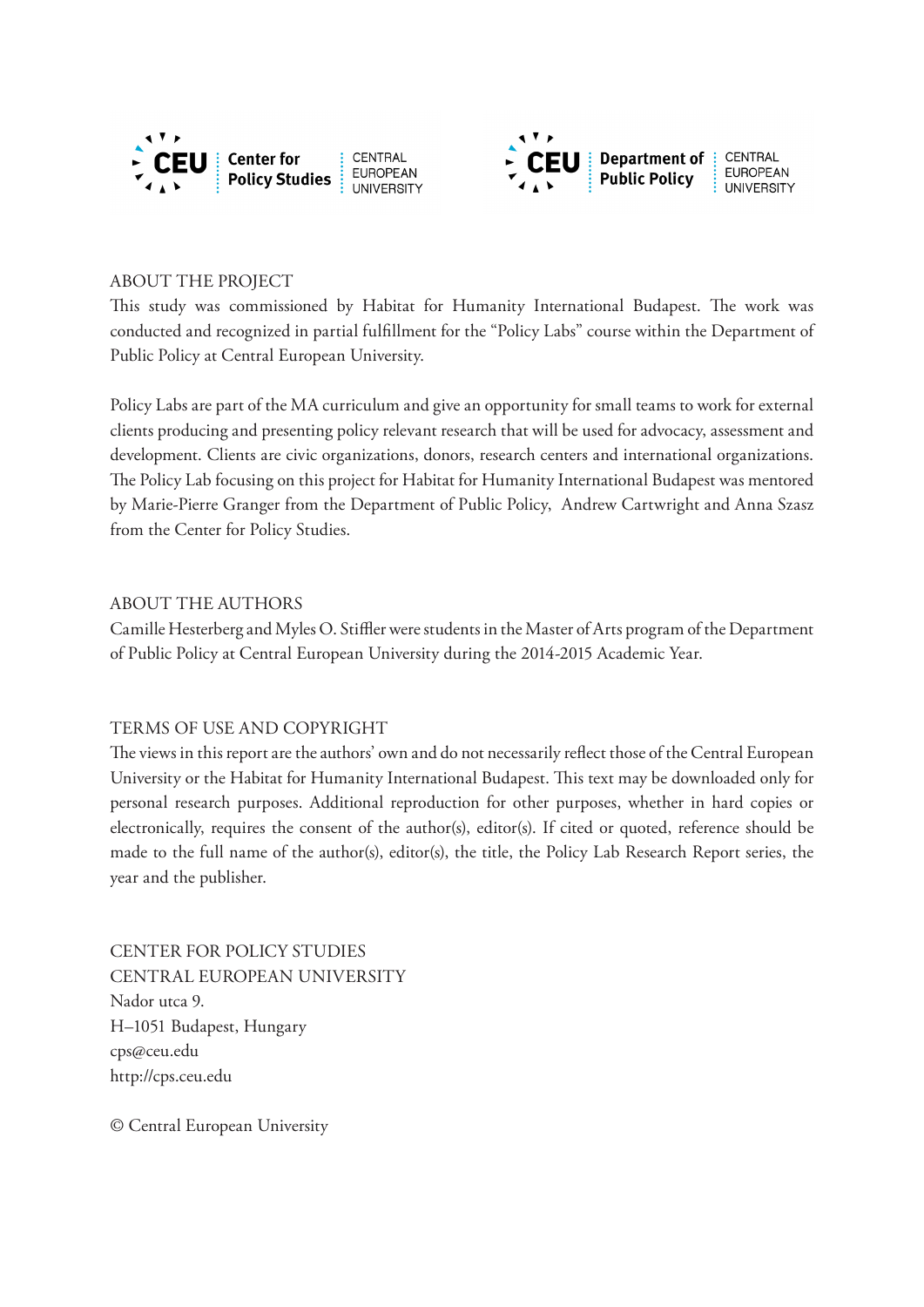*"To fix systemic inequities which burden our nation, we need a systemic approach to fighting poverty. Education reform will be fruitless if we cannot guarantee that every child can return to a safe home in the evening."* 

These were the words of young Patrick Wanninkhof, a high school physics teacher who was compelled to spend his summer biking across the United States and building houses with Habitat for Humanity after recognizing how unfair it was to ask his students without a home at night to focus on their education.

This report is dedicated to him.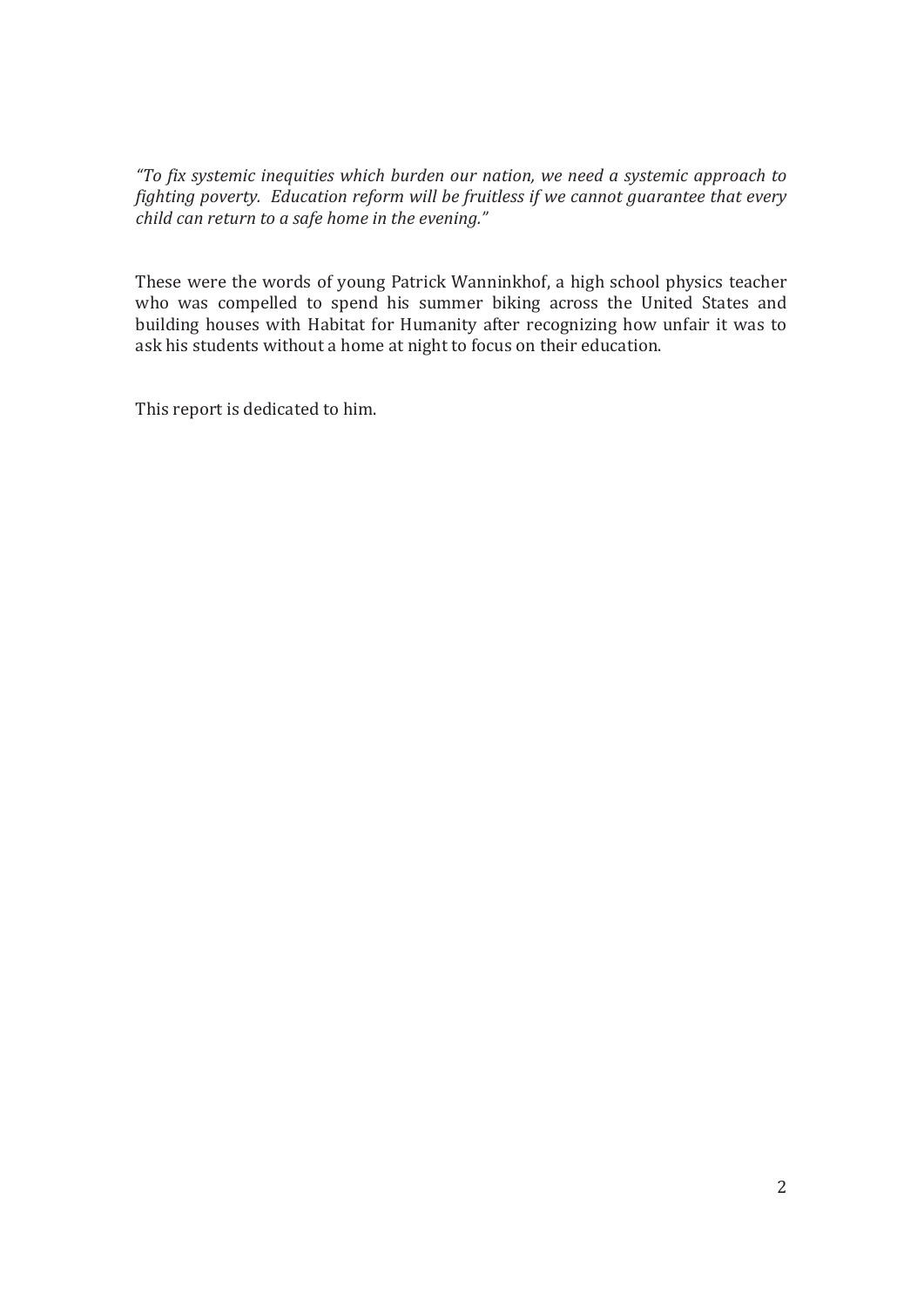# **Table of Contents**

| <b>CHAPTER 2: SYNTHESES OF KEY EU POLICY DOCUMENTS RELATED TO</b>               |  |
|---------------------------------------------------------------------------------|--|
| "EUROPE 2020: A strategy for smart, sustainable and inclusive growth."          |  |
| "Towards Social Investment for Growth and Cohesion - including implementing the |  |
|                                                                                 |  |
|                                                                                 |  |
| "Social Investment in Europe: A Study of National Policies 2015"  17            |  |
| "2015 European Semester: Country-Specific Recommendations"  19                  |  |
| "Report on the implementation of the EU Framework for National Roma             |  |
|                                                                                 |  |
|                                                                                 |  |
| <b>CHAPTER 2: KEY EU POLICY DOCUMENTS RELATED TO HOUSING - ACTIVE</b>           |  |
|                                                                                 |  |
| <b>CHAPTER 3: SYNTHESES OF KEY NON-EU POLICY DOCUMENTS RELATED TO</b>           |  |
|                                                                                 |  |
|                                                                                 |  |
|                                                                                 |  |
|                                                                                 |  |
| "Introducing Social Rental Agencies in Hungary: An Innovative Housing           |  |
|                                                                                 |  |
|                                                                                 |  |
| "The Lisbon Strategy and Ethnic Minorities: Rights and Economic Growth" 38      |  |
|                                                                                 |  |
| <b>CHAPTER 4: KEY NON-EU POLICY DOCUMENTS RELATED TO HOUSING -</b>              |  |
|                                                                                 |  |
| <b>CHAPTER 5: SUMMARY OF INFORMATIONAL INTERVIEWS </b> 41                       |  |
|                                                                                 |  |
|                                                                                 |  |
|                                                                                 |  |
|                                                                                 |  |
|                                                                                 |  |
|                                                                                 |  |
| Appendix 1: Matrix for key EU policy documents related to housing 49            |  |
| Appendix 2: Matrix for key non-EU policy documents related to housing  50       |  |
|                                                                                 |  |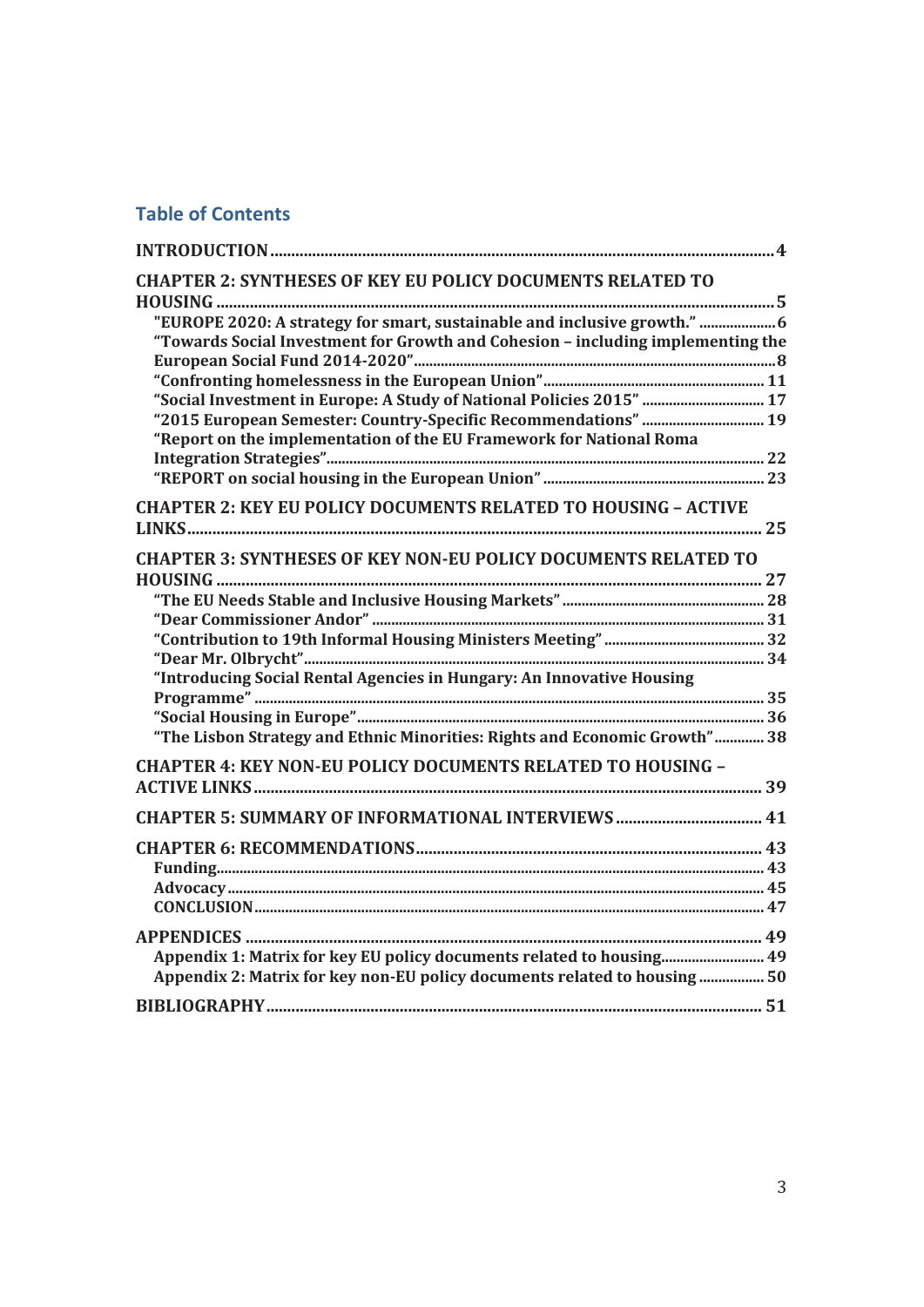## **INTRODUCTION**

Europe 2020 (EU2020) is a ten-year growth strategy that sets out specific goals for member states to follow in order to accomplish EU priorities of smart, sustainable and inclusive growth.1 The current EU2020 strategy has five core priorities regarding employment, innovation, education, poverty reduction, and sustainability. Despite no explicit mention of housing, these goals cannot be reached by ignoring it; education, employment, and poverty reduction priorities specifically cannot be met when a person is in an unstable living situation. Therefore, there is a need for integrated and systemic approaches to accomplish the Europe 2020 goals.

The EU2020 framework does not mention social housing but nonetheless, other important EU documents exist that do highlight the need to bear social housing in mind, as housing is a fundamental right and therefore cannot be disregarded.<sup>2</sup> Additionally, housing is mentioned as a target area in the 2010-2020 Roma Integration Strategy, a strategy for the inclusion of one of Europe's largest minorities, which runs in parallel to the timeframe of the EU2020. Additionally, multiple EU institutions have drafted reports specifically concerning social housing, such as the European Parliament social housing resolution.<sup>3</sup> However, the majority of documents that explicitly mention housing do so in a manner out of focus; very few EU directives and legislations are dedicated to the provision of affordable housing. The intent of this report is to inform Habitat for Humanity of the relevant discussion surrounding housing at the EU-level.

This report is structured in six chapters. Chapters 1 and 3 provide synthesis of the key EU and non-EU documents respectively regarding social housing. Chapters 2 and 4 provide lists of the consulted EU and non-EU documents as they relate to social housing. Chapter 5 contains take-away points from a series of interviews that were conducted in the winter of 2014-2015 regarding social housing. Lastly, Chapter 6 reviews the associated EU funds and advocacy goals for social housing and concludes with recommendations on how to make social housing a policy priority for the EU.

This report will provide an understanding of the relevant literature currently present regarding social housing agendas at the EU level, and endeavours to answer the encompassing research question: *how can social housing be a larger EU agenda?*

l 1 European Commission. "EUROPE 2020." European Union website. *European Commission*, n.d. http://ec.europa.eu/europe2020/index\_en.htm

<sup>2</sup> *REPORT on social housing in the European Union*. European Parliament. Committee on Employment and Social

<sup>&</sup>lt;sup>3</sup> REPORT on social housing in the European Union. European Parliament. Committee on Employment and Social Affairs. Rapporteur: Karima Delli. (2012/2293 (INI)), 30 April 2013. Plenary sitting.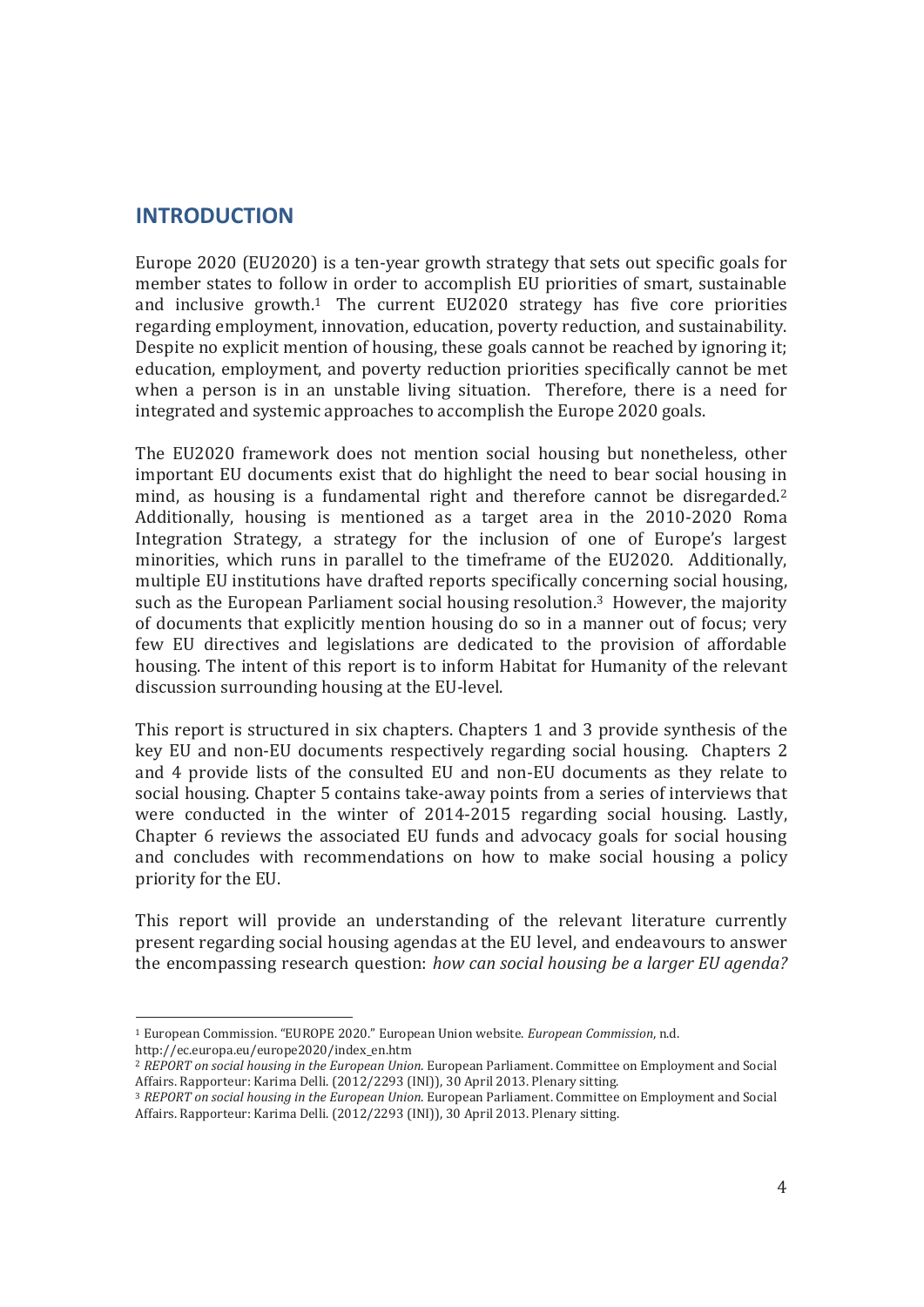# **CHAPTER 2: SYNTHESES OF KEY EU POLICY DOCUMENTS RELATED TO HOUSING**

This chapter contains the in-depth syntheses of the consulted EU documents as they relate to social housing. A copy of the active links can be found in Chapter 2, and the associated research matrix can be found in Appendix 1. These documents were recommended for consultation by Habitat for Humanity or by those experts who were interviewed. The listed documents included pertinent information regarding either housing (or the lack there of), or the Europe 2020 agenda.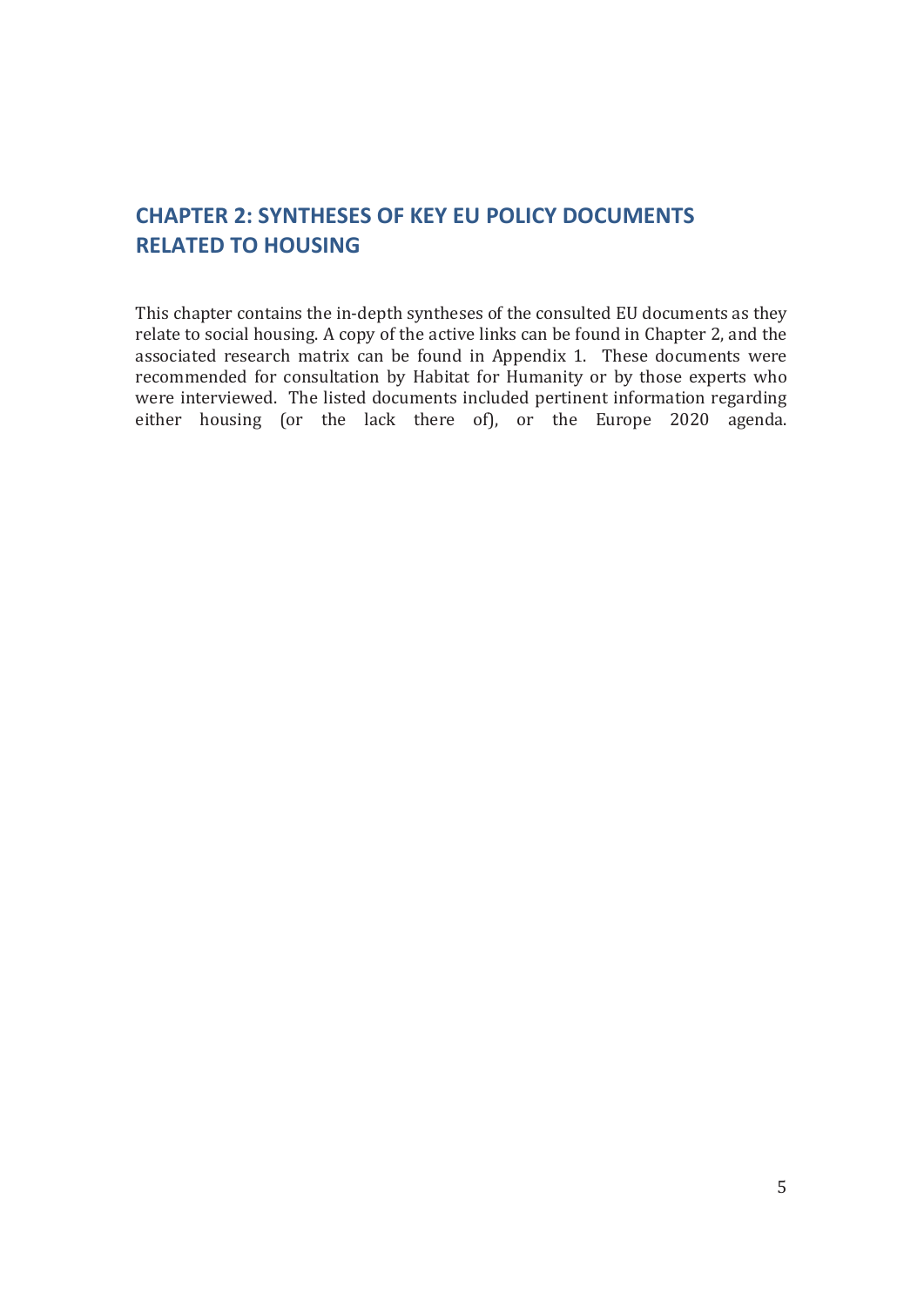#### **"EUROPE 2020: A strategy for smart, sustainable and inclusive growth."**

Economic and political realities are interdependent. Therefore, a political response is needed for economic issues, such as high unemployment rates and the need to fight poverty. This is the target of the Europe 2020's strategy for smart, sustainable and inclusive growth.

The interests of Habitat for Humanity are strongest within the priority of inclusive growth, which means, "fostering a high-employment economy delivering social and territorial cohesion" (pg. 5). The EU2020's target is to put 20 million people out of risk of poverty. This, along with the other targets, is to be accomplished through national initiatives. Although the EU2020 headline targets are quite specific, the initiatives that can be taken not exhaustive; other initiatives, such as for social housing, may be necessary to employ at the EU, national and municipal levels in order to accomplish the listed targets. One specific flagship initiative that Habitat could build upon is the "European platform against poverty." This initiative focuses on the precept that people should live in dignity, which could be interpreted as dignity of proper living circumstances.

With the EU2020's focus on national-level action, country reporting will be used to help implement targets for specific member states, and even policy warning for those members who fail to heed to recommendations. The European Council will be in charge of the EU2020 strategy, the European Commission (EC) will track progress, or the lack there of, and the European Parliament (EP) will act as a colegislator of the initiatives. This three-fold partnership approach will extend to include all relevant actors, including national, regional and local authorities, social partners, civil society and other stakeholders.

With the strong interlink between all national member states, these targets cannot be reached without coordination. Therefore, the EU and specifically the EU2020 strategy can only be a success if all member states act as a true Union. This comes with the recognition that all member states have different needs and specificities, but also that each is starting from a different place. There is not a 'one size fits all' solution to reaching EU-level goals. The EC is vocal in its intent to turn the EU2020 goals into national level trajectories.

The EU recognizes the interrelatedness of the EU2020 targets. To achieve a number of the targets, member states must strive to eliminate the limitations associated with those individuals with social needs by putting social protection systems in place. This also means that there is a strong focus on empowering people. To ensure this access and these opportunities, Habitat for Humanity can push for an agenda of social housing for those in need, as a person's housing situation can highly impact their interaction with society (including within education and employment markets).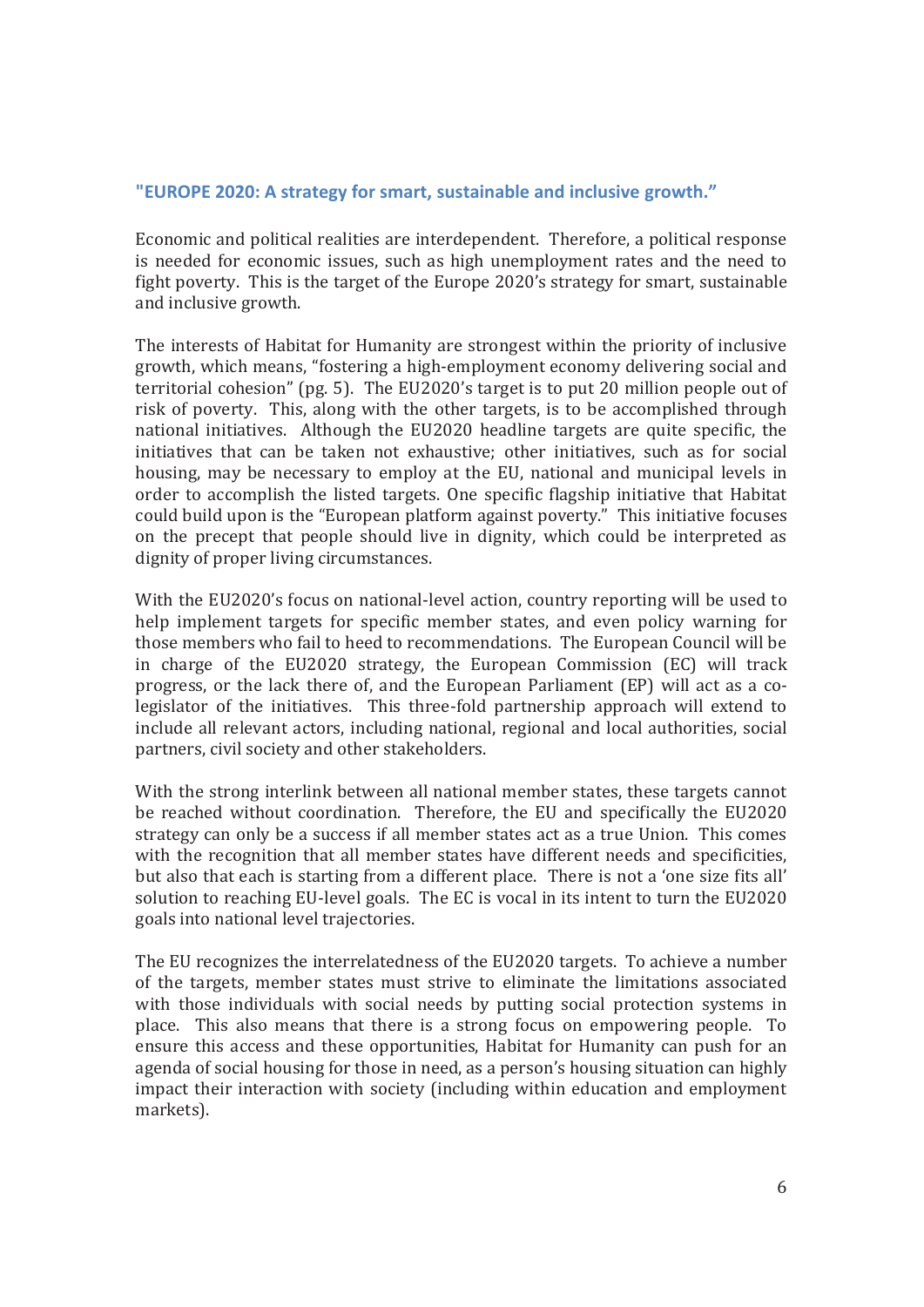Furthermore, this strategy makes mention of reducing health inequalities. Poor living conditions could be a root cause of poor health, which Habitat can capitalize on for their housing agendas. In general terms, social housing could be creatively incorporated into almost all of the flagship initiatives, which are discussed in detail within this article (especially in the grey highlighted boxes on pages 12-19).

In brief:

- "Innovative Union": further development of EU instruments to support innovation, including administrative procedures that facilitate access to funding (this includes the funding mechanisms relevant to housing)
- "Youth on the Move": raising the quality of education through excellence and equity at all levels by using an integrated approach to improve education outcomes and reduce early school leaving (having a safe home to return to after each school day is important to sustaining a good education)
- "A Digital Agenda for Europe": increasing high-speed internet access to more households (this cannot be accomplished if there is not an affordable housing situation to begin with)
- "Resource efficient Europe": ensuring that resource and energy efficiency reaches across Europe, and investing in energy efficient public buildings (this can include initiatives to optimize efficiency in those public buildings that house people with social needs, such as in affordable housing sectors)
- "An Agenda for New Skills and Jobs": reconciliation of work and family life by reducing labour market segmentation (the labour market is highly linked to socio-economic standings, with those in the highest needs of proper housing also being at risk of unstable work and family life)
- "European Platform against Poverty": raise awareness and recognize the fundamental rights of people experiencing poverty and social exclusion to live in dignity and to be active members of society by targeting support from structural funds, fighting discrimination, and assessing adequacy of social protection and pension systems. This requires individual and collective responsibilities and identification of at-risk groups (access to affordable housing can be used as a signature measure of reducing poverty)

Economic, social and territorial cohesion policies are essential to meeting EU2020 goals. As mentioned before, the EU2020 will be structured by a combination of a thematic approach and country reporting, promoting the idea of multi-levelled and coordinated target building. In the end, the EC remains responsible for decisionmaking. Pages 28-31 of the report highlight the given roles for the following actors: European Council, Council of Ministers, EC, EP, national, regional and local authorities, and stakeholders and civil society.

**Key words**: EU level, European Commission, national targets, Europe 2020, official EU paper, smart, sustainable, inclusive growth, cohesion policy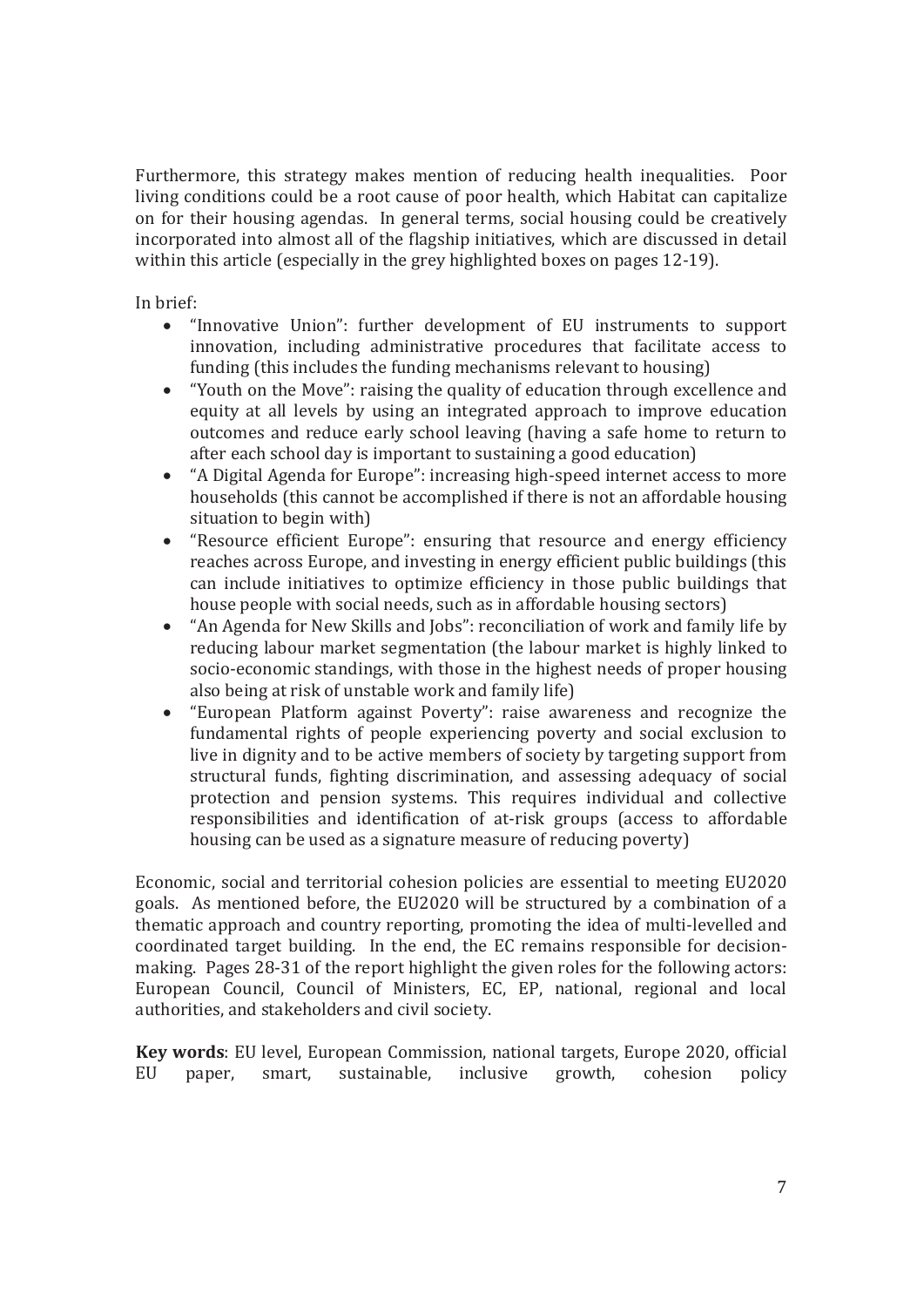## **"Towards Social Investment for Growth and Cohesion – including implementing the European Social Fund 2014-2020"**

According to Article 3 of the Treaty on the European Union, a fundamental objective is to promote economic, social, and territorial cohesion, and to combat social exclusion and discrimination. This falls in line with the EU2020 target of poverty reduction and social inclusion. Additionally, the Charter of Fundamental Rights of the European Union requires EU institutions and member states to respect personal, civic, political, economic and social rights when implementing EU law. As a result of the economic and financial crisis, the above provisions have been challenged, as risks of poverty, and social and labour market exclusion has increased. Additionally, divergence between member states has increased. Both individuals and society on a whole are at risk of negative social and economic consequences, as well as being limited in the ability to reach the Europe 2020 targets. This includes burdens of social and economic costs of unemployment, poverty and social exclusion.

The resulting strains on public budgets have hurt welfare systems, limiting their functions of social investment, social protection and stabilization of the economy. This emphasizes the need to modernize social policies to improve efficiency and effectiveness, which can be accomplished with a well-designed welfare system combined with strong social investment to strengthen people's current and future capacities. This will lead to a fairer and more inclusive society.

The EC's 'Social Investment Package' provides the policy framework for better member state policies for social investment, including adequate and sustainable budgets. This is also communicated in the EP's 'Social Investment Pact.' The Social Investment Package is complementary to the Employment Package and builds on the framework for a cohesion policy under the European Social Fund (ESF).

The current demographic challenges in the EU include modest population growth, the growing population of marginalized communities, an ageing society, rising dependency rates, a smaller productive population, and strained public budgets for social policies. Due to the economic crisis, these demographic challenges are coupled with rises in unemployment, decreases in tax revenues, and increases in people in need of benefits. There is a grave need within the European Union to invest in human capital throughout life to ensure adequate livelihoods. This report states: "If the Europe 2020 targets are to become a reality, remedial action needs to be taken across a broad front, and to cover the challenges faced at various stages of people's lives" (pg. 6). Another challenge is that the social policies of some member states fail to prevent poverty reduction and social inclusion, and also to prevent long-term unemployment. These issues face a gender dimension in which there is a gender disadvantage to women, where 12 million more women are living in poverty than men in the EU.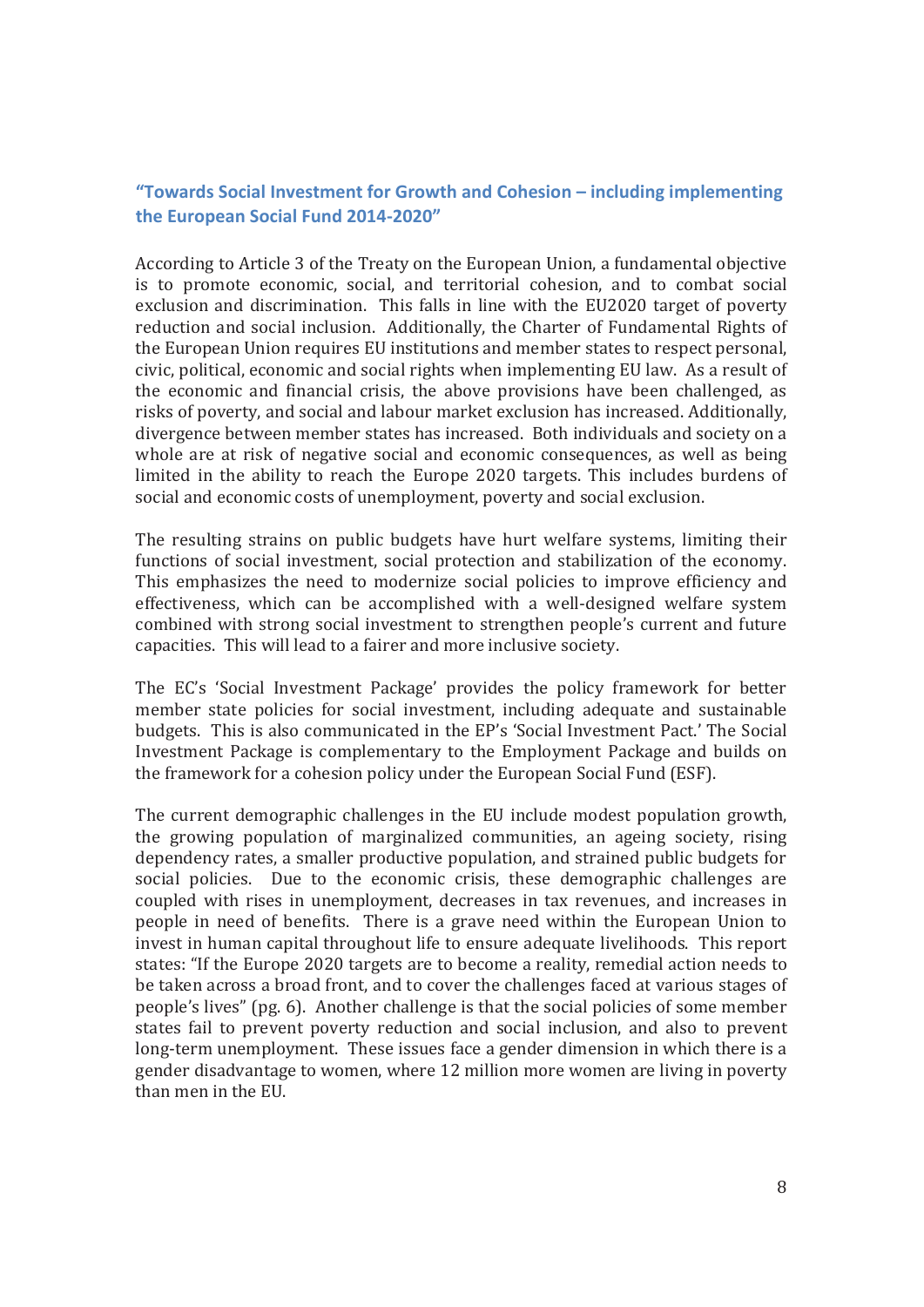All the above-mentioned challenges show the need for a new approach to social policy in order meet the EU2020 targets while remaining fiscally sustainable. These social policies need to secure an adequate livelihood. Social investment plays a key role for people who are disproportionally affected by unemployment, poverty, bad housing, poor health conditions, and discrimination. Integrated support is needed to target the needs of these people. Confronting homelessness through prevention and early intervention is one measure that will save substantially in emergency housing provisions, healthcare, and crime prevention. By using the ESF and focusing on the Country Specific Recommendations made by the Commission to member states under the EU2020 Strategy, social policies can be adapted to face any new challenges. The report also recommends a focus on children to help create a sustainable, efficient and competitive knowledge economy and fair society. In order to break the cycles of intergenerational poverty, the families and communities of these children should also be supported through good social policies.

Adapted housing opportunities provide an opportunity to reduce the need for longterm care. Habitat for Humanity can use this opportunity to push for a better social housing agenda at the EU level. The ESF is an important financial instrument that can be paired with financing from the European Regional Development Fund (ERDF) for investments in housing as a means of supporting deprived communities through reformed social policies, such as through integrated housing policies. The Fund for European Aid to the Most Deprived (FEAD) can also help member states to ensure adequate livelihoods by addressing homelessness. An adequate livelihood will help motivate and activate people to work.

The report recommends measures to protect people against financial difficulty by responsible lending and borrowing practices to mitigate financial distress and to prevent homelessness. This goes along with the needs to improve access to information for citizens in order to guarantee equal opportunities and participation in the economy and the society. Habitat for Humanity can also argue the need for social housing as an investment priority to help prevent children dropping out of education, which promotes the Commission's goal of reducing early school leaving.

Through their National Reform Programs, member states are encouraged to increase their focus on social investment in their social policies, particularly in regards to housing support policies. The Commission will support member states both through their Country Specific Recommendations, and also by better monitoring outcomes. In an attempt to streamline governance and reporting, member states are encouraged to make proposals to strengthen the social dimension of the Europe 2020 strategy, specifically through the Annual Convention of the Platform against Poverty and Exclusion.

Although this report did not often mention housing, and made no specific mention of social housing, implications can be made and promoted by Habitat for Humanity to use social housing as an integrated measure to help contribute to a better and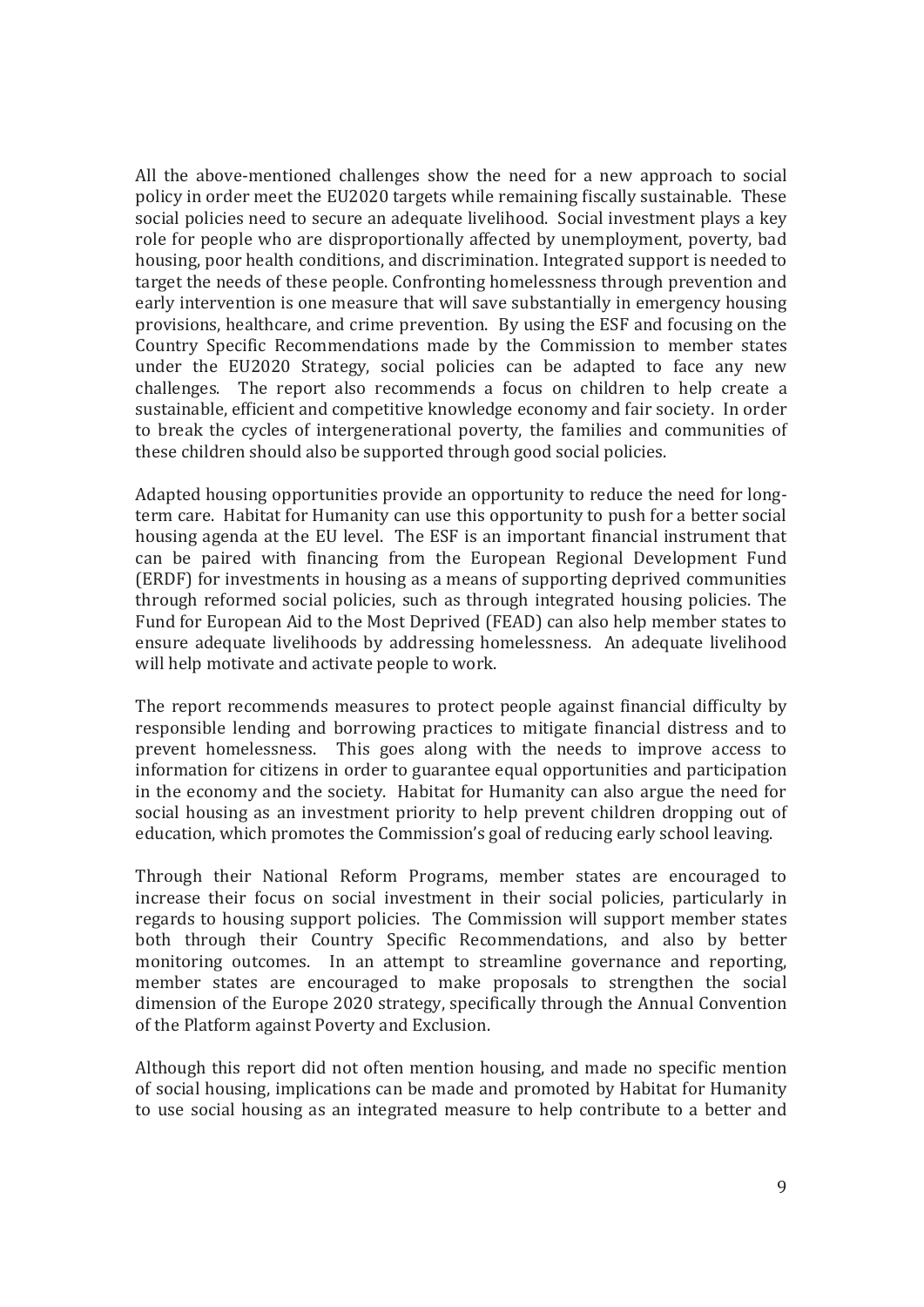more adapted social policy in the face of demographic and crisis-related challenges being faced in the EU.

**Key words**: European Commission, Social Investment Package, European Social Fund, European Regional Development Fund, Fund for European Aid to the Most Deprived, cohesion policy, social policy, social inclusion, social investment, official EU paper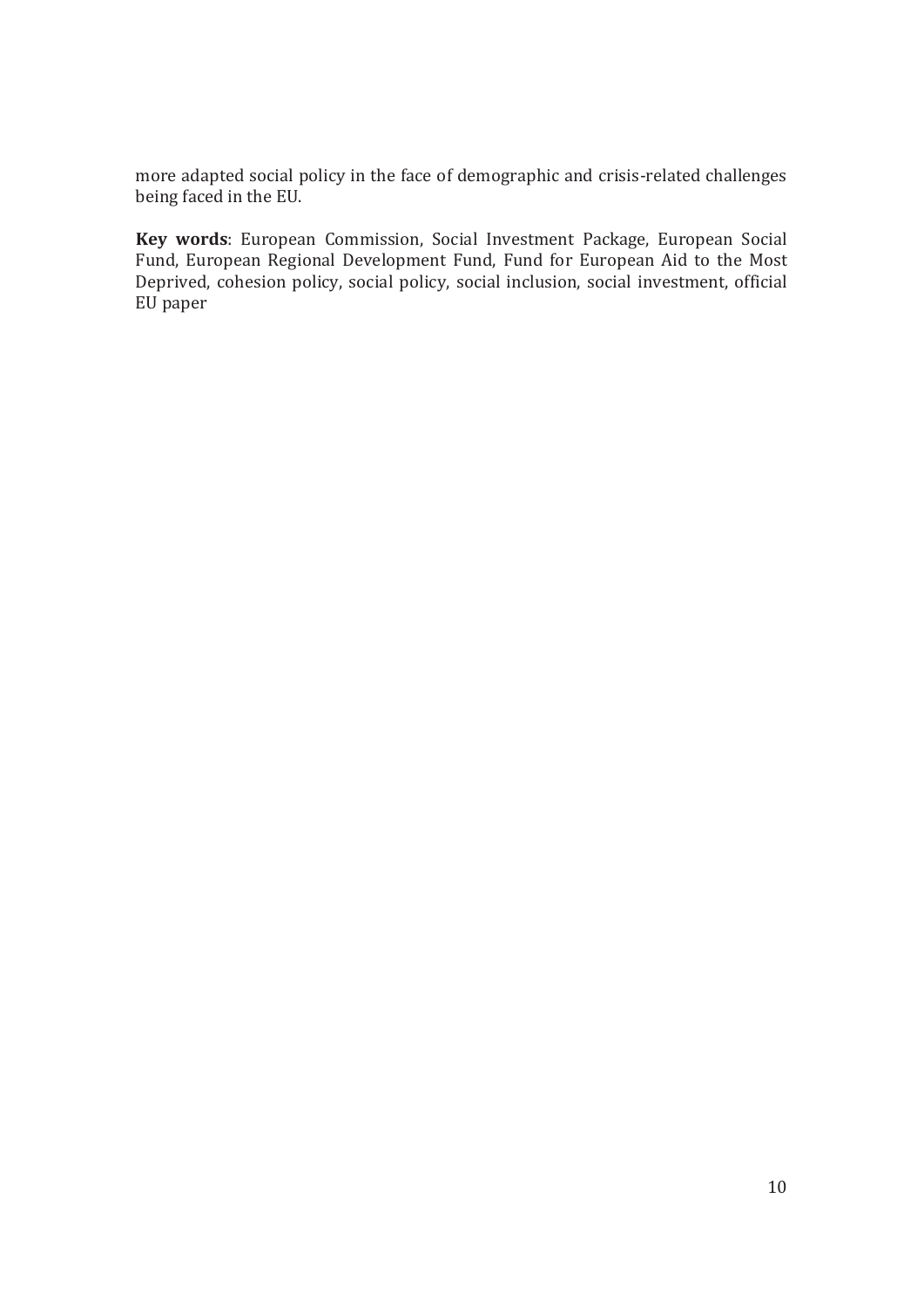#### **"Confronting homelessness in the European Union"**

Homelessness has increased within the EU since 2008. Due to the financial crisis, people have become more dependent on social protections and therefore more likely to be at risk of homelessness. The Social Investment Package (SIP) of the European Commission (EC) recommends to the European Parliament (EP), the European Council, the European Economic and Social Committee, and the Committee of the Regions that more preventative measures should be taken to reduce the risk and magnitude of homelessness in the European Union.

The report notes that decent housing is essential in people's ability to recognize their full economic potential and to therefore participate fully in society. Therefore, targeted and integrated policies are a good investment, which will result in high rates of return and will have positive impacts on homelessness. An example of such a policy would provide permanent housing and support measures for the homeless in order to promote long-term social and economic benefits.

Within the EU2020 Framework, homelessness prevention is highly incorporated into the target area of social inclusion and poverty reduction under the flagship of its European Platform against Poverty and Social Exclusion. The goal is to reduce the number of people living in poverty and social exclusion by 20 million before 2020, with homelessness being recognized as a severe form of poverty and deprivation. This goes in line with Article 153 of the Treaty on the Functioning of the European Union. Despite this EU-level initiative, the responsibility to combat homelessness across the EU is still the responsibility of each member state (MS). Collaboration occurs between the EU and the MSs through the Open Method of Coordination, specifically within the Social Protection Committee. Participants of the May 2012 Danish Presidency conference on People Experiencing Poverty focused on real homelessness and inclusion strategies at the EU level, as well as better data collection and understanding of the real difficulties faced by people at risk of homelessness. These goals were to be backed financially by the European Structural Funds.

One focus of the report is to better define homelessness at the EU level. This is because the definition of homelessness varies from each MS. In 2010, the EC agreed on using the following definition of homelessness with four living conditions (physically, socially, or legally) as constituting homelessness and extreme housing exclusion:

- Rooflessness: living in rough and emergency conditions
- Houselessness: living in accommodations for the homeless, such as institutions, or receiving long-term support for homelessness
- Insecure accommodation: living in insecure tenancies
- Inadequate housing: living in unfit or non-conventional dwellings, for example without access to public utilities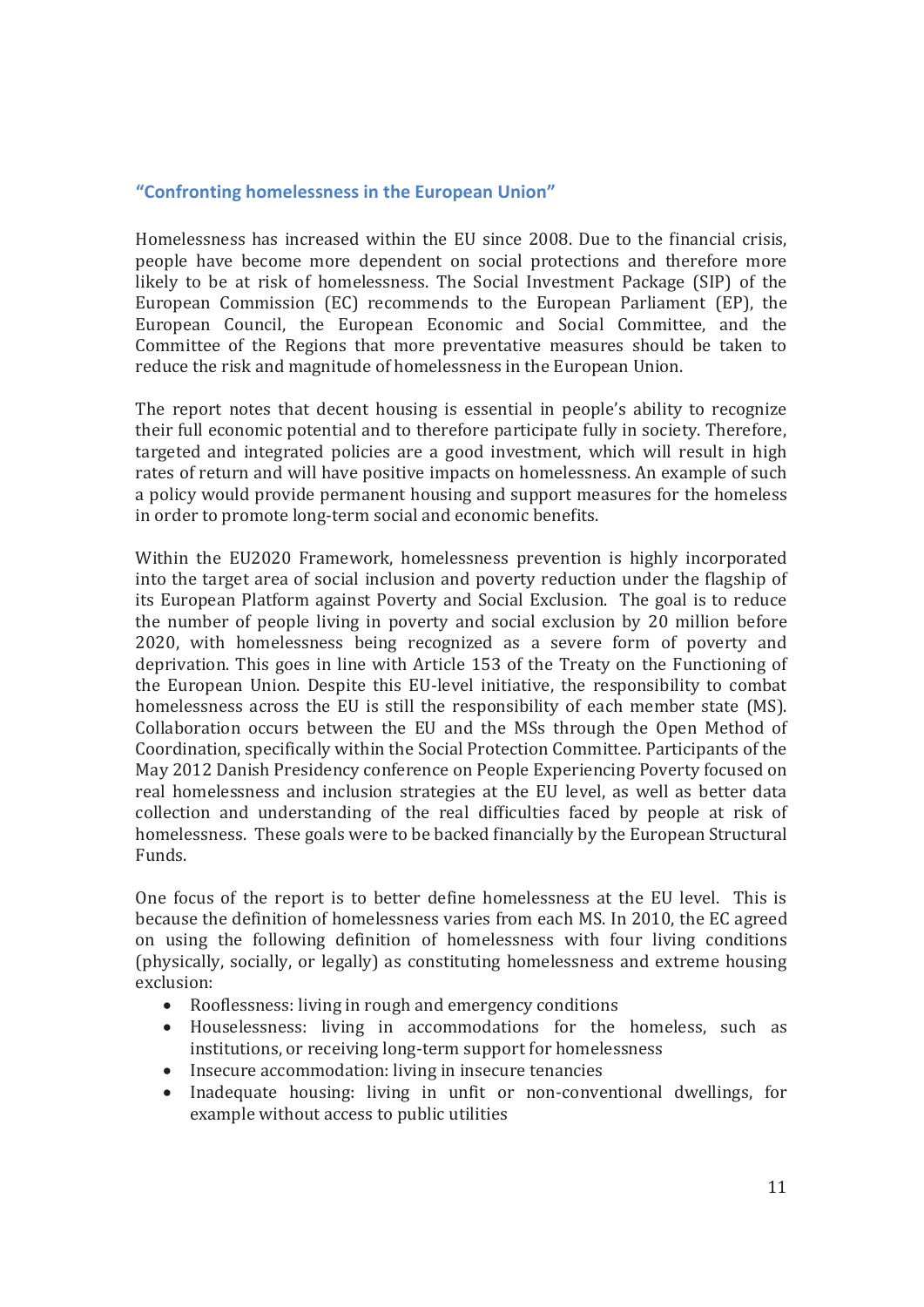Due to the given definitions of homelessness, the report is relevant for Habitat for Humanity's missions in social housing. The most relevant category of defined homelessness for social housing persons are those that live in inadequate housing, which includes people living in temporary/non-conventional structures, people living in unfit housing, and people living in extreme overcrowding. Insecure accommodation can also be useful for the social housing goals. It is also important to note that, according to an EU2020 report survey by the Special Social Eurobarometer, 41% of respondents feel that 'cannot afford to pay a rent' is one of the three reasons explaining why people become homeless, while 18% responded with 'cannot access adequate social benefits or support services.' Social housing may be an available tool to eliminate both of these reasons for increased homelessness.

For the remainder of this report summary, only those points relevant to social housing will be emphasized. In this regard, Habitat for Humanity should be able to understand the implications of the Commission's homelessness report for the social housing agenda, including how the EU is, or is not, discussing housing.

Homelessness, even in regard to what the European Union calls "insecure accommodation" or "inadequate housing," has many consequences both for the individual and the society on a whole. Homelessness causes a reduction in productive potential, which results in a waste of human capital. There are social costs as well, as people experiencing homelessness will require support over a longer period of time, especially with regard to justice and health domains. There is a large cost to the welfare system, as homeless persons not only rely on such a system, but they are also unable to make contributions to the system. This cost to the welfare system is coupled with a limited capacity of the system as a result of the recent crisis. A report conducted in the Netherlands found that for every 1 euro spent on preventing homelessness, 2.20 euro is saved elsewhere, such as savings in emergency healthcare, psychiatric services, prisons, police interventions, temporary housing, and more. Additionally, homelessness results in increased barriers to finding and keeping work, which is another negative societal outcome. Poverty, unemployment and homelessness are mutually reinforced issues, and often need to be addressed with integrated approaches.

As a result of the crisis, the composition of the homeless population is shifting. Those people now affected by homelessness include citizens from other EU states, third country nationals, young people, the newly unemployed, those with a low income, women, single-parent families, large families, elderly people, Roma and other minorities, and those with lower education levels. This wide scope of overrepresented identities within the homeless populations of Europe shows the complexity of today's homelessness issue. The report notes "homelessness is generally triggered by a 'complex interplay of structural, institutional, relationship and personal factors'" (pg. 9).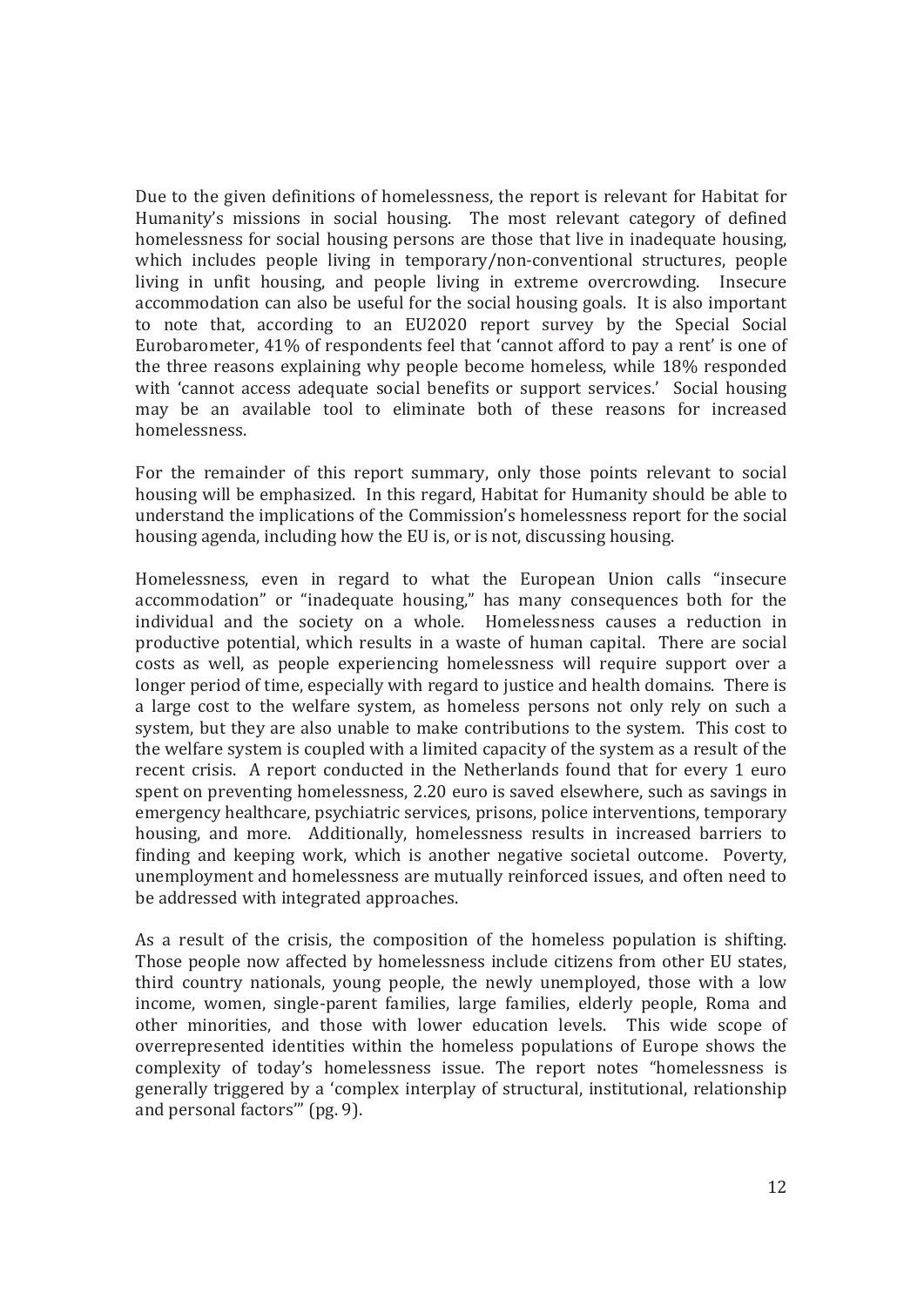Affordable, good-quality housing is important to a person's well-being and social participation. Access to affordable housing in the EU is limited. New social housing construction has stopped as a result of the crisis, meaning that most member states are faced with a shortage of adequate and affordable social and private rental housing. Most allocation mechanisms for social housing do not target the homeless, so despite the clear link between poverty reduction and social inclusion of the homeless with social housing, the two are, at this time, not well linked. Problems facing housing in Europe include expensive housing, restricted access to loans, overcrowding, poor quality housing that lack basic utilities, or any combination of these factors.

As mentioned before, tackling homelessness is a responsibility of the member states, although the EU can help with increased monitoring of state-level strategies, and by better mobilization of EU funds and policies. The most cost-effective and the least harmful homeless policy is prevention and early intervention. This is because reintegration becomes more difficult the longer that an individual faces homelessness. Prevention programs reduce the risks of homelessness by focusing on welfare, housing, employment, education, and family policies. Welfare policies, in general, play an important role in reducing homelessness. A study released by the Commission in 2010 found that there is a clear link between how much a country spends on their welfare system, and the outcomes for the homeless. Therefore, it is necessary that there is an effective coordination between policies of welfare, housing and homelessness.

The main challenges of housing policies are affordability and accessibility to housing. Housing policies must take a range of other policies into consideration as well, including but not limited to education, labour market, family, gender, migration, integration, and health policies. Therefore, policies that target the root problems of homelessness, such as early school-leaving or migrant rights, are most efficient.

Poor housing conditions are one form of the Commission's definition of homelessness, and it also may lead to evictions, which is a root cause to homelessness under the current post-crisis economic conditions. It is possible for a person to be evicted from their residency because it is unfit to live in, which is actually a responsibility of the homeowner, not the renter. Therefore, owners are legally required to maintain property, even through renovation and proper insulation, to ensure that the property is meeting proper living standards. The end goal of homelessness policy, especially within the housing-led policy approach, is to provide permanent housing. The housing-led policy approach focuses on strategies that secure permanent accommodation for the homeless as quickly as possible in order to minimize human and social costs. Evidence shows that this approach is more cost-effective than staircase approaches, which require the homeless to engage in services in a gradual rehabilitation process. Through the housing-led focus, adequate social housing provisions could be incorporated within the process of meeting this goal. Through this idea, Habitat for Humanity may be able to cater to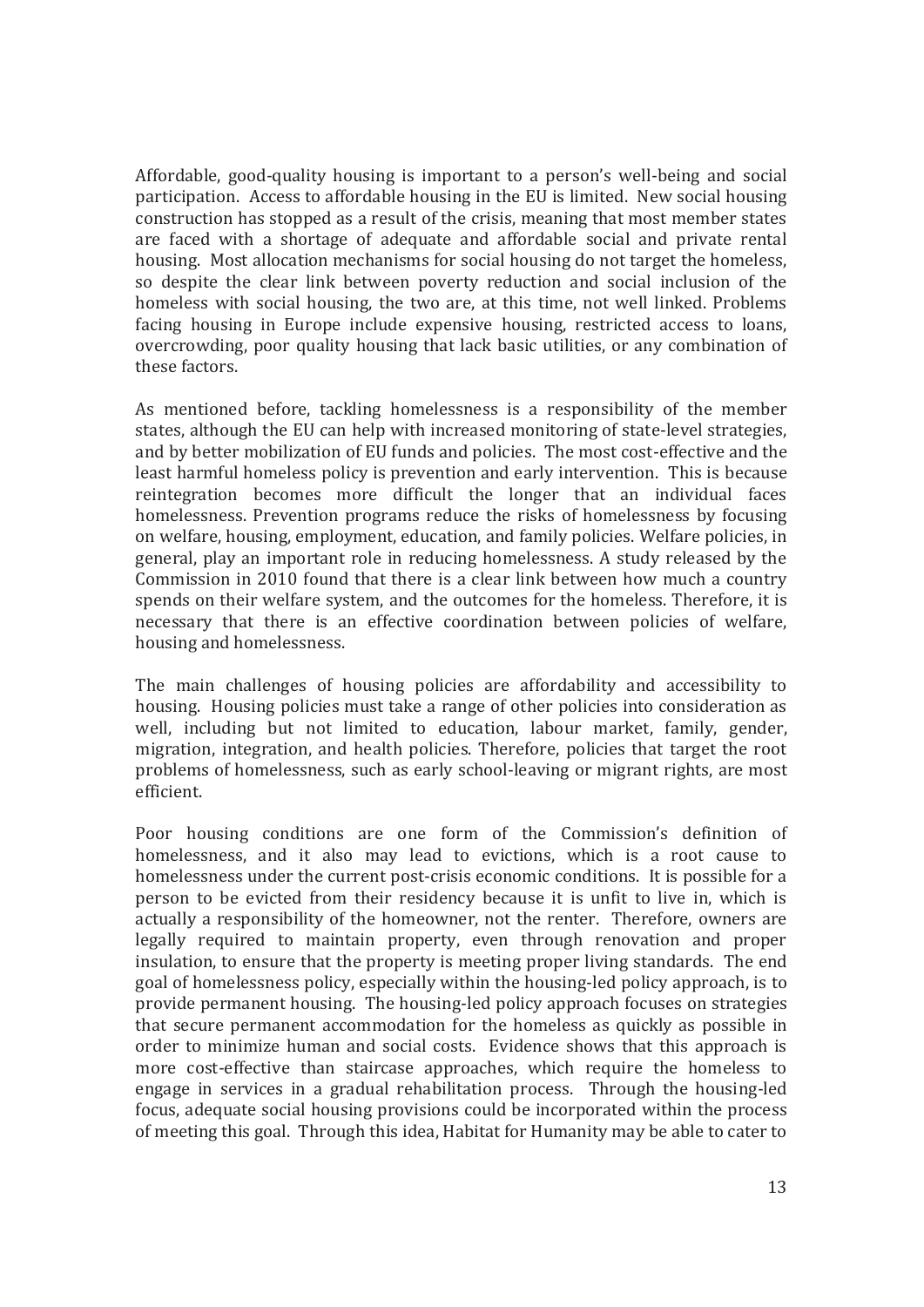the interests of the EU's goals of poverty reduction and social inclusion if able to prove how essential this stepping-stone to permanent housing is.

At this time, the makeup of the homeless population, especially in terms of it being a gendered phenomenon that impacts men more than women, is not the same as the target groups of social housing solutions. With the EU focus on homelessness through the poverty reduction and social inclusion target, the social housing agenda may find more success if MSs can expand their priority focus groups for social housing. This is also seen in the lack of larger social housing units, despite larger families having growing representation in the composition of the new homeless population. This aspect of the report also points out the overall need for more social housing. The European Regional Development Fund (ERDF) will co-finance projects of new, affordable housing, as long as the housing intervention is integrated. An idea that is presented is that of mobilizing the privately owned housing stock for social purposes, with social rental agencies (SRAs) being employed as the intermediary between these private landlords and those applying for social housing. Housing cooperatives, better use of vacant homes, freeing of unused state authority land, and better territorial planning and development are also noted as positive focuses for the social housing agenda.

Another proposed shortcoming of the social housing agenda is the lack of freedom of choice of where to live for those applying. Choosing where to stay allows recognition of a basic right, which will bring increased empowerment to the individual. The current social housing agenda requires that an applicant accept what is offered to them and does not allow for negotiation or refusal of housing, or else suffer the loss of entitlement to any form of social housing.

Within the social inclusion framework of the Europe 2020 strategy, the EU has recently created the Social Investment Package, with a Committee Staff Working Document on Active Inclusion, which specifically calls on member states to provide services and social inclusion policies such as housing support and social housing. There are also EU funds in place to help realize these goals. Another dimension of social housing that falls specifically under the social inclusion framework is the need for more available, more affordable and better quality social housing specifically for the Roma population of Europe. The EU framework for national Roma integration strategies includes the four priorities of social housing, health, education and employment. Any homeless person facing ethnic discrimination is protected by the Racial Equality Directive, including discrimination based on ethnic or racial origin in the area of housing. The report also mentions that state aid rules for providing social services such as social housing have an effect on homelessness services. These are addressed through EU competition policies.

The report outlines the need for collaboration across many fronts in order to prevent and intervene with the issue of homelessness. Many of the actors that are identified are also useful collaborators for the social housing agenda. These include, but are not limited to, those who are actually experiencing homelessness, police and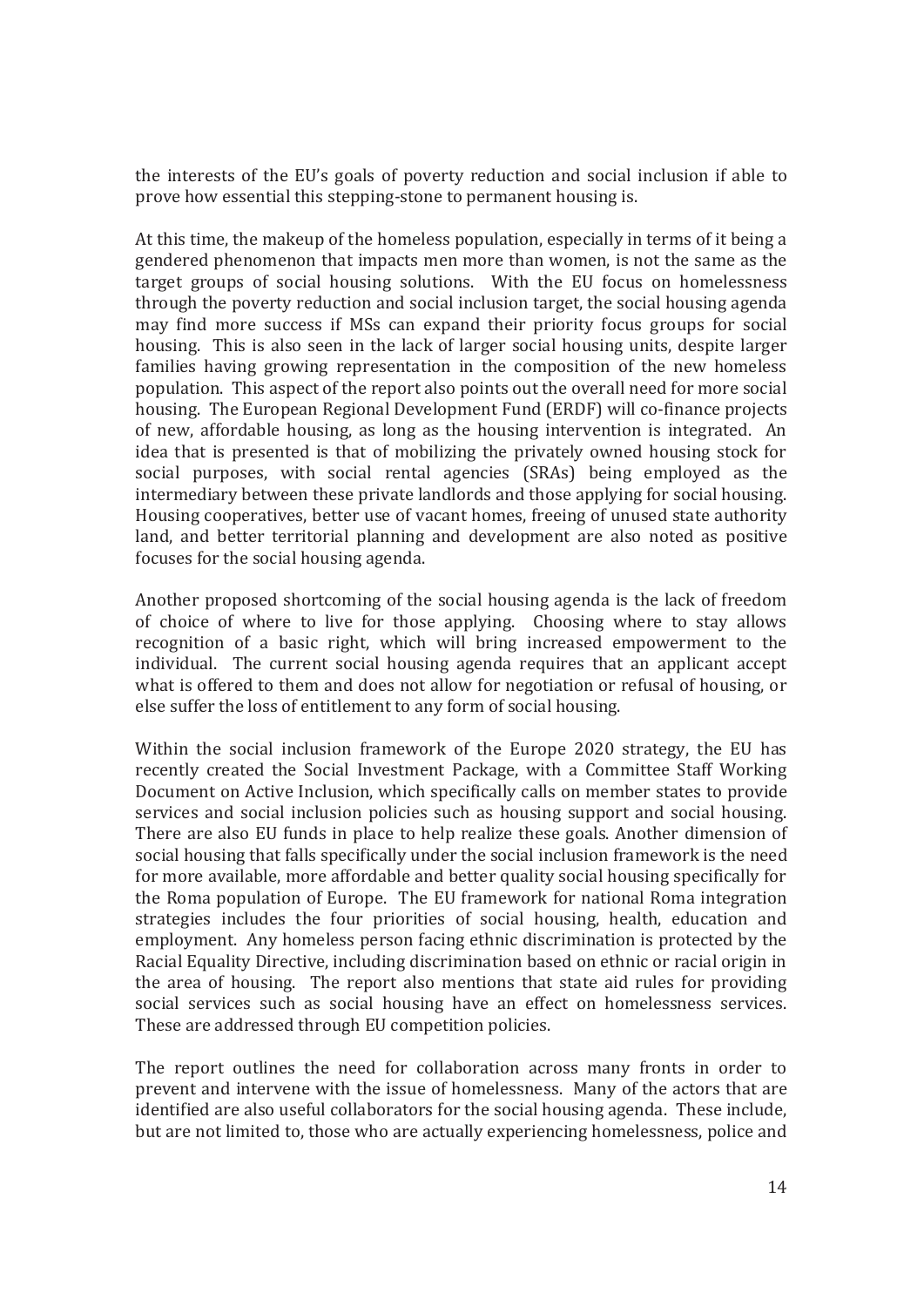judicial system actors, different levels of government, NGOs, private investors, actors from the health sector, social economy, or controllers of public spaces, and volunteers. This collaboration must occur in an environment of improved governance, with clear leadership from the public authority in charge of homelessness and housing exclusion, but with participation from all relevant actors.

The report suggests a new financing scheme, which is still in its experimental phase for financing social projects, called Social Impact Bonds (SIBs). This is an outcomebased contact between public sector commissioners and private or volunteer-sector organization to bring improvements to a defined group of peoples. SIBs mark a good step forward in attracting new investment into social outcomes, but more understanding is still needed. The report also specifically states, "European Union Funds can be used to finance actions for the benefit of homeless people through investment in infrastructure such as social housing" (pg. 32). The report goes on to mention the value of the European Social Fund (ESF) and the ERDF. The ERDF has already provided investment for the programming period of 2007-2013 in the fields of education, health and social housing. The ERDF Regulation was amended in 2010 to include eligibility for social housing to marginalized communities, which falls into today's framework of social inclusion within the EU2020 Strategy. This increased eligibility required a more integrated approach in that the housing investment had to also intervene in the fields of employment, education, healthcare, etc. ERDF subsidies are also available for improving energy-efficiency and renewable energy in existing housing. As Habitat for Humanity in Europe finds that one of the obstacles of social housing provision is in misuse of existing property, funding through the ERDF could be applied to improving the energy resourcefulness of these properties, which will then benefit the social housing agenda. This is especially relevant to the EU2020 Strategy, as energy and climate change is incorporated as one of the five key target areas.

The current 7-year financial period runs from 2014 to 2020. The Commission proposed that 25% of cohesion fund policy be concentrated on the ESF and that at least 20% of this amount be applied to social inclusion policies. The report recommends more combined use of the Structural Funds to provide an integration approach for social housing. These integrated interventions are believed to improve access to good-quality, affordable housing. The Structural Funds can also be combined with other financial instruments, such as loan programs of the European Investment Bank and the Council of Europe Development Bank. The report notes that it is important to have specific targets in combatting homelessness, including targets such as increasing the supply of affordable housing units. There is also a need to increase efficiency through better cooperation between MSs.

Under the EU competition policy, the Commission adopted the new State Aid rules applying to Services of General Economic Interest (SGEI). Under the new rules, public authorities are exempt from the obligation to notify the Commission state aid for providing social services as long as conditions are met. This exemption reaches the financing of social housing, which has been the case since the 2005 rules. In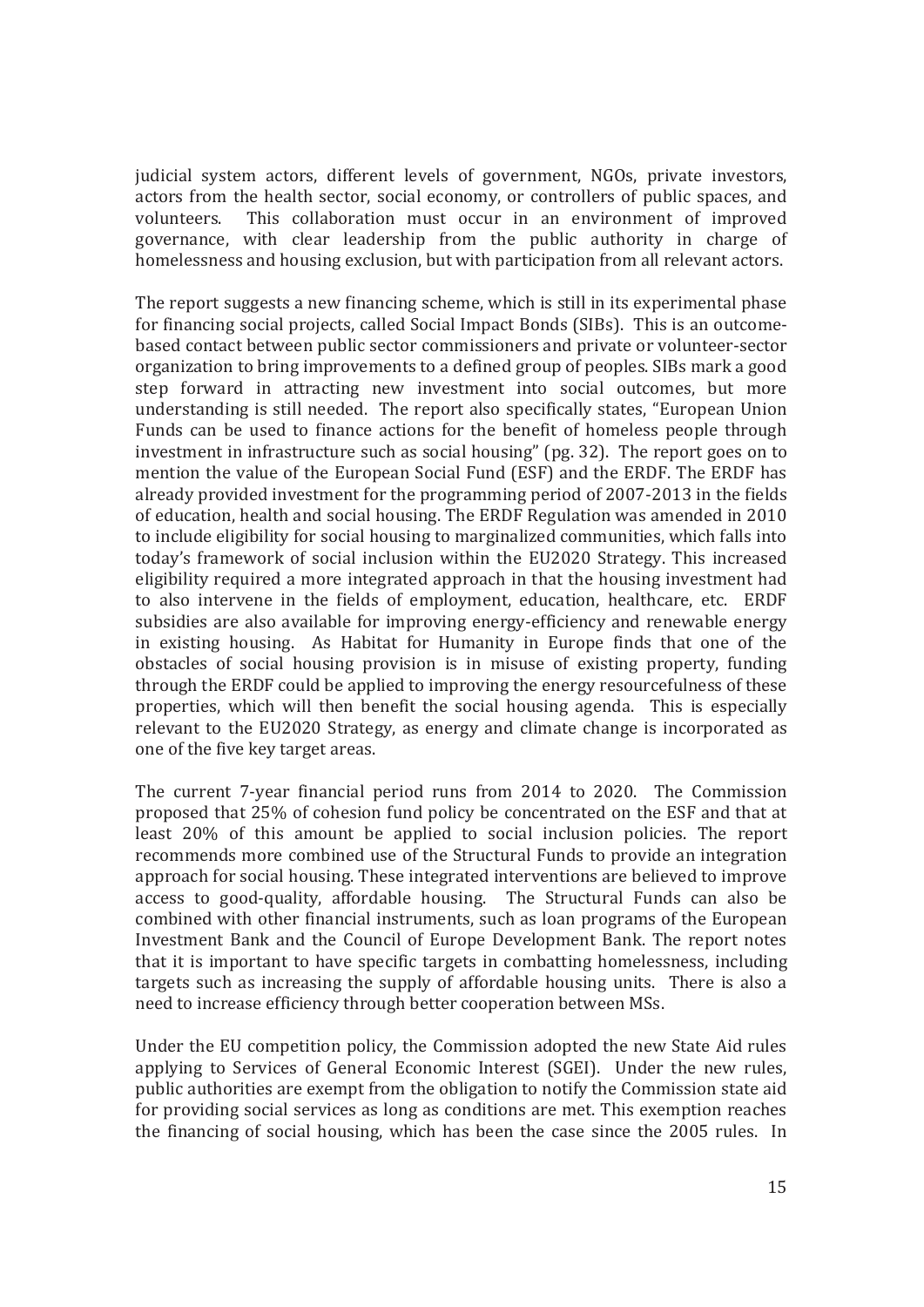legal regards, the TENLAW project is developing a proposal for better coordination role of the EU in tenancy law and housing policy. Additionally, the WILCO project studies innovations in local welfare systems, which includes coverage of housing.

Although this report targeted a conversation on homelessness within the EU, there are important implications for the EU-level social housing agenda. The report makes mention of relevant financing schemes that could be used to promote social housing, such as the ESF and the ERDF. The report also helped the audience understand the importance placed on homelessness with regard to the EU2020 Strategy target area of poverty reduction and social inclusion. As eliminating homelessness is seen as a priority to meeting this target, and since social housing is an essential welfare system provision for helping to reduce homelessness, Habitat for Humanity can use this link to better promote social housing within the EU2020 framework. Additionally, social housing, as mentioned in the report, can be promoted via the national strategies for Roma inclusion, which focus on the four pillars of education, health, housing and employment. With emphasis placed on integrated policy approaches, the SIP report issued by the EC provides a good starting point for the interrelatedness between housing and homelessness in the present decade.

**Key words**: EU level, European Social Fund, European Regional Development Fund, homelessness, welfare system, official EU paper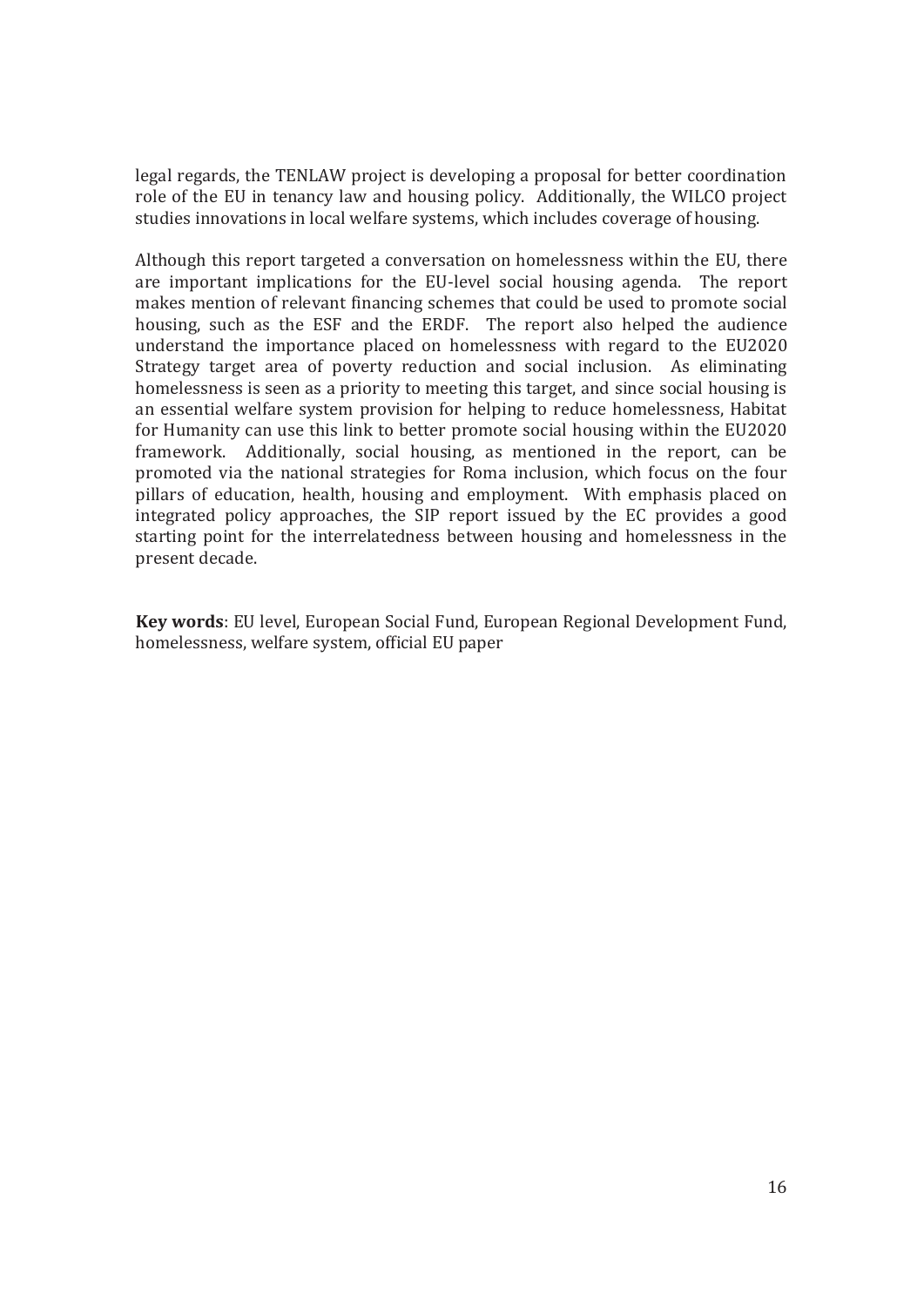#### **"Social Investment in Europe: A Study of National Policies 2015"**

The European Union Social Investment Package (SIP) sets out to contribute to the design and implementation of polices, which can foster economic growth, poverty reduction and stabilize the economy. The SIP places emphasis on the idea that EU welfare systems should fulfil three core functions:

- Social investment
- Social protection
- Stabilization of the economy

The SIP advocates an integrated approach, taking the supposition that social and economic policies are integral and mutually reinforcing. Social investment according to the SIP includes, "early childhood education and care (ECEC), active labour market policies (in particular, training and job-search assistance), education, retraining and lifelong education, healthcare, social services, housing support, rehabilitation and healthcare and long-term care services" (pg. 4). The SIP report emphasizes that the five European structural and investment funds (EISFs), the European Social Fund (ESF) in particular, the Programme for Social Change and Innovation (PSCI) 2014-2020, and the Fund for European Aid to the most Deprived (FEAD) are essential instruments for EU MSs to implement the strategies and objectives of the SIP (pg. 11).

The 2015 SIP reports that experts across a broad range of EU MSs suggest that there has been increasingly slow dissemination and diffusion of the improvement of social investment, primarily due to the continuing budgetary pressures of the economic crisis, which have led policies to be dominated by fiscal consolidation. The dominate challenge faced and reflected on in the SIP report is the ambiguities in the European Semester process, where MSs are given conflicting signals to cut public expenditures and reduce deficits, while at the same time are pressed to do more to invest in resolving social challenges. Social investment has become the dominant policy area that has been most negatively affected as a consequence of this lack of coordination.

The 2015 SIP report highlights a number of policy areas that can be capitalized on in terms of furthering social housing as a policy priority. In particular the SIP puts a broad emphasis on childcare provision, elderly long-term care (LTC), unemployment benefits and minimum income schemes.

Increases in child care services, reductions in wages of parents and cutbacks in payments to parents in many countries have caused a decline in the use of formal childcare, and institutional child care services, with greater homecare ensuing, especially among lower income and immigrant families in EU countries. This has prompted 'cash-for-care' programs to incentivize parents to take care of toddlers at home in some countries (pg. 30). Budget constraints have led to the outright closure of childcare facilities in Portugal and long waiting lists for pre-school education in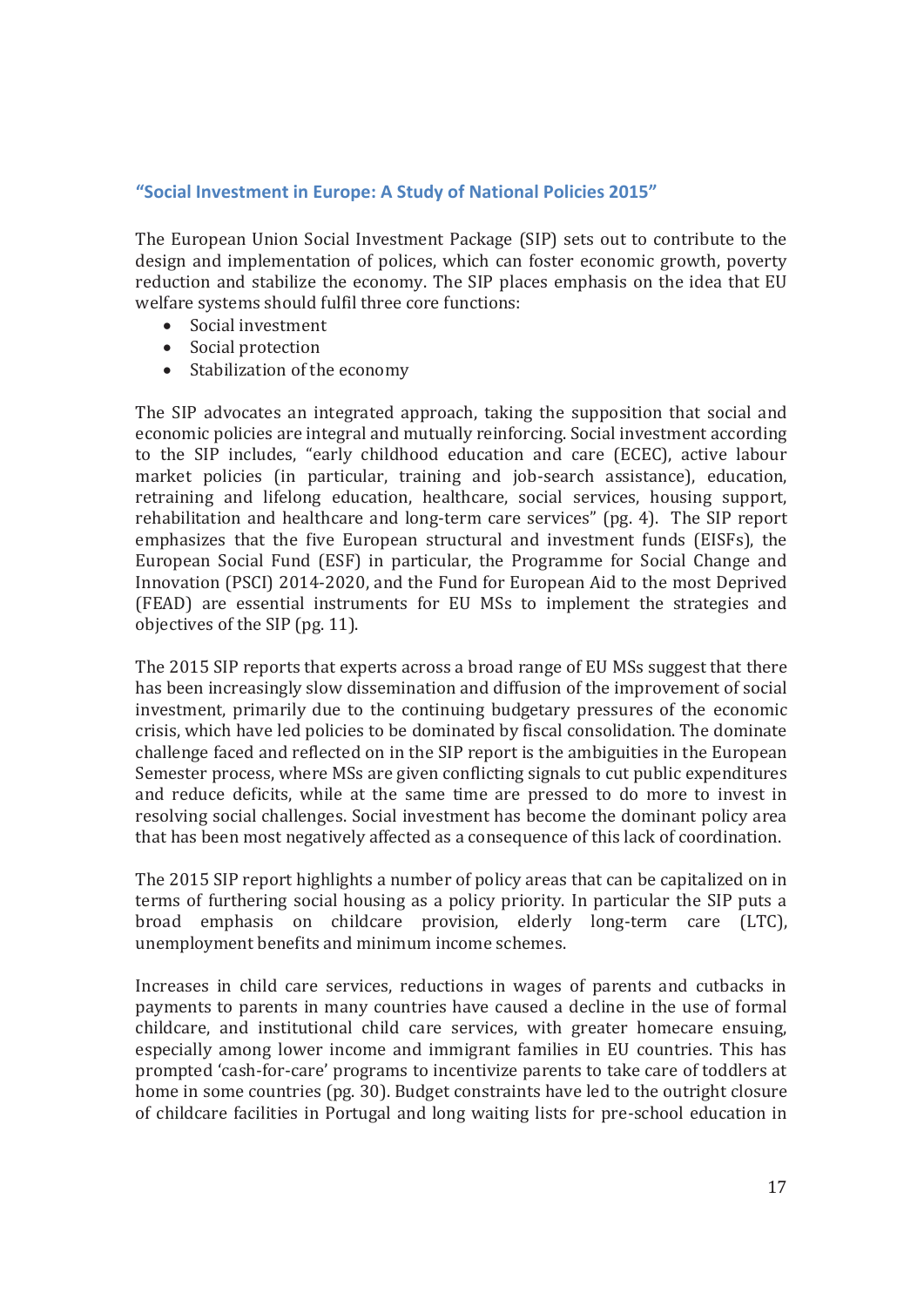many Baltic countries, prompting further home care to ensue. With an increase in homecare, the necessity of affordable and sustainable housing becomes increasingly prevalent in these countries.

"The gradual increase in pension levels has largely improved the economic and social autonomy of the retired, which has engendered a deep process of decohabitation;" this has led to increasing numbers of elderly people living alone (pg. 31). Increases in home-based care from 2008-2013 in many countries has evolved to supplement the lack of elderly care centres in many EU countries. In Portugal the creation of new homes for the elderly has begun under the program PARES. As of the 1st January 2015, the Netherlands has decided to enhance the provision of informal care and the organization of volunteers for the elderly. With increasing decohabitation between generations, the growing number of pensioners and a shortage of sufficient elderly care centres; social housing for the elderly is becoming an increasingly pressing issue in the EU and will continue to persist in the years to come.

Lastly, data from national reports suggests an alarming trend in the reduction, coverage and conditionality of unemployment benefits and minimum income schemes. Experts suggest low and insufficient levels in these schemes in many countries have lead to increased risks of poverty of lower income groups. "Taking the at-risk-of-poverty (AROP) threshold as a benchmark - the level of benefits provided by the various schemes is (often much) below the poverty threshold in virtually all the European countries" (pg. 38). Social housing is especially important in this regard as housing costs typically are a large portion of household income. "All in all, national experts seriously question the adequacy of unemployment benefits in many cases" (pg. 40). This combined with steep housing and rental prices should leave many countries with a deficit of affordable housing, requiring new social housing to supplement these gaps. New social housing projects could solve two of the EU's most pressing issues: job creation and a lack of affordable housing.

**Key words**: European Commission, Member State (national) level, EU (macro) level, social inclusion, homelessness, housing exclusion, housing crisis, housing accessibility, housing markets, SIP, social policy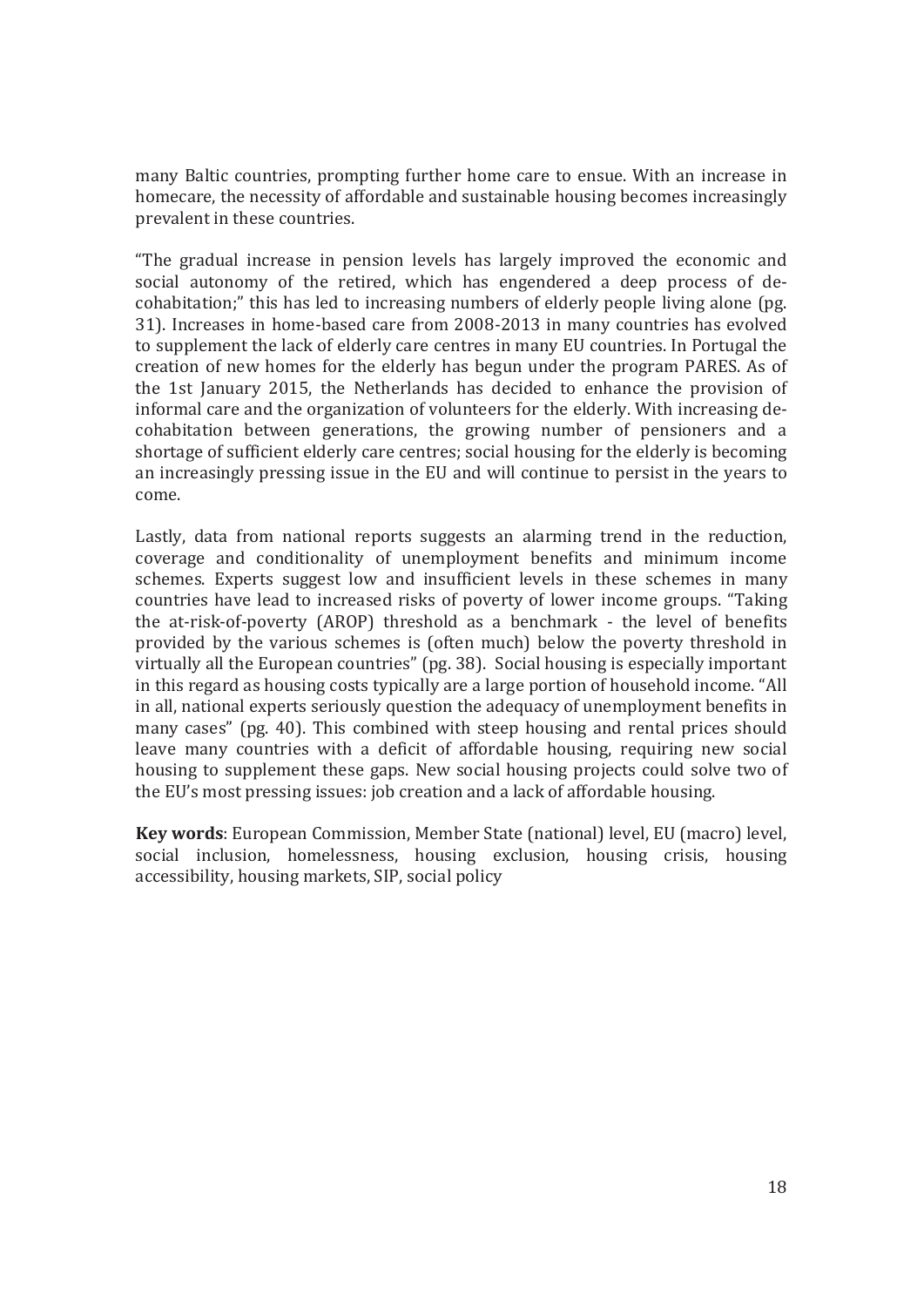#### **"2015 European Semester: Country-Specific Recommendations"**

The European Semester is a multi-annual exchange between the European Commission (EC) and Member States (MSs) to achieve the EU's targets, both in terms of the EU2020 Strategy and of the Stability and Growth Pact. On an annual basis the EC evaluates each EU Member States' economic and structural reform programs, provides recommendations for the next 12-18 months and monitors their implementation. EU MSs are encouraged to align their budgetary and economic policies with the goals and policies of the EU level, within the targeted recommendations.

The Semester is based on 3 core documents:

- 1. The Annual Growth Survey (AGS)- Published by the EC usually in November, beginning the Semester and representing the foundation for building a unified understanding of the priorities for action at the national and EU levels.
	- a. The Alert Mechanism Report- Identifies MSs who should be further assessed in order to ascertain if there are imbalances that require additional policy action.
- 2. The National Reform Programmes (NRPs)- Submitted by the EU MSs in April, which report how the targets of the EU2020 Strategy are being achieved, how national policies will be implemented and how EU recommendations from past AGS' and CSRs have been considered in these new policies.
	- a. Stability/Convergence Programmes Plans for sound public finances
- 3. The Country Specific Recommendations (CSRs)- Released in May by the EC, outlines recommendations for each MS based on the economic, budgetary and social performance of the previous year with consideration of the delivery of the priorities established in the AGS. CSRs are based on country reports, issued in February, which reviews each MSs implementation of the past year's CSRs and strategic priorities.

Changes to the Semester framework in 2015:

- Reduced number of recommendations allowing for a stronger focus of the Semester on a limited number of priorities and challenges.
- Earlier presentation of the ECs country-specific and euro area analysis (3) months earlier) facilitating greater opportunity for MSs to participate in deeper dialogues on the ECs conclusions.

Despite changes to the Semester framework and focus, little has changed for the CSR with regard to housing. While the report does acknowledge the importance of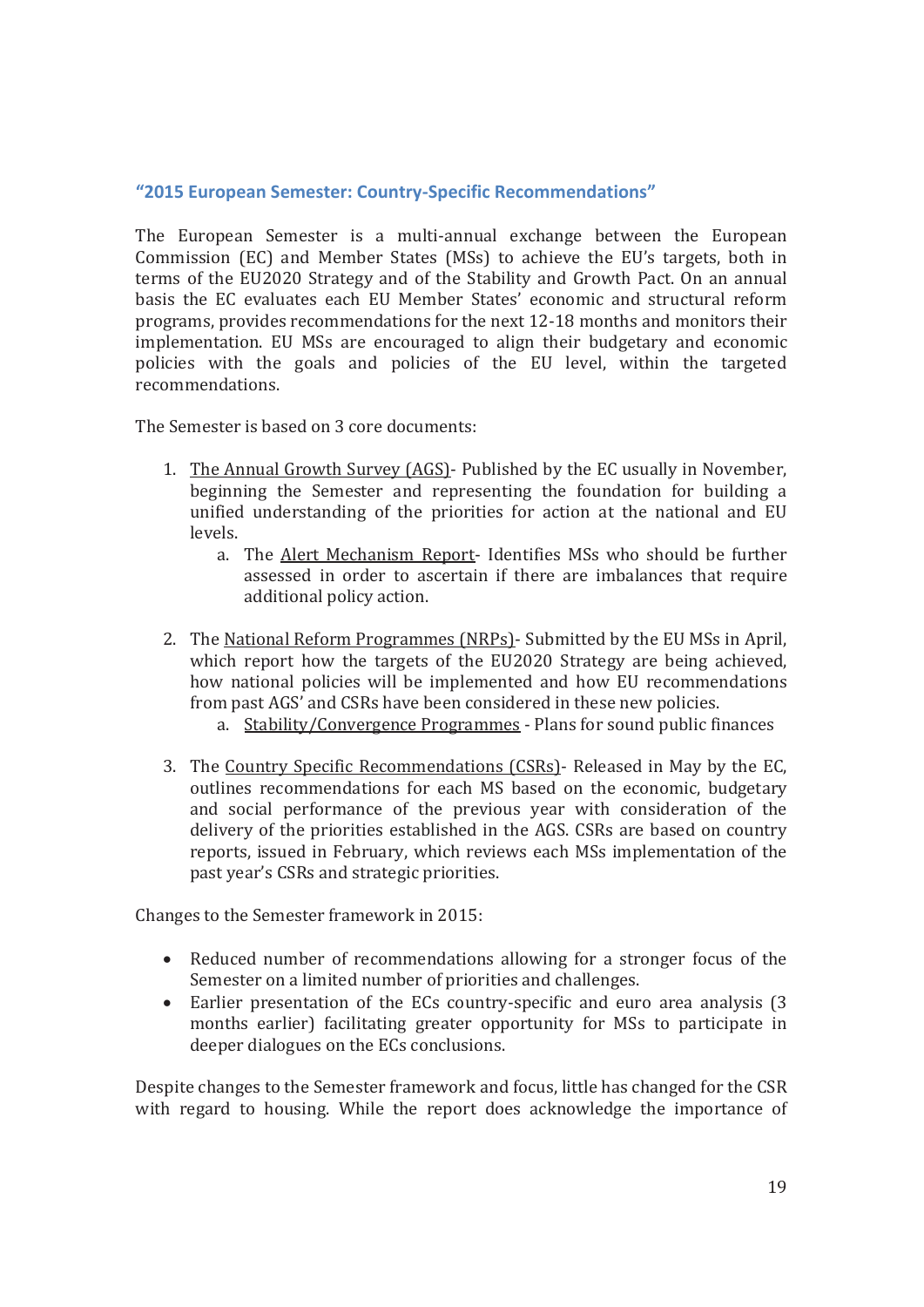housing shortages in some instances and mortgage debt, it does not examine issues of social housing. Only 6 EU MSs CSRs consider improving housing policies.

- x Overview of country-specific recommendations who should improve 'Financial Sector: Housing and Private Debt' (2015-2016): HR, IE, NL, PT, SE, UK.
- Overview of country-specific recommendations who should improve "Social Inclusion: Poverty and Social Inclusion' (2015-2016): BG, CZ, HU, IE, RO, SK.

The EC advocates that the UK "take further steps to boost supply in the housing sector, including by implementing the reforms of the national planning policy framework."4 In Sweden the EC proposes the need " [t]o alleviate the structural under-supply of housing, foster competing in the construction sector, streamline the planning and appeals procedures for construction and revise the rent-setting system to allow more market-oriented rent levels."5 The CSR for the Netherlands is the most extensive with regard to housing and the only to actually explicitly mention social housing. The CSR for the Netherlands suggest that there are long waiting lists for social housing, which new laws are attempting to tackle but it is still unclear if this fosters "the intended redirection of social housing towards people in need and ensures that social housing is available to disadvantaged people unable to obtain housing at market conditions."6 The CSR further recommends, "a more market oriented pricing mechanism in the rental market and further relate rents to household income in the social housing sector."7

While the EC calls for a more holistic approach, the reduction of policy priorities and recommendations in the 2015 Semester report has lead to a neglect of key issues of poverty reduction and social exclusion, especially relevant in the case of social housing.

The report indicates little about how these objectives will fit into the wider framework. In many countries the EC suggests that governments should find opportunities to save across all levels of government, but does not suggest how this may affect housing allowances or the financing of social housing projects.

A large portion of the CSRs advocate improvement in labour market policies, healthcare systems, childcare, education and sustainable long term care for pensioners, but do not acknowledge the fact that the accessibility of adequate

l

<sup>4</sup> Council Recommendation on the 2015 National Reform Programme of the United Kingdom and Delivering a Council Opinion on the 2015 Convergence Programme of the United Kingdom, European Commission, pg. 5, 2015. 5 Council Recommendation on the 2015 National Reform Programme of Sweden and Delivering a Council

Opinion on the 2015 Convergence Programme of Sweden, European Commission, pg. 5, 2015.

<sup>6</sup> Council Recommendation on the 2015 National Reform Programme of the Netherlands and Delivering a Council Opinion on the 2015 Convergence Programme of the Netherlands, European Commission, pg. 5, 2015. 7 Ibid, pg. 5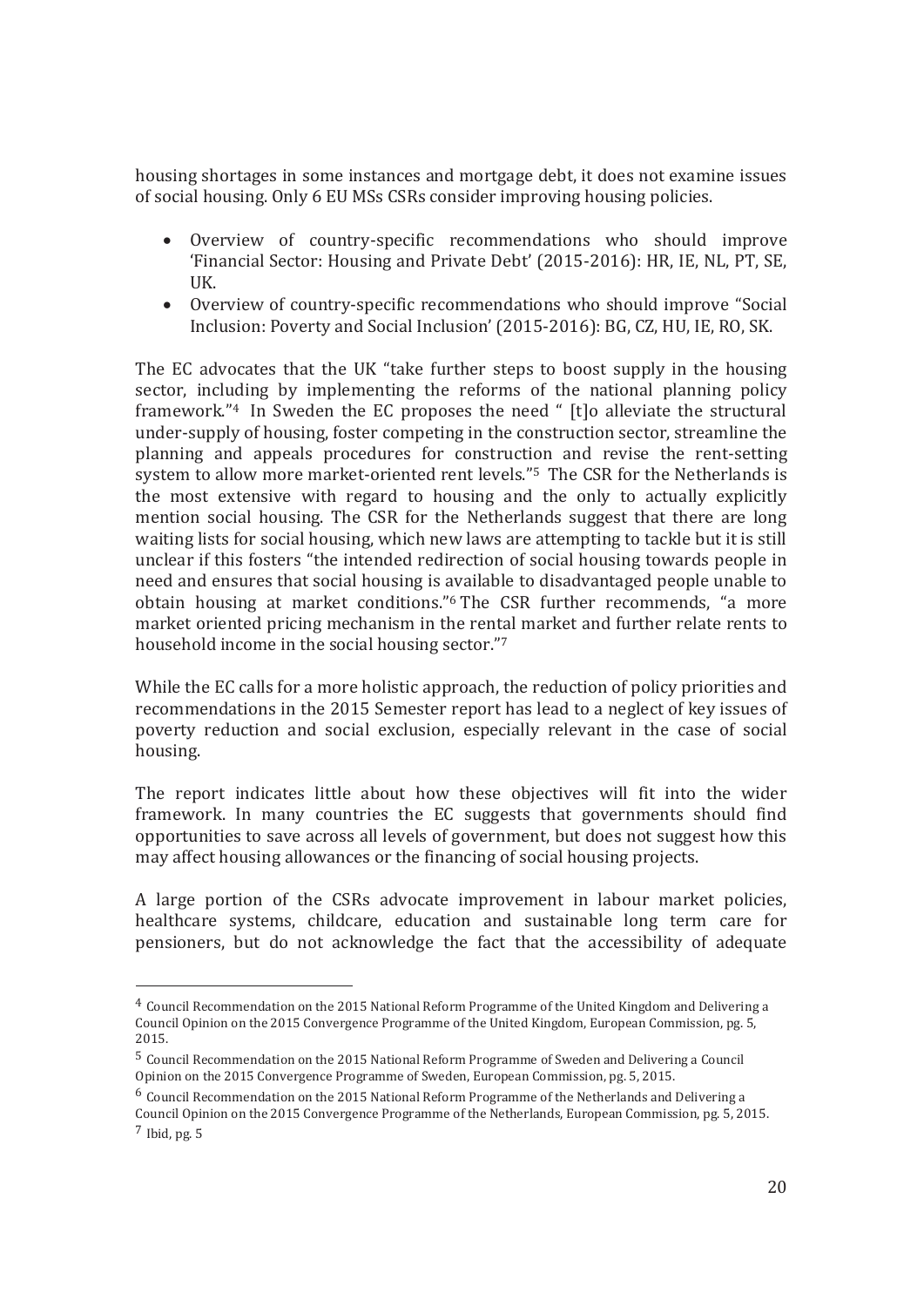quality and reasonably priced housing should be acknowledged as having a significant affect on all of these factors.

Furthermore, homelessness and deteriorating housing conditions as a consequence of the crisis are not considered. In many regards, poverty and inequality are scarcely considered under the new focus of the Semester. The report does state, "Member States need to modernise their labour market policies and welfare systems to meet current challenges…while at the same time providing broad social security coverage, notably for those in need, and tackling the risks of social exclusion and rising poverty levels," however fails to provide any concrete recommendations at any level how this fits into the broader framework (pg. 6). If social housing is to be made a priority in the recommendations of the CSRs and a factor of the AGS it is critical that it be associated with the quality of the labour market, early education, and long-term care for the elderly, instead of the reduction of poverty and social exclusion alone, since these priorities have been subordinated to the former policy goals.

**Key words**: European Commission, Commission paper, EU (macro) level, Member State (national) level, housing markets, social inclusion, welfare systems, cohesion policy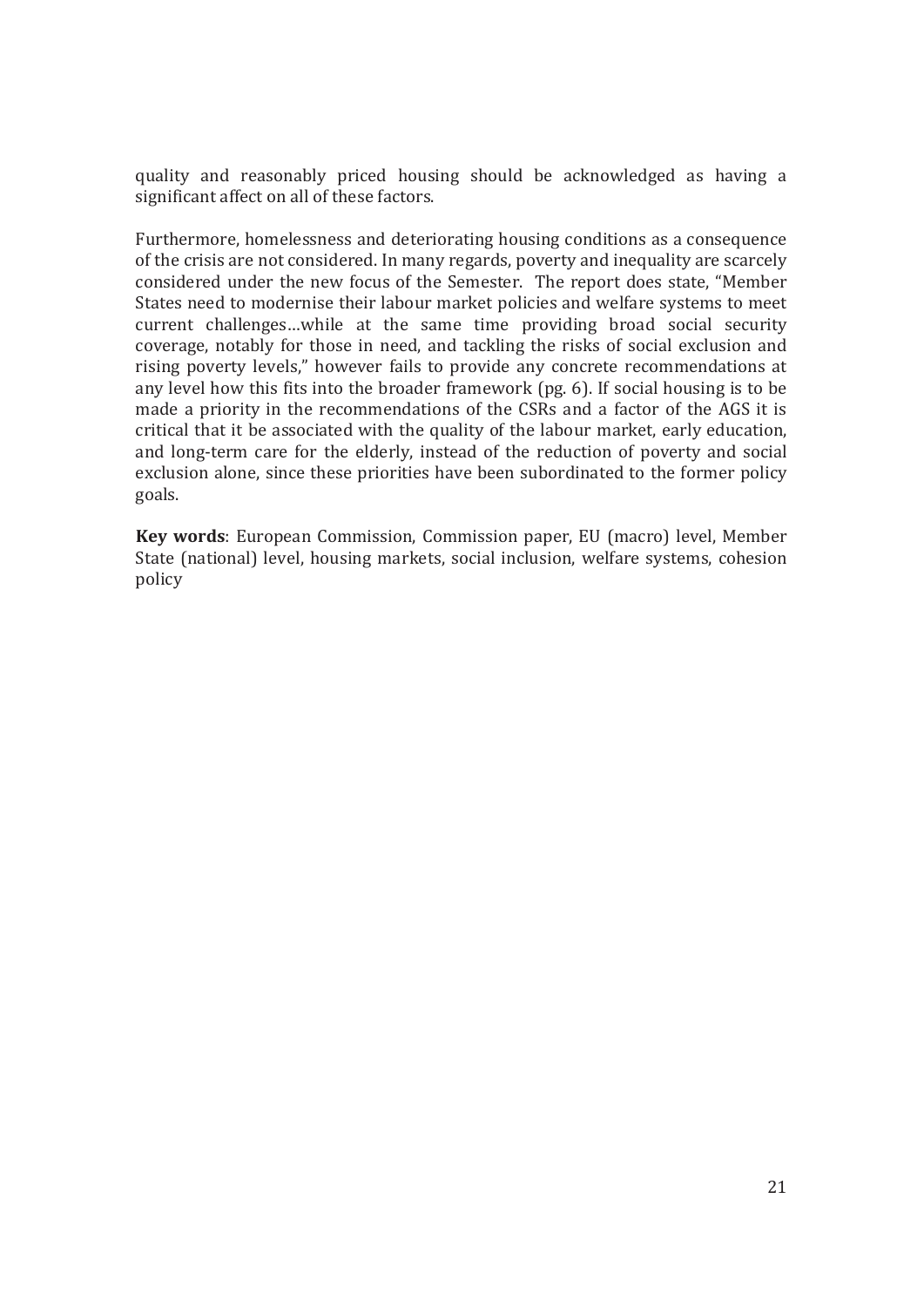## **"Report on the implementation of the EU Framework for National Roma Integration Strategies"**

Under Roma Integration Strategies, Member States (MSs) are coordinating efforts to close the gap between Roma and non-Roma, including a focus on closing the gap in access to housing. Housing is interdependent to employment, education and healthcare. Therefore, housing needs to be a part of an integrated approach to creating lasting success in social inclusion and desegregation. Eliminating discrimination in access to housing, both in regards to social housing provisions and in public utilities, will help to close the gap.

Currently, progress has halted due to legislative decisions, a lack of dialogue between Roma and non-Roma communities, scarce national public funds, and low uptake of EU funds, such as the European Regional Development Fund (ERDF). Better use of such funds is necessary at the municipal level, where competencies for housing lie in most MSs. At this time, ERDF funds have been allocated for projects creating housing schemes in favour of marginalized communities in 8 MSs: Bulgarian, Czech Republic, France, Greece, Hungary, Italy, Romania and Slovakia.

**Key words**: European Commission, commission paper, EU (macro) level, Member State (national) level, social inclusion, minorities, ERDF, desegregation, discrimination, Roma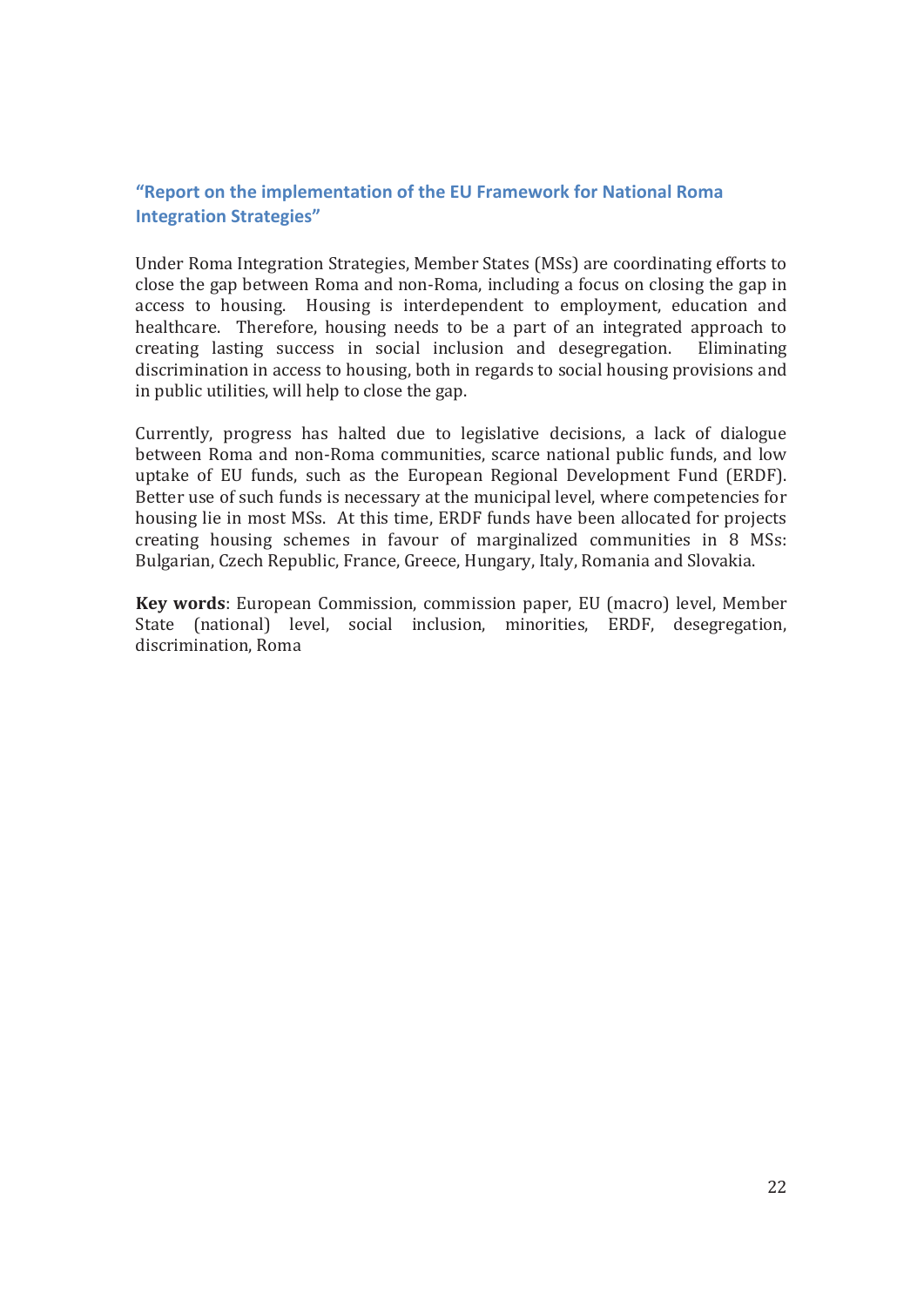#### **"REPORT on social housing in the European Union"**

After heavy consultation of a variety of EU documents related explicitly or implicitly to social housing, the European Parliament resolved to make suggestions on improving social housing across Member States (MSs). The EP highlighted that access to housing in a fundamental right, and that it is a right that brings access to other fundamental rights. This right is outlined in Article 34 of the Charter of Fundamental Rights of the European Union, Articles 30 and 31 of the revised European Social Charter, and Article 25 of the Universal Declaration of Human rights. The right to housing allows conditions for social existence, private and family life, and the abilities to look after oneself, rest, work, develop savings, and to vote in elections. Therefore, housing allows an individual to exercise other fundamental rights.

In order to provide the right to housing, the EP recommends the creation of a universal definition to social housing, to better enable MSs to define their own housing-related policies. Through decent and affordable housing, social justice and cohesion can be achieved, a goal of which is under the Europe 2020 priority framework. Additionally, social housing is integral in achieving the EU 2020 target of poverty reduction. The financial and economic crisis had detrimental economic affects, leaving financial support to social housing provision to a minimum in many MSs. Due to the crisis, the income gap is growing, leading to social exclusion and homelessness, which works directly against the EU2020 goals of social inclusion and poverty reduction. To support the priority of social inclusion, housing spaces should combine private and social housing spaces, thereby avoiding gentrification and ghettoization. Furthermore, social housing provides an opportunity to stop the transmission of poverty across families and generations.

The EP encourages MSs to see social housing as an investment, rather than a budget cost, with long-term pay offs of improved health and social well-being of the entire population, including increased access to the labour market. A European social housing action framework would allow socio-economic indications to come under the scheme of the European Semester. From such a policy framework, public social, health and education service policies can be broadened, which will help to meet associated objectives as determined by the EU2020.

The housing sector also has implications for the energy and employment sectors. Social housing can be funded through the European Regional Development Fund (ERDF) by catering to the priority of social inclusion and poverty reduction by supporting physical and economic regeneration in deprived communities. In this manner, cohesion policy can help push for recovery, such financial instruments offered by structural funds, the European Investment Bank (EIB), European Bank for Reconstruction and Development, Council of Europe Development Bank and European Energy Efficient Fund (EEEF). Therefore, relevant EU bodies should direct structural funds to housing by prioritizing it in their own operations. Another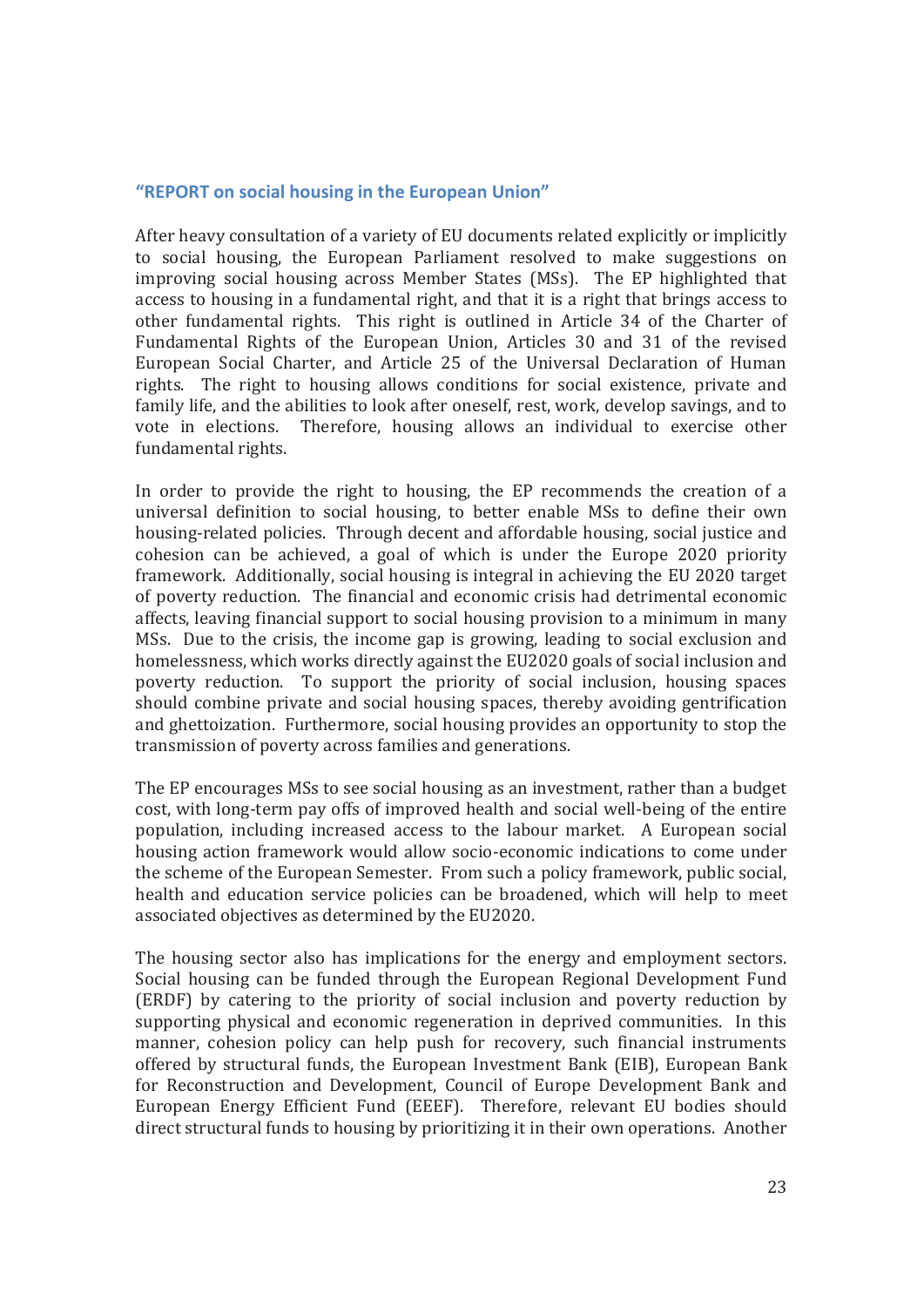key consideration is to apply the same VAT rates to social housing as to other basic necessities.

Energy poverty is widespread in the EU, proving that affordability not only regards rent, but also associated utilities. Therefore, the call for a universal definition to adequate housing should include standards regarding energy-efficiency of properties. The housing sector offers great potential for energy savings, which is highlighted in the EU2020 strategy as well. Better energy performance leads to more affordable housing. In addition to greater standards for energy efficiency, there is a need to better inform individuals on the importance of being responsible in energy consumption.

In conclusion, the social housing sector will aid the EU in overcoming the economic, social and environmental crises being faced today, thereby making housing an urgent social need for investment. However, there is a myriad of obstacles making it difficult to secure the right to housing, such as: growing inequalities, high unemployment, less effective private housing market response to growing demand, high rent and energy prices, limited housing benefits and social expenditure sacrifices. These factors generally lead to a cut back in social housing stock. In the long term, it is important to remind stakeholders that housing has a huge potential for generating savings. Two key suggestions include creating a universal definition of adequate housing, and creating a platform to exchange best MS practices. By investing in the social housing sector, other policy areas will benefit as well.

**Key words**: European Parliament, committee report, Europe 2020, EU (macro) level, social inclusion, energy and sustainability, housing crisis, affordable/adequate housing, ERDF, cohesion policy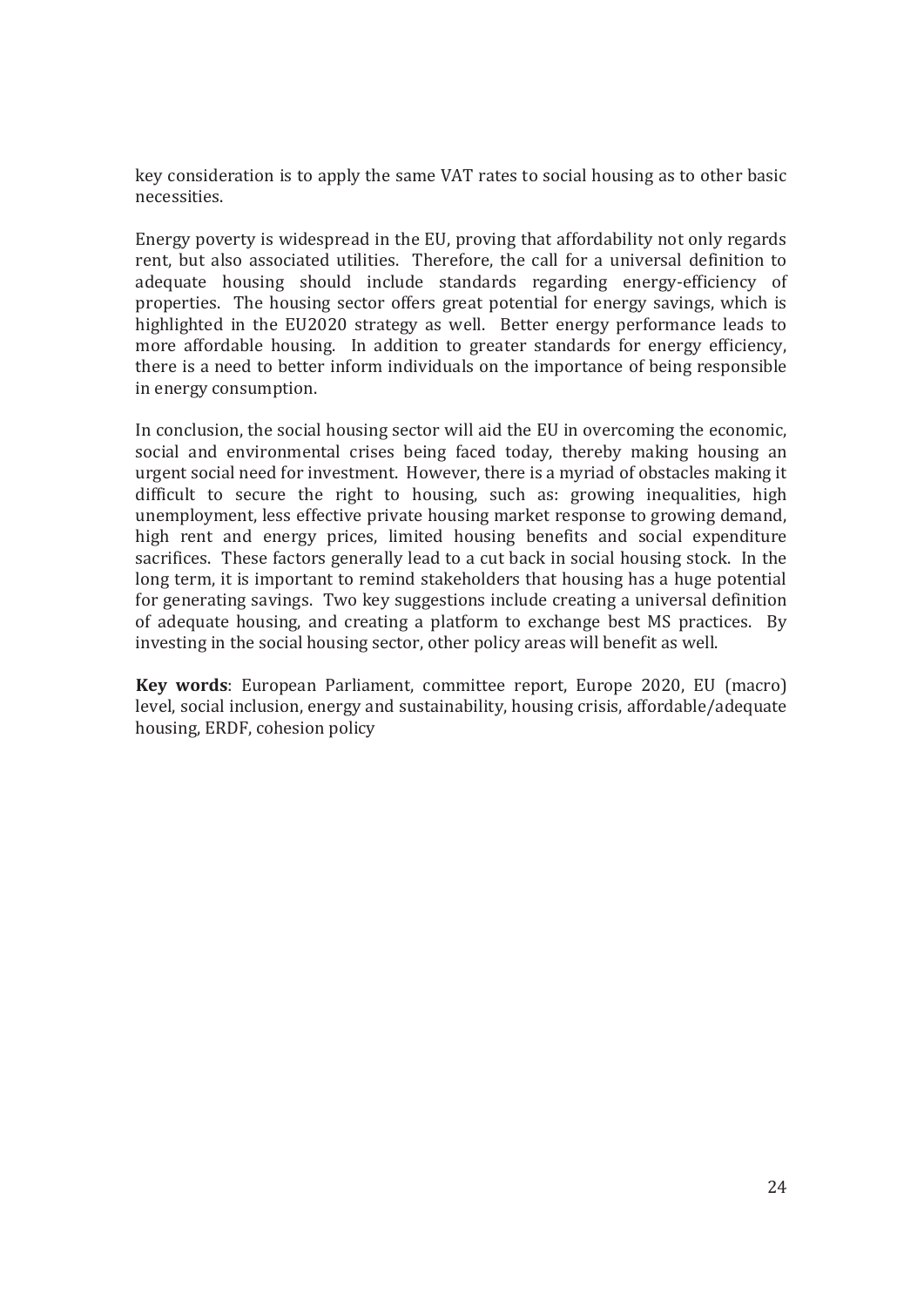# **CHAPTER 2: KEY EU POLICY DOCUMENTS RELATED TO HOUSING – ACTIVE LINKS**

European Commission. *EUROPE 2020: A strategy for smart, sustainable and inclusive growth*. Communication from the Commission. COM (2010) 2020 final, 3 March 2010. Brussels.

## **Active link:**

http://ec.europa.eu/eu2020/pdf/COMPLET%20EN%20BARROSO%20%20%2000 7%20-%20Europe%202020%20-%20EN%20version.pdf

European Commission. *Towards Social Investment for Growth and Cohesion – including implementing the European Social Fund 2014-2020*. Communication from the Commission. COM (2013) 83 final, 20 February 2013

**Active link**: ec.europa.eu/social/BlobServlet?docId=9761&langId=en

Social Investment Package. *Confronting homelessness in the European Union*. Commission staff working document. SWD (2013) 42 final, 20 February 2013.

**Active link**: ec.europa.eu/social/BlobServlet?docId=9770&lang

Bouget, Denis et al., Directorate-General for Employment, Social Affairs and Inclusion, European Commission. *Social Investment in Europe: A Study of National Policies 2015.* April 2015. Brussels.

**Active link**: http://ec.europa.eu/social/BlobServlet?docId=13805&langId=en

European Commission. *2015 European Semester: Country-Specific Recommendations*. Communication from the Commission. COM(2015) 250 final, 13 May 2015. Brussels.

**Active link**: http://ec.europa.eu/europe2020/pdf/csr2015/eccom2015\_en.pdf

European Commission. *Report on the implementation of the EU framework for National Roma Integration Strategies*. Communication from the Commission. COM (2014) 209 final, 2 April 2014. Belgium.

#### **Active link**:

http://ec.europa.eu/justice/discrimination/files/roma\_implement\_strategies2014\_ en.pdf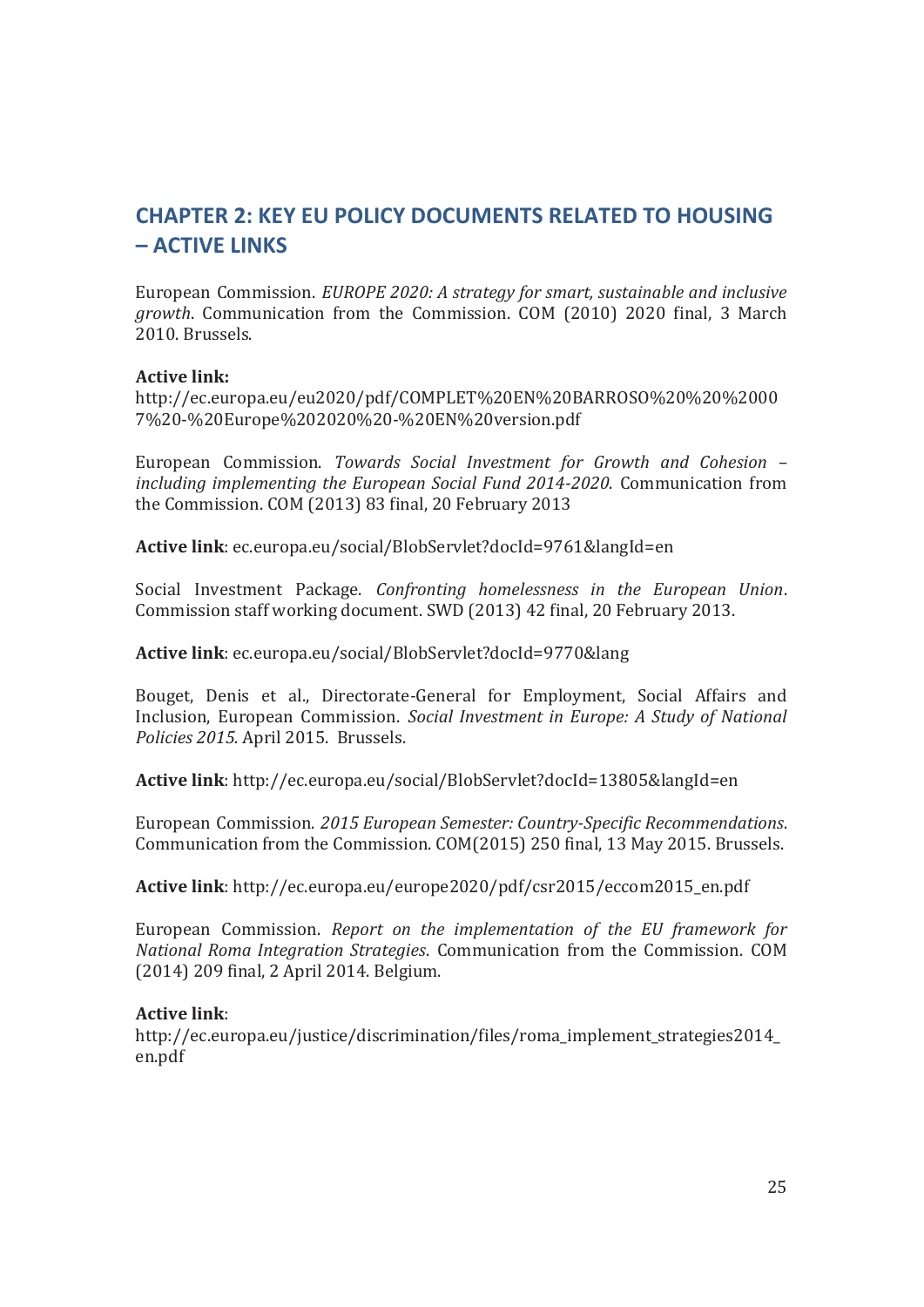European Parliament. *REPORT on social housing in the European Union*. Committee on Employment and Social Affairs. Rapporteur: Karima Delli. (2012/2293 (INI)), 30 April 2013. Plenary sitting.

## **Active Link**:

http://www.europarl.europa.eu/sides/getDoc.do?pubRef=//EP//NONSGML+REPO RT+A7-2013-0155+0+DOC+PDF+V0//EN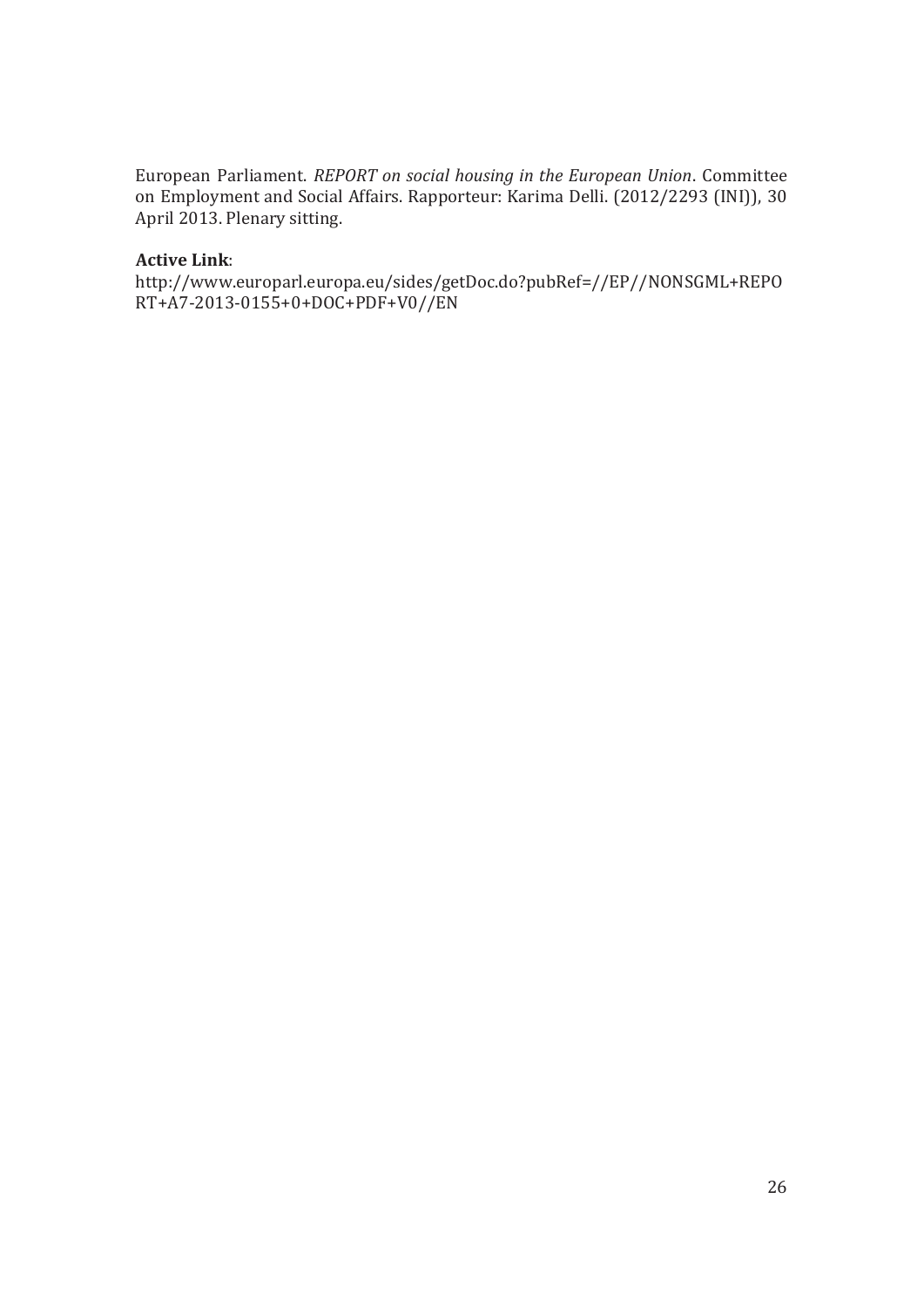# **CHAPTER 3: SYNTHESES OF KEY NON-EU POLICY DOCUMENTS RELATED TO HOUSING**

This chapter contains the in-depth syntheses of the consulted non-EU documents as they relate to social housing. A copy of the active links can be found in Chapter 4, and the associated research matrix can be found in Appendix 2. These documents were recommended for consultation by Habitat for Humanity or by those experts who were interviewed. The listed documents included pertinent information regarding either housing (or the lack there of), or Europe 2020.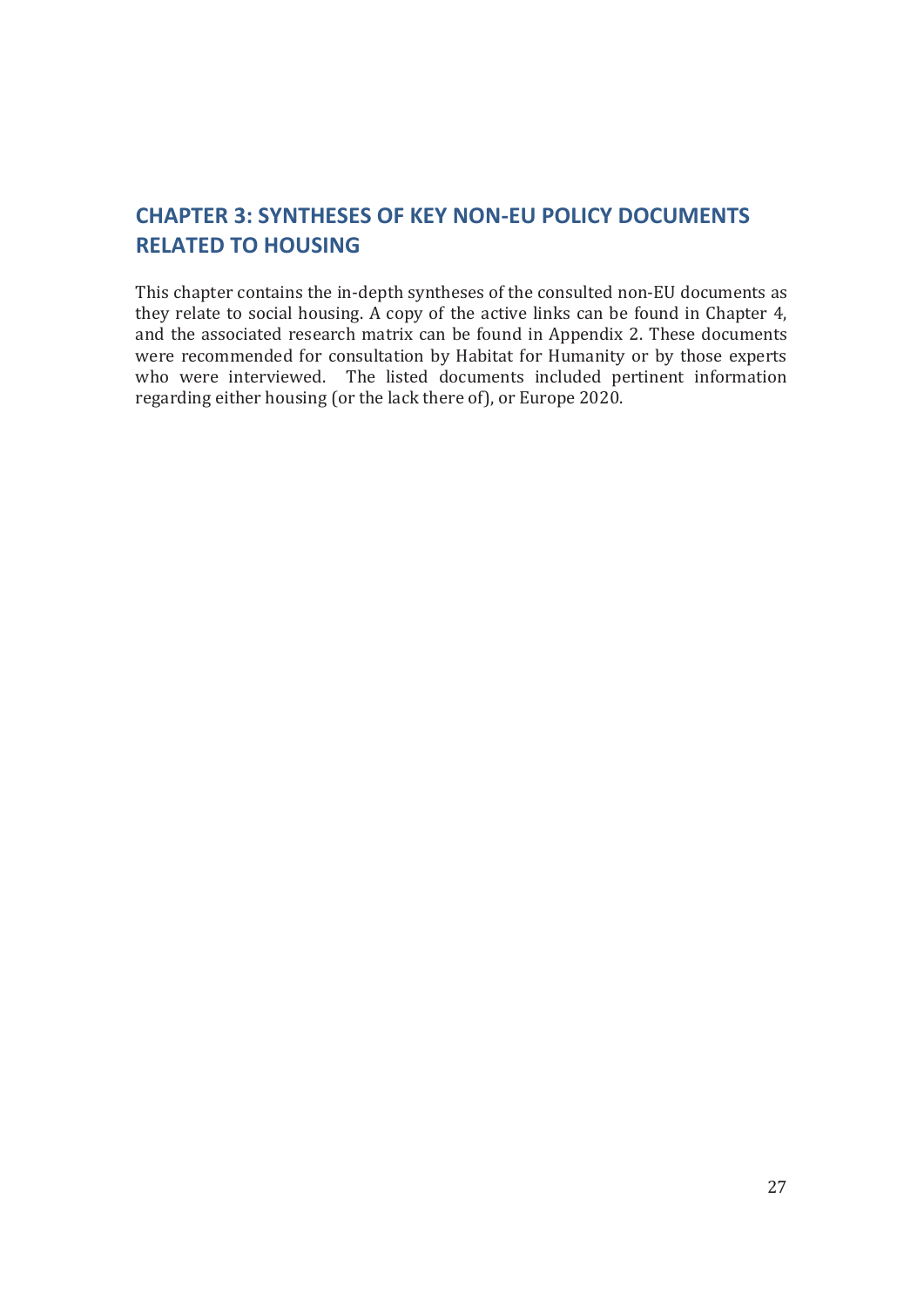#### **"The EU Needs Stable and Inclusive Housing Markets"**

A policy statement by the European Federation of National Associations Working with the Homeless (FEANTSA) responds to the Commission's Analysis of House Price Change in the Macroeconomic Imbalances procedure. The statement focuses on promoting stable, well functioning and inclusive housing markets at both the EU and member state levels. FEANTSA notes that in order to address homelessness, a person's right to adequate housing must be promoted, protected and fulfilled. With FEANTSA's support of using housing systems to combat poverty and social exclusion, Habitat for Humanity can use their support for their social housing agenda.

Although housing policy remains a member state competence, EU-level policymakers are starting to monitor housing markets more, mainly due to the financial and economic crisis that occurred. As a result of the crisis, the European Commission strengthened its role in macroeconomic surveillance, including through the Macroeconomic Imbalances Procedure and the Alert Mechanism Report. Based on these reviews, the Commission than provides recommendations to member states under the European Semester, which is part of the process for implementation of the Europe 2020 Strategy. If these recommendations are not followed, sanctions may become an option. At this point, the Commission has expressed concerns that there are low levels of investment in residential and homeowner incentives.

Despite the increased awareness on housing by the EU, the Commission is not focusing on housing access or housing conditions. Across the member states, there are very different housing systems leading to different housing outcomes, which are not being taken into careful consideration. FEANTSA points out a grave contradiction in adequate access to housing, stating: "Whilst housing is a basic right, its function as a commodity makes it dependent on housing markets" (3). Therefore, it is essential that any interventions in the housing market also seek to promote, protect and realize the right to housing.

FEANTSA advises that both member states and the EU should judge the stability of the housing market by looking at house price changes and trends in housing affordability, quality and overcrowding. Also, more emphasis should be placed on tracking price changes in the rental market, as most housing exclusion occurs within the private rental market.

The policy statement reviews the Commission recommendations from 2015 for a selection of member states. These recommendations are somewhat useful, but by and large they are not consistent with the Europe 2020 target of exclusion via the housing platform. To protect against housing imbalances, housing systems must consider the right to housing for the most vulnerable. This way, stable and wellfunctioning housing markets may exist. A better balance must be struck between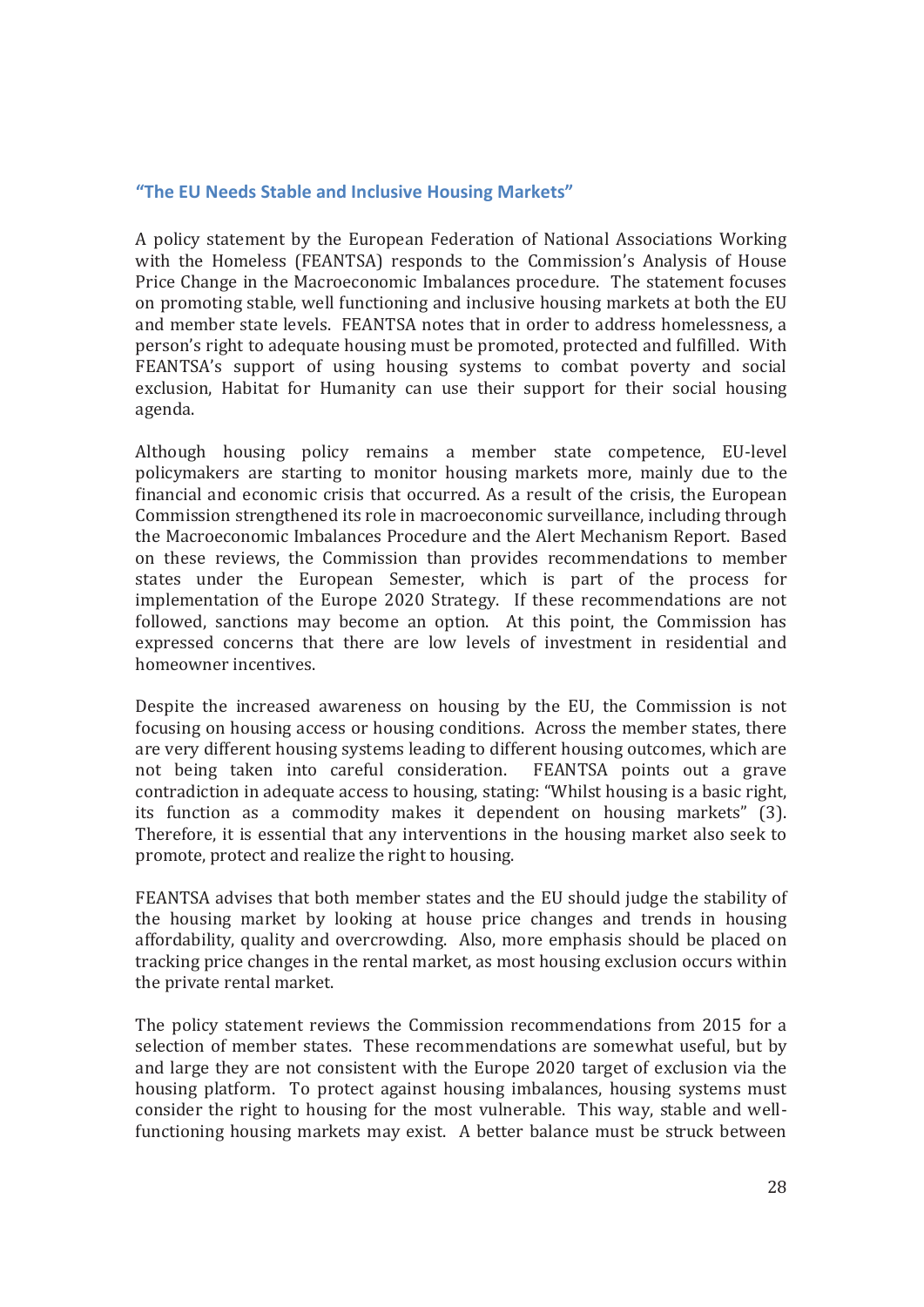increased investment in private rental markets and ensured affordability and adequacy of rental housing, as an overreliance on liberalizing the private rental markets disregard vulnerable groups with a right to housing. At this time, the European Parliament has encouraged that the Commission addresses and prevents homelessness under the European Semester framework of the Europe 2020 Strategy.

FEANTSA suggests housing policy measures to help stabilize markets while also promoting the right to housing, including:

- Convert mortgages to social rent ('mortgage to rent' schemes) for over indebted households, as was done in Ireland
- Provide tax relief or financial support for private investors contributing to affordable rental housing
- Socialize the private rental sector through the Social Rental Agencies (SRAs) model, as was done in Belgium
- Fight real estate speculation
- Use real estate held by national asset management authorities for social rental housing, as was done in Ireland
- Buy back non-performing real estate as a social housing provision
- Use empty real estate space for affordable housing
- Invest in social housing through the European Fund for Strategic Investments framework

FEANTSA emphasizes the role that the European Central Bank can play in supporting the above policy interventions, using the Macroeconomic Imbalances Procedure so that mortgage banks can invest in rental housing. The underlying intent of this FEANTSA policy statement is to emphasize that the Commission at member state level policy makers need to better consider the role that housing markets can play in meeting the poverty reduction and social exclusion target of Europe 2020. Additionally, better consideration needs to be taken of housing exclusion and homelessness being important indicators of dysfunctional and potentially risky housing markets.

Based on the outlay of this policy statement, Habitat for Humanity would benefit from partnering with FEANTSA to advocate for the policy measures given to help promote the right to housing. This is especially important in the face of the economic and financial crisis, which emphasized the role of housing markets on overall economic performance. Through these suggestions, the European Commission can be encouraged to better consider the role of affordable and social housing in meeting the Europe 2020 goals for poverty reduction and social inclusion.

This review presents the context of housing market policies, especially in regards to macroeconomic imbalances, through the framework of homelessness. It seems that FEANTSA argues that the EU does not take into high consideration the social implications of the housing markets of member states but rather only looks at the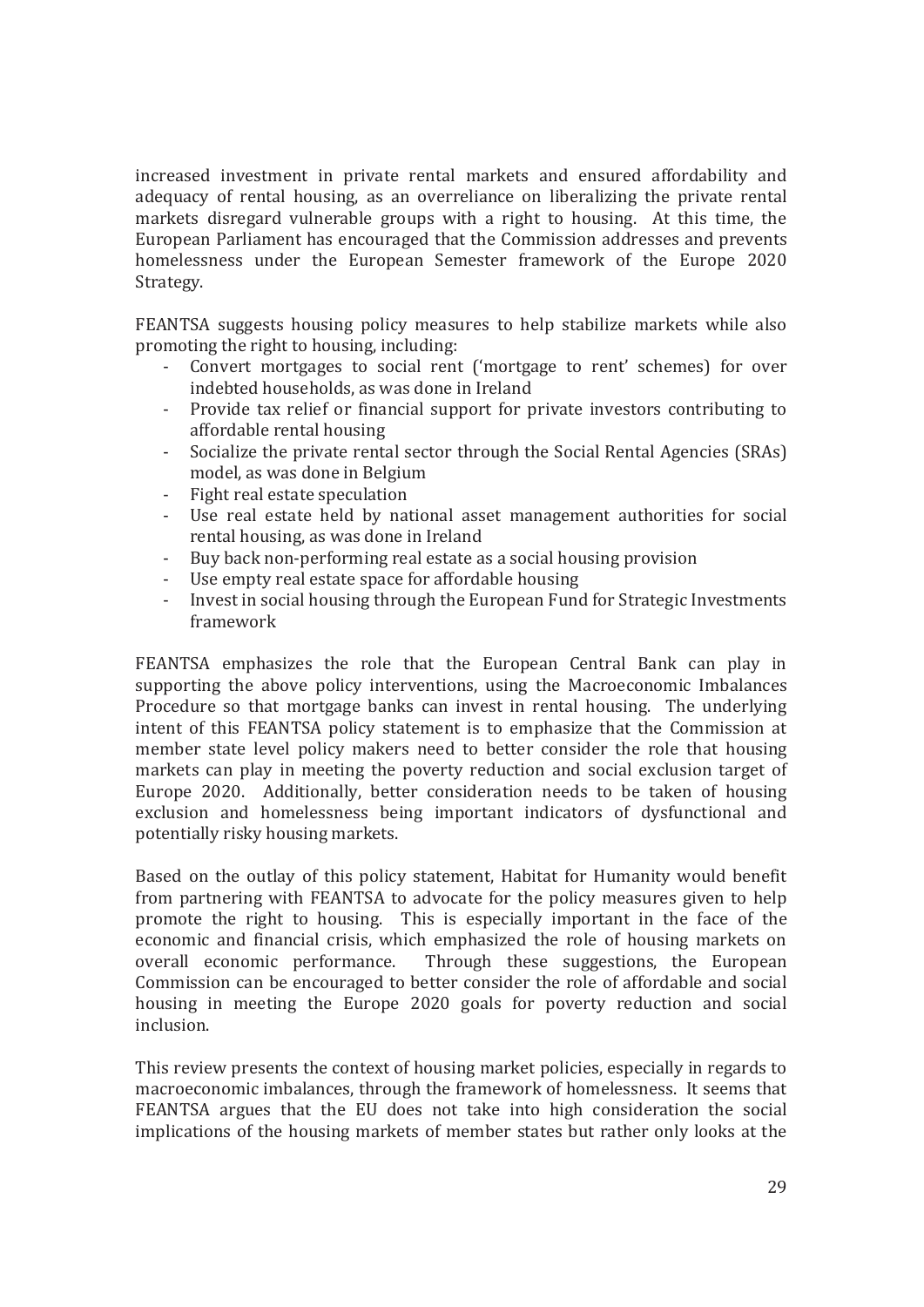economic side. Though the FEANTSA report includes a country-by-country breakdown of the current housing market status, the report also indicates the relevancy of housing frameworks at the EU-level, and how the promotion of homelessness and inclusive housing markets.

The report emphasizes "housing systems play a central role in generating or mitigating poverty and social inclusion." As housing policy is a competence of Member States, not the EU, there are few Union-level mechanisms to cover housing markets. However, the recent crisis did bring headway to this topic, especially in regards to macroeconomic surveillance. When investigations occur at the statelevel after the Alert Mechanism Report indicates that a state may be in potential imbalance, the conducted In Depth Reviews provide recommendations that may result in sanctions under the Excessive Imbalance Report.

The report notes the contradictory nature of housing as both a basic right and a commodity. It is also mentioned that, although the Commission has suggested some member-specific reform to the rental sector in an attempt to stabilize the housing market, there is still a need for more conversation to occur regarding the private rental market at the state level.

According to these in-depth reviews of specific Member States, the following country-specific observations have been made:

- **France**: The crisis has caused an increase in housing affordability problems for the poor, with an increase in the percentage of people experiencing housing cost overburden.
- **Belgium**: House prices have increased. There are negative social impacts to this, which go unaddressed. There is a housing cost overburden in the private rental housing market.
- x **Bulgaria**: House prices have decreased. Issue of overcrowding amongst population at risk of poverty and social exclusion. Though not recognized by the macroeconomic imbalances procedure, these indications have important implications for stability, growth and social inclusion.
- **Denmark:** All-time high for housing cost overburden rate for poor people.
- **Finland**: Housing markets are strained, as indicated through high levels of overcrowding in the private rental sector.
- UK: Continued rights to housing prices, fuelled by specific policies such as Right to Buy. The housing sector may still be vulnerable to medium-term shocks. Housing cost overburden predominantly affects tenants in the rental sector, causing short length tenancies.

**Keywords**: FEANTSA, European Commission, EU level, homelessness, housing accessibility, advocacy paper, housing markets, Member state level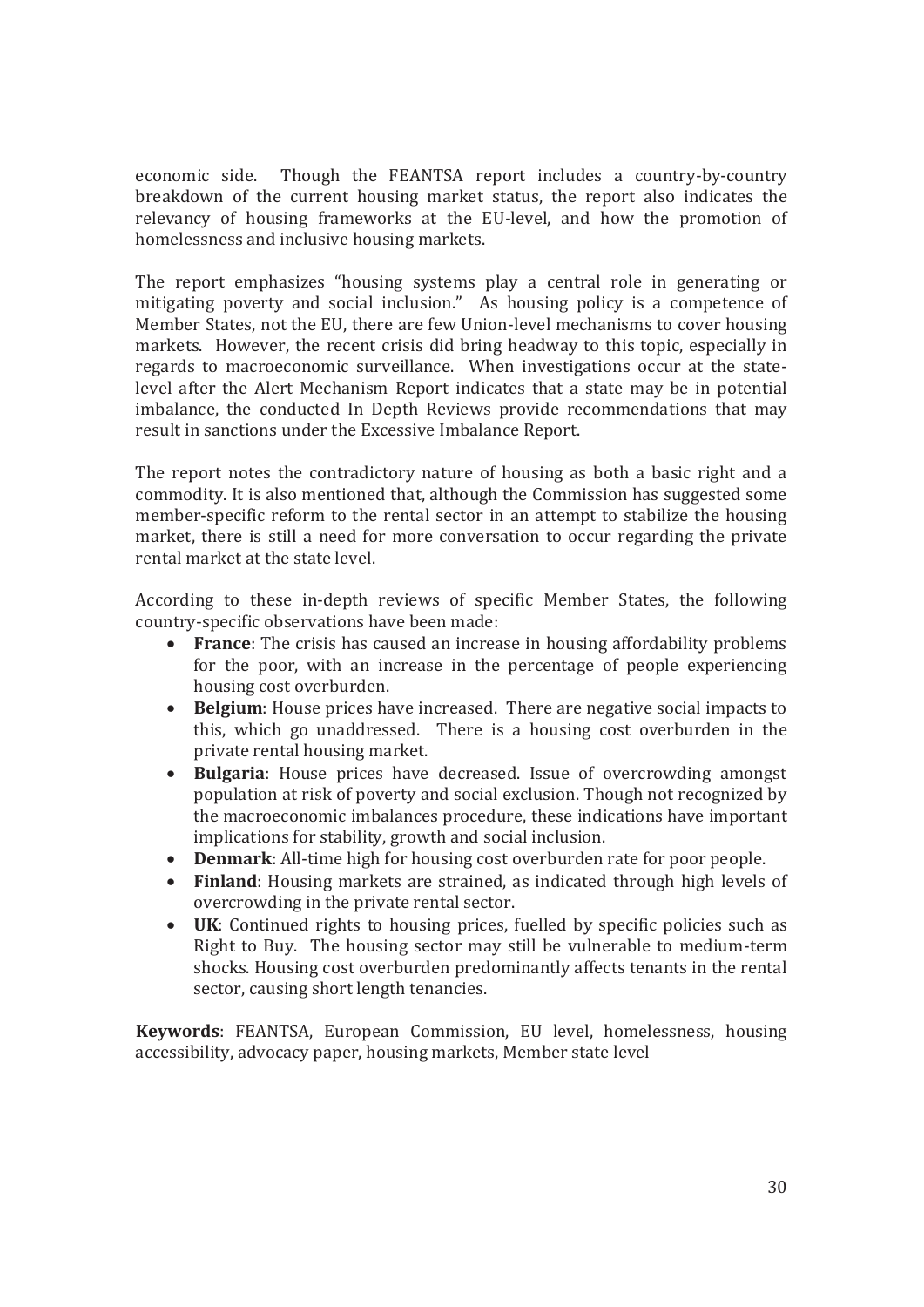#### **"Dear Commissioner Andor"**

This open letter addresses Commissioner Andor about the Social Investment Package regarding homelessness. It relates the issue of homelessness to the Europe 2020 goals and points out that without a detailed implementation plan, the SIP is not helpful to EU institutions. The letter also notes that the Commission has asked member states to give more attention to different forms of poverty and to prioritize issues of social exclusion.

The letter also points to the Draft Joint Employment Report 2014 as a poor example of homeless and housing policy analyses among member states. Also, it states that the EU programme for Employment and Social Innovation (EaSI) could be an important new tool for helping to deliver the SIP, and that the Fund for European Aid to the Most Deprived (FEAD), which specifically targets the homeless, is an important structural fund to support the SIP, in addition to ERDF and ESF.

**Key Words:** Social Investment Package, homelessness, EaSI, FEAD, ERDF, ESF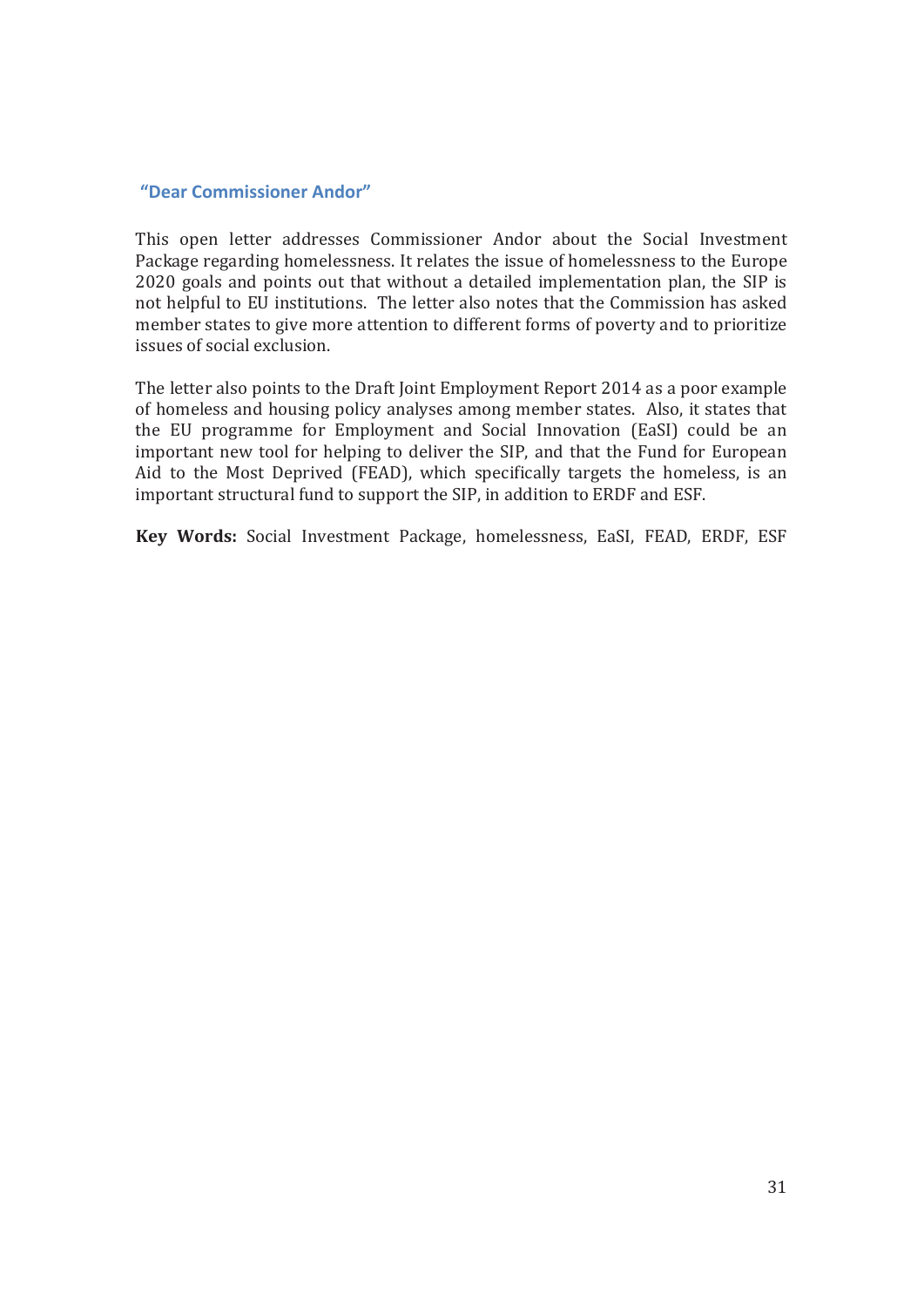#### **"Contribution to 19th Informal Housing Ministers Meeting"**

This report is an overview of the European Housing Forum, created in 1997. It discusses how the topic of sustainable financing of housing policies is relevant to meeting the Europe 2020 target for "smart, sustainable, and inclusive growth." EHF commits itself to quality, decent and affordable housing for all. Sustainable financing of housing policies is thereby necessary to meet this commitment. The EHF outlines 5 key points for ministers to consider in avoiding the deepening housing crisis:

- x **Housing investment should be an economic and social priority in Europe**: Housing policy overlaps with other policy priorities such as social inclusion, growth and employment. Good housing policy can lead to economic, social and human growth to create stronger communities and also to improve the conditions of low-income households. Housing is a strategic area that reaps long-term benefits. Housing investment is an urgent need due to factors such as changing household structures and growing homelessness.
- x **Funding mechanisms should be mobilized for sustainable housing policy**: The listed relevant structural funds with regard to social housing includes: ESF, ERDF, and FEAD. There is currently a gap between these funds and countries' ability to use them. The report therefore suggests exceptional measures to help those member states facing difficulties. One suggested mechanism includes using property of banks as part of the affordable housing supply.
- x **Homelessness and housing exclusion needs to be better tackled:**  Effective homelessness policies are still needed within the European Union, as homelessness and housing exclusion continues to rise. The report listed a variety of programs and mechanisms that could be used to tackle the issue, such as: the European Programme for Social Change and Innovation, the structural funds, Horizon 2020, Social OMC, the Social Investment Package, and European Platform Against Poverty.
- x **The EU should be innovative and use evidence-based housing policies:**  Data from Eurostat and Eurofoundation needs to be built upon to produce evidence-based and innovative policy solutions. Key issues in need of innovative policies include forms of affordable housing (such as SRAs), responses to homelessness and housing exclusion, energy efficient buildings, financing instruments (such as social impact bonds), and procurement models. These can be accomplished using available instruments (such as Programme for Employment and Social Innovation) and policy tools (such as European Innovation Partnership on Healthy Ageing).
- x **Further support for energy and ecological housing transitions:** There are many hindrances to reaching an energy efficient European housing stock, such as lack of: public funding instruments, interest of market actors, links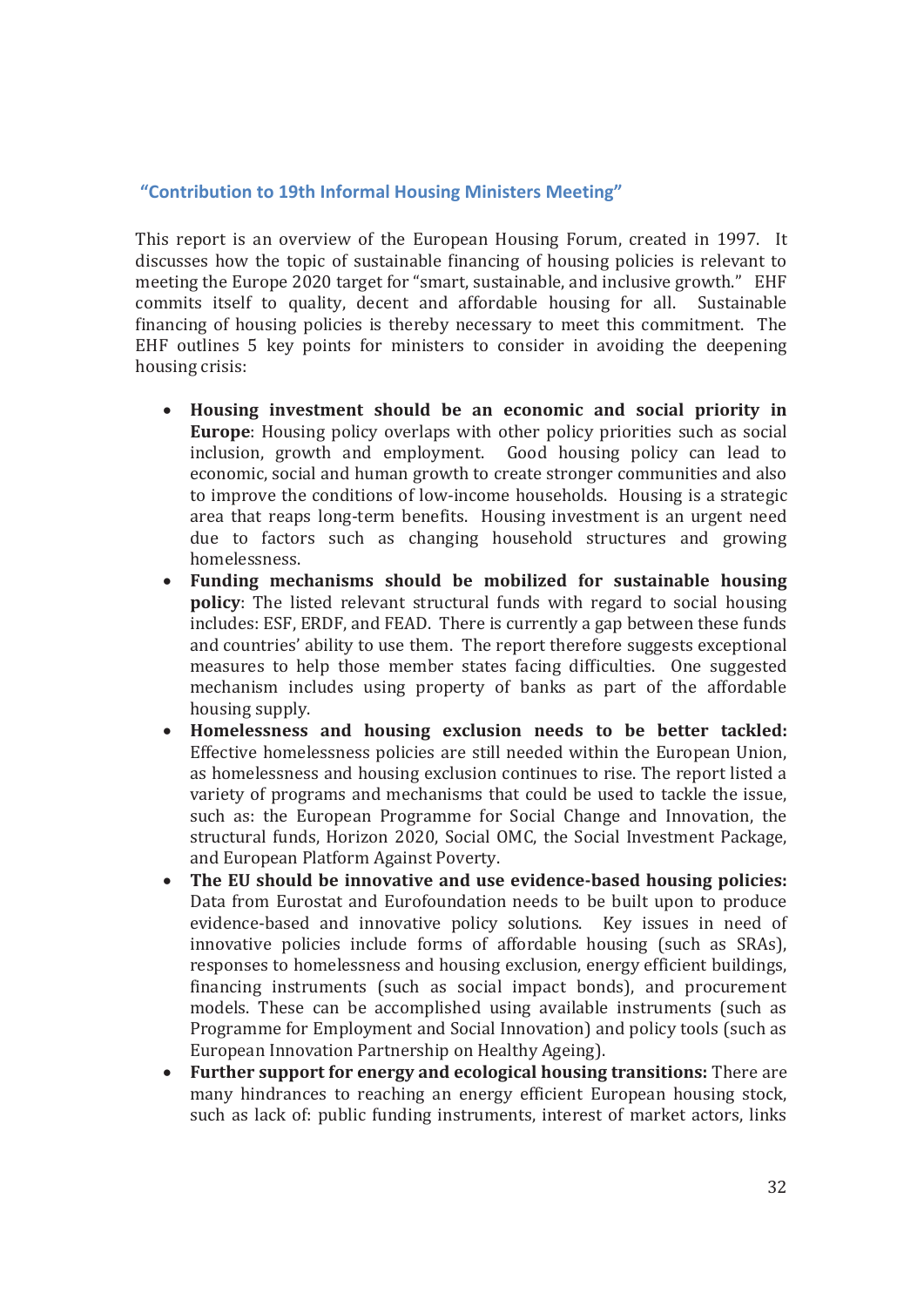between funding and policy, measurable savings, ability to cover increased construction costs, and energy performance in renovation programs.

Due to these points, the EHF asks ministers to ensure that the Multiannual Financial Framework 2014-2020 helps support the topic of housing and energy.

**Key words:** European Housing Forum, Europe 2020, sustainable, innovative, homelessness, housing exclusion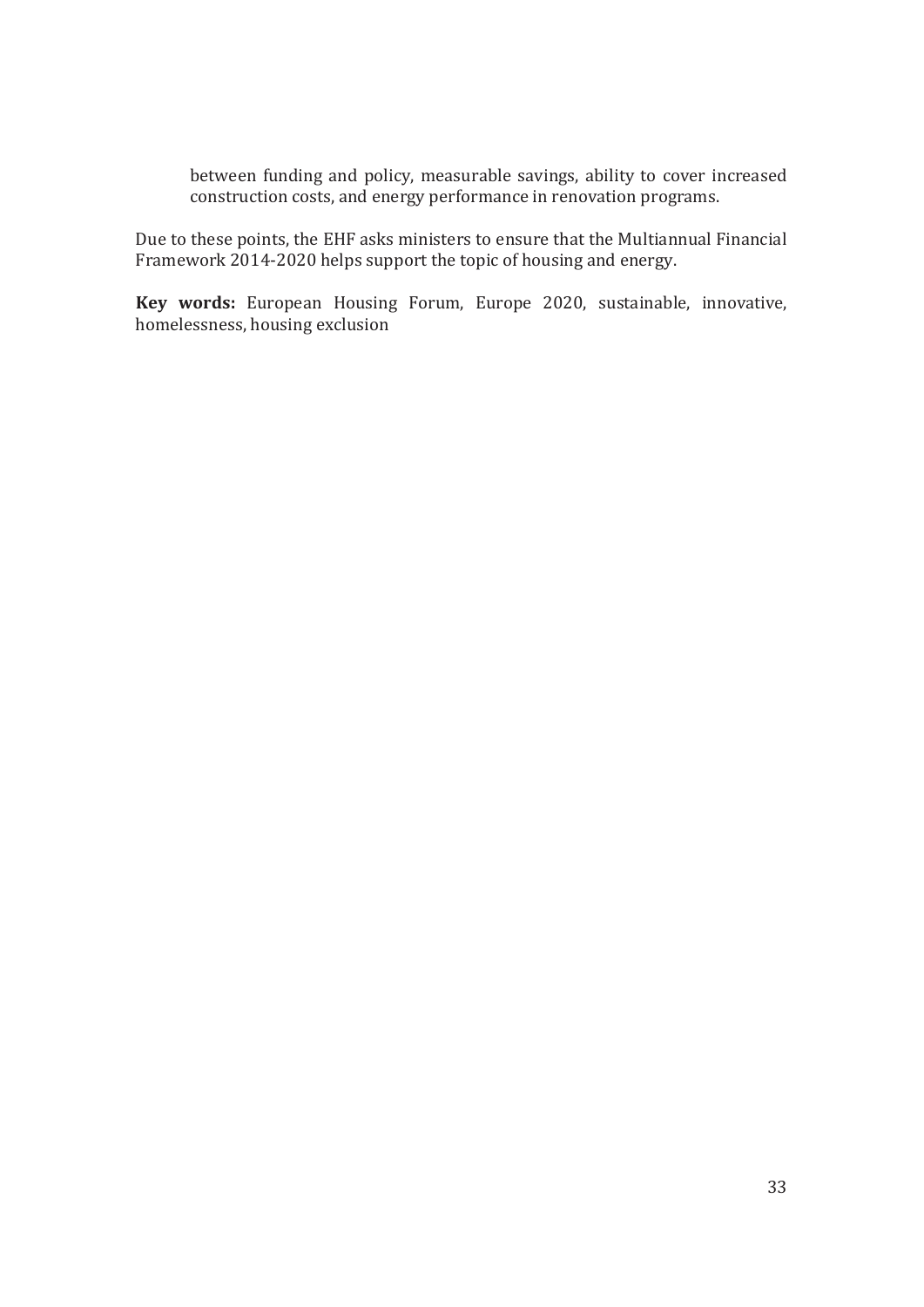#### **"Dear Mr. Olbrycht"**

In a brief letter to Member of the European Parliament, Mr. John Olbrycht, the European Housing Forum outlines the benefit to addressing other important issues through a European housing mandate, which does not currently exist. Rather, to support the lack of EU-level mandate, the EHF urges MEP Olbrycht for continued support for the URBAN intergroup. The intergroup's framework includes a focus on the topic of access to affordable and adequate housing.

**Key words:** EU mandate, European Housing Forum, URBAN intergroup, affordable and adequate housing, open letter to MEP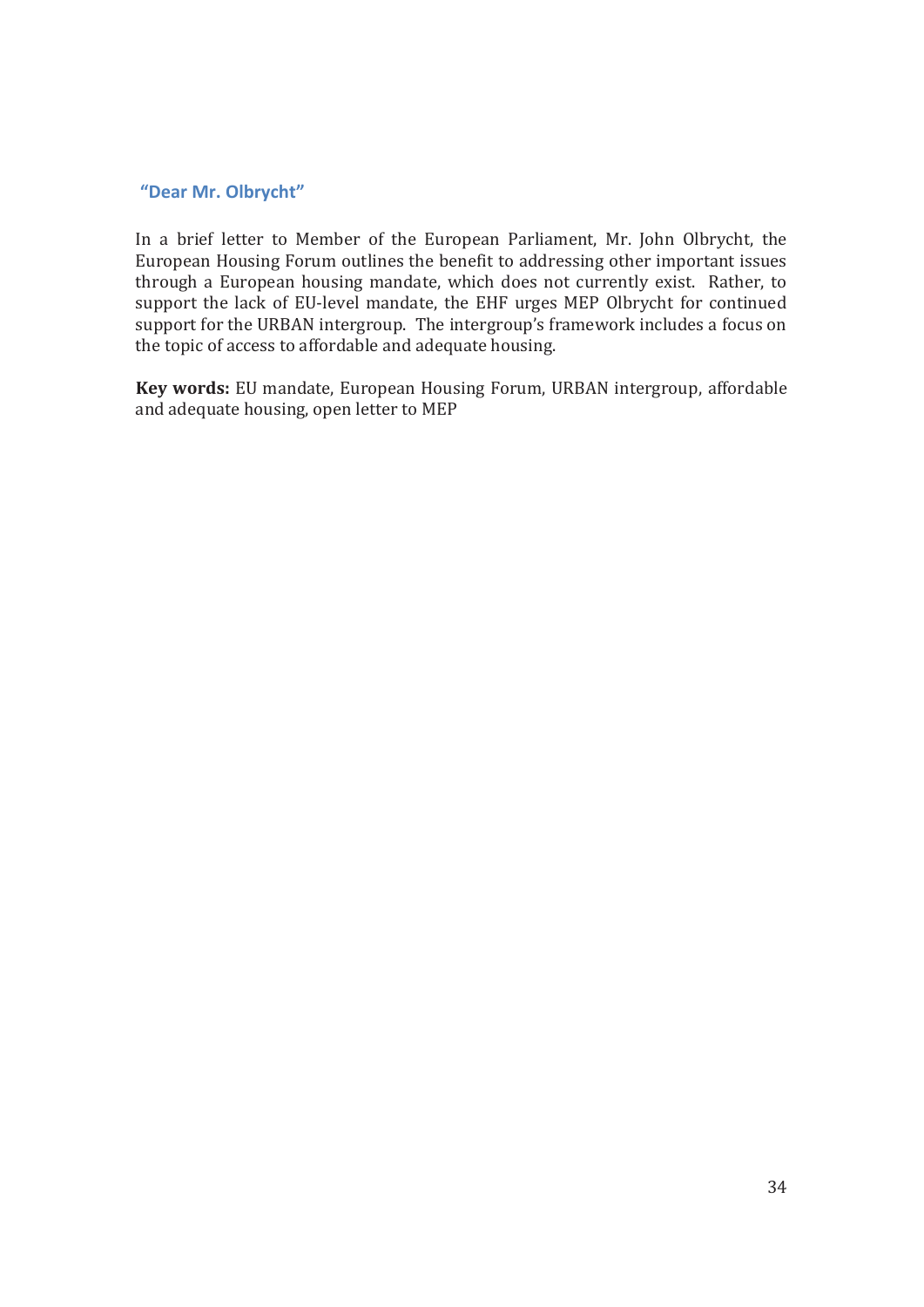## **"Introducing Social Rental Agencies in Hungary: An Innovative Housing Programme"**

This brief document introduces a project for using vacant private housing to create an affordable rental sector for social housing provision in Hungary. This project is a joint effort between Habitat for Humanity in Hungary and the Metropolitan Research Institute, funded by Open Society Institute.

The report begins with an overview of housing privatization in Hungary. It highlights that the demand for social housing provisions is greater than the supply of municipal rental units, and that many existing units are deemed inhabitable. Additionally, these social housing gaps grew larger since the 2008 financial crisis. Hungary experienced a depreciation of the forint and an increase in variable interest rates. As a result, lower and lower middle class households are struggling to meet their housing related costs.

Addressing these issues with the use of a private rental sector is both sustainable and cost-efficient. At current, private rents are not affordable to these lower and lower middle class households because of the high risks and discouragements that keep private owners from renting out their property. Also, although the supply of rental units is under the amount in demand, the number of vacant housing units, privately owned, is high. This is indicative of both a market and a state failure.

The report proposes the use of Social Rental Agencies (SRAs) to mediate between private homeowners and potential social housing renters. SRAs are a mechanism of risk sharing between landlords, the rental agency, tenants, and the national housing agency. The goal of the SRA model is to help tenants acquire housing at no more than 40% of their total income, while also guaranteeing rental income to the landlord. For the model to address a variety of interests at once, policy makers must commit themselves to this new solution.

**Key words:** affordable housing, private housing, SRAs, Hungary, advocacy paper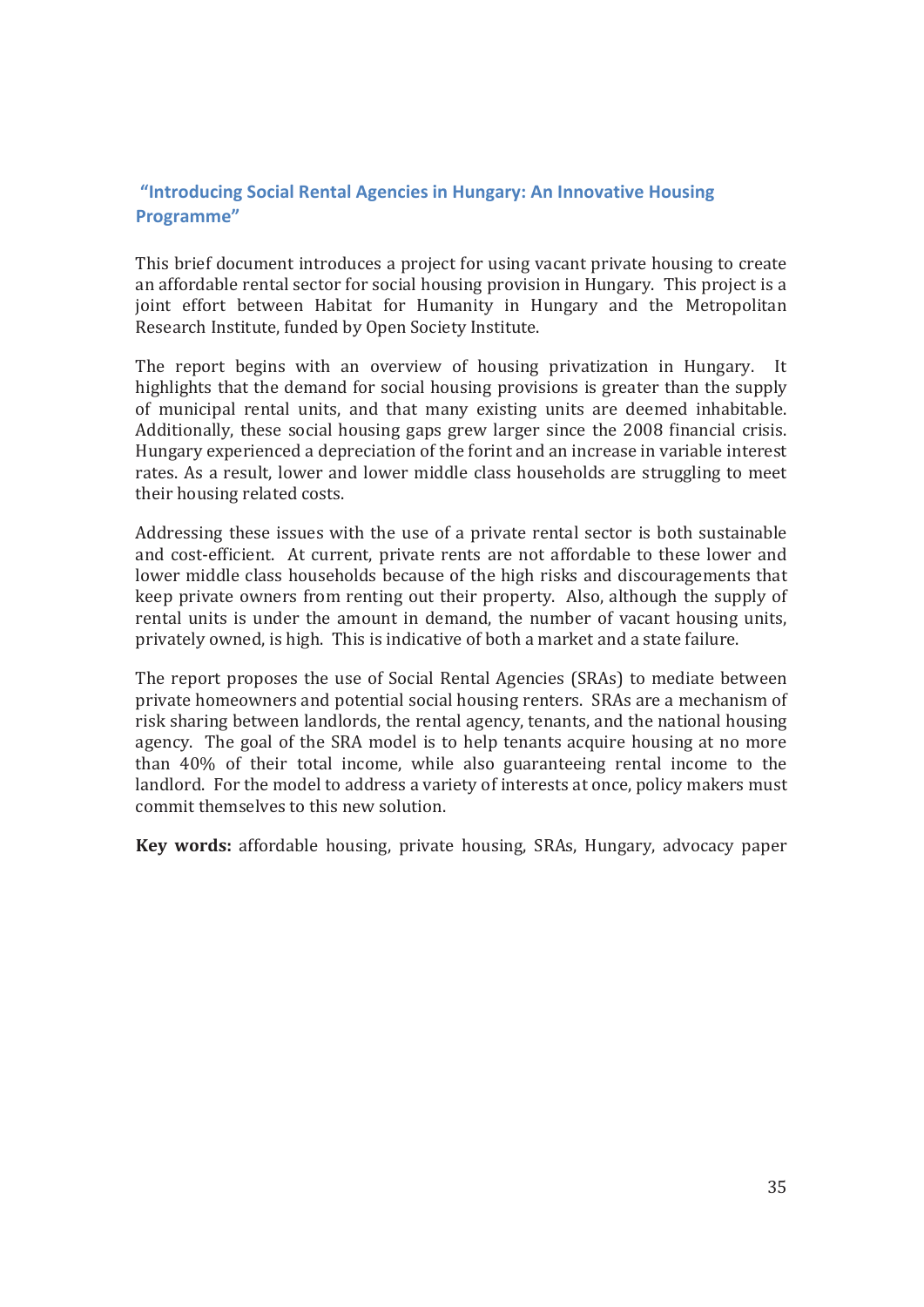#### **"Social Housing in Europe"**

This book provides an overview of the social housing sector in Europe. The highest percentage of social housing of the overall housing stock in Europe is in the Netherlands with 35%, and the lowest is in Hungary, which after mass privatization only has 4% of housing stock used for social housing. Over the last ten years, these percentages have fallen across most European countries. Another key finding from the report is that there is no single definition of social housing within Europe. Also, the age and types of the social housing stock varies across countries. In general, a disproportionate number of single-parent families, elderly and the poor are represented in client groups being housed in social housing, though the client groups differ in different countries.

There is increased interest in Europe to increase the supply of social housing, but most countries do not have a way of action or money to accomplish this. There is not a set way to bring about this action or money, as housing providers and funding regimes vary by country. However, efforts are being made to introduce a better mix in the existing stock and to better use public assets for social housing purposes. This includes looking into public/private partnerships in some countries. All types of social rented sectors are concerned with problems with segregation, as ethnic minorities live disproportionately in social housing. The residential patterns of minorities is therefore becoming a political issue in some countries, especially in regards to tensions between providing housing for long-time residents versus immigrants with fewer local ties.

Overall, there is no best-practice agreement on how to deal with social rents. There is a widening gap between the inexpensive social rental sector and the expensive owner-occupied sector. This leads to difficulties for working households to find affordable options, as their income is too high to be eligible for social housing. Often times, EU subsidies do not reach these families, but rather only the 'very social' housing sector, including growth of the temporary and precarious accommodation sectors. The report recommends the promotion of intermediate tenures, such as shared ownership or subsidized owner-occupation, as an explicit policy. Despite differences, tensions and pressures across Europe are similar with growing emphasis on partnership. Few countries have successfully identified new funding mechanisms for the investment needed in the social housing market.

The European definition of social housing differs: some relates to ownership, others on the construction of the housing, the rent levels in comparison to market prices, the funding or subsidy stream, or the purpose of the housing. Due to the varying definitions, the figures on the supply of social housing are not evident. In proportional terms, it is estimated that in most countries, the social housing stock is declining, while the demand for social housing remains high. Some reasons for the high levels of demand include increased house prices, entry barriers for owneroccupation, increased migration, and a worsening distribution of incomes.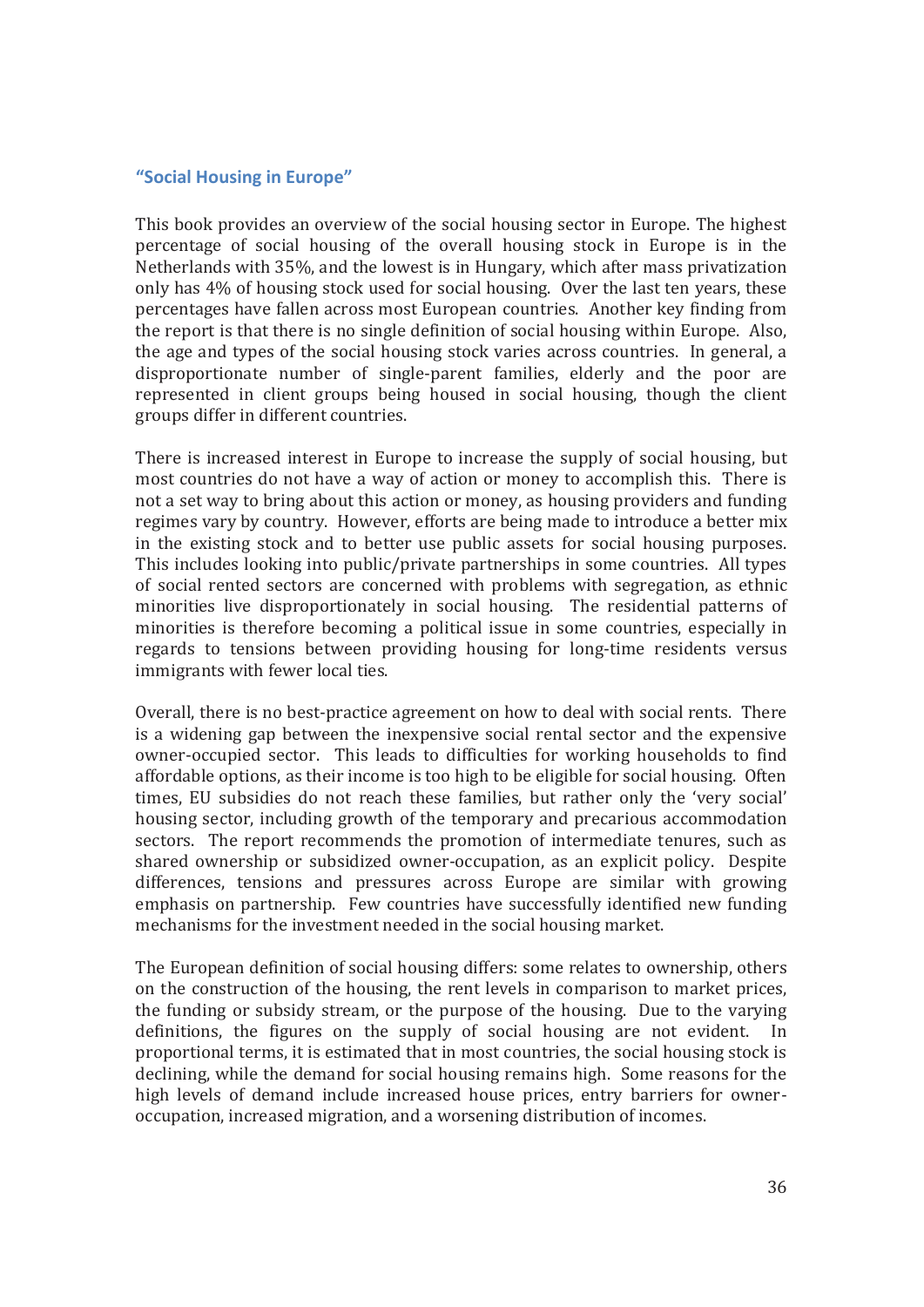Affordability can only be met by expanding the supply of social housing. In order to do this in the face of declining municipal involvement, private finance will be required. Overall, the role of the private sector is increasing in the social housing sector. At this time, another difference between the social housing of European countries depends on how much of the stock remains in the social sector, and how much of it is based purely on private financing. This is coupled with the increasing trend in several countries to more social housing decision-making from the national to the local levels of governance. Central governments tend to outline to rules of who is eligible for social housing, but the local level, or even landlords, determine the assignments between households and dwellings. Social housing systems, in most countries, are also closely linked to the social security system.

The article chapter ends with a discussion of the current housing-related debates in Europe, which includes:

- Need for expanded supply of housing, overall, and social housing, specifically
- Concerns over segregation, and the issue of social cohesion and immigration
- Political perspective of social housing as an inferior good with high concentrations of crime and anti-social behaviours
- Target of social housing: local residents entitled to the allocation, or recent migrants who have a greater need
- Location of social housing in comparison to where the demand for social housing is located
- Emphasis on creating mixed tenure communities (privately owned alongside social housing) to improve recipient access to services and jobs
- Role of social housing to help work with special needs groups, such as the elderly and most vulnerable
- Sustainable funding mechanisms for better maintenance and improvement, regeneration and other services provided to social housing
- Adequate maintenance and improvements to rents

Habitat for Humanity may run into difficulties in addressing social housing at the EU level due to differences across different European countries. However, many of the trends and tensions are similar, and this may be a good target area for advocacy.

**Key words**: national level, municipality level, private (owner), expert paper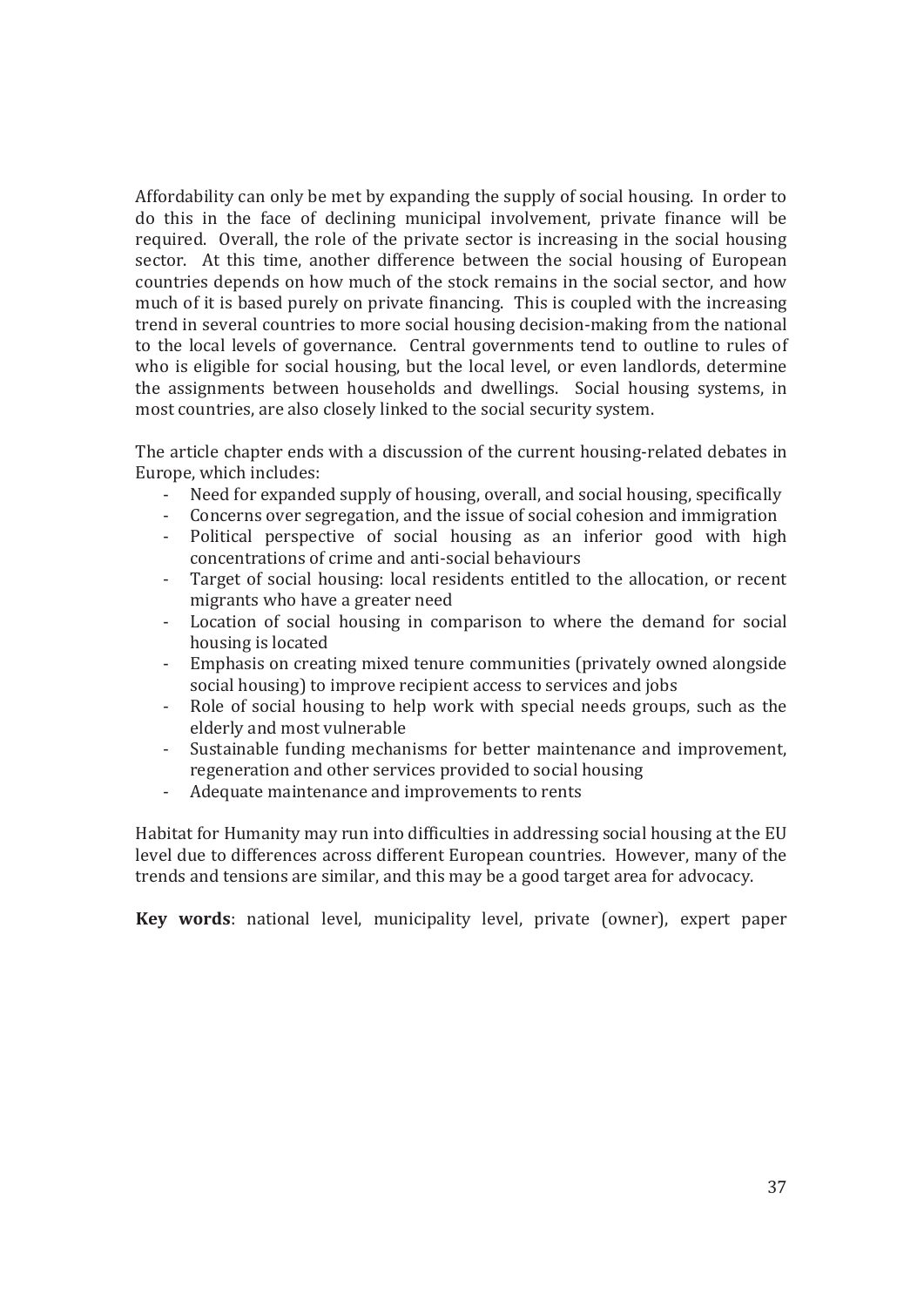#### **"The Lisbon Strategy and Ethnic Minorities: Rights and Economic Growth"**

The purpose of this brief is to highlight the impacts that social exclusion of ethnic minorities has on the EU's growth rate in the context of the Lisbon Strategy. This topic is relevant to housing because the exclusion of minority groups tends to put them in a position of greater need for social policy support, including that of social housing. The central argument of the brief is that inclusion of ethnic minorities requires both rights-based and growth-based approaches. The current approach focuses on what needs these minorities have but not on trends, access to provisions, or other social indicators. Social inclusion, however, looks past providing basic provisions to also include empowerment and participation in building a good society.

A hindrance in the target goal of social inclusion is the discrimination faced by minorities. This includes discrimination housing market in the form of lack of access, permit requirements, and poor housing conditions. Furthermore, structural funds are used to support EU growth but the funds are distributed through the capitals of the member states. Access to these funds is rather restrictive to minority groups. However, if member states can realize the value of these minority group members and are able to eliminate discriminations faced in the housing market, strides can be made towards meeting the Europe 2020 goal of eliminating social exclusion

**Key words:** Lisbon Strategy, growth, social exclusion, minorities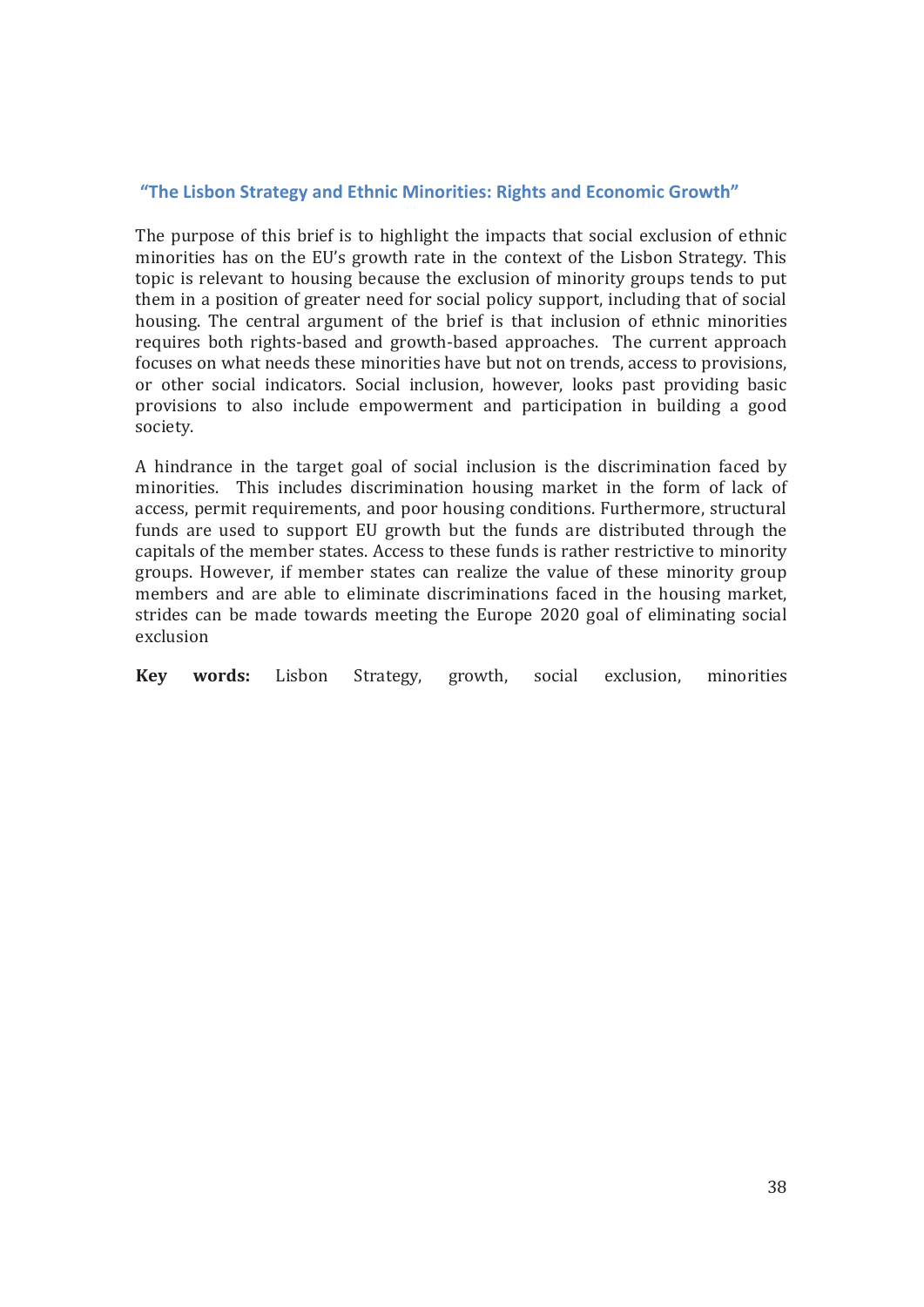# **CHAPTER 4: KEY NON-EU POLICY DOCUMENTS RELATED TO HOUSING – ACTIVE LINKS**

European Federation of National Associations Working with the Homeless*. The EU Needs Stable and Inclusive Housing Markets.* Brussels, Belgium. European Commission, February 2015.

#### **Active link:**

http://www.feantsa.org/spip.php?action=acceder\_document&arg=2411&cle=86ca5 c4a08a99312ee2bad006935ed0456d0954d&file=pdf%2Fthe eu needs stable and inclusive\_housing\_markets-2.pdf

FEANTSA. Joint Action Letter. "Dear Commissioner Andor." Joint Action Letter, November 15, 2013.

#### **Active link:**

http://www.feantsa.org/spip.php?action=acceder\_document&arg=1813&cle=eb62a 68000bb6d54b36b66f12eaeec99f70b0aa8&file=pdf%2Ffinal\_joint\_action\_letter.doc .pdf

European Housing Forum. "Contribution to 19th Informal Housing Ministers Meeting." Brussels, 2013.

#### **Active link:**

http://www.europeanhousingforum.eu/uploads/4/4/0/6/44065093/2013-12- 05 ehf messages to housing ministers.pdf

European Housing Forum. "Dear Mr. Olbrycht," September 19, 2014.

#### **Active link:**

http://www.europeanhousingforum.eu/uploads/4/4/0/6/44065093/2014-09- 19 ehf letter on urban intergroup -mep olbrycht - final.pdf

J. Hegedüs, V. Horváth, and E. Somogyi. "Introducing Social Rental Agencies in Hungary: An Innovative Housing Programme." Metropolitan Research Institute, December 2013.

#### **Active link:**

http://www.habitat.hu/en/tudaskozpont/introducing-social-rental-agencies-inhungary-an-innovative-housing-programme?id=38

Whitehead, Christine, and Kathleen Scanlon, eds. *Social Housing in Europe*. London: LSE London, 2007.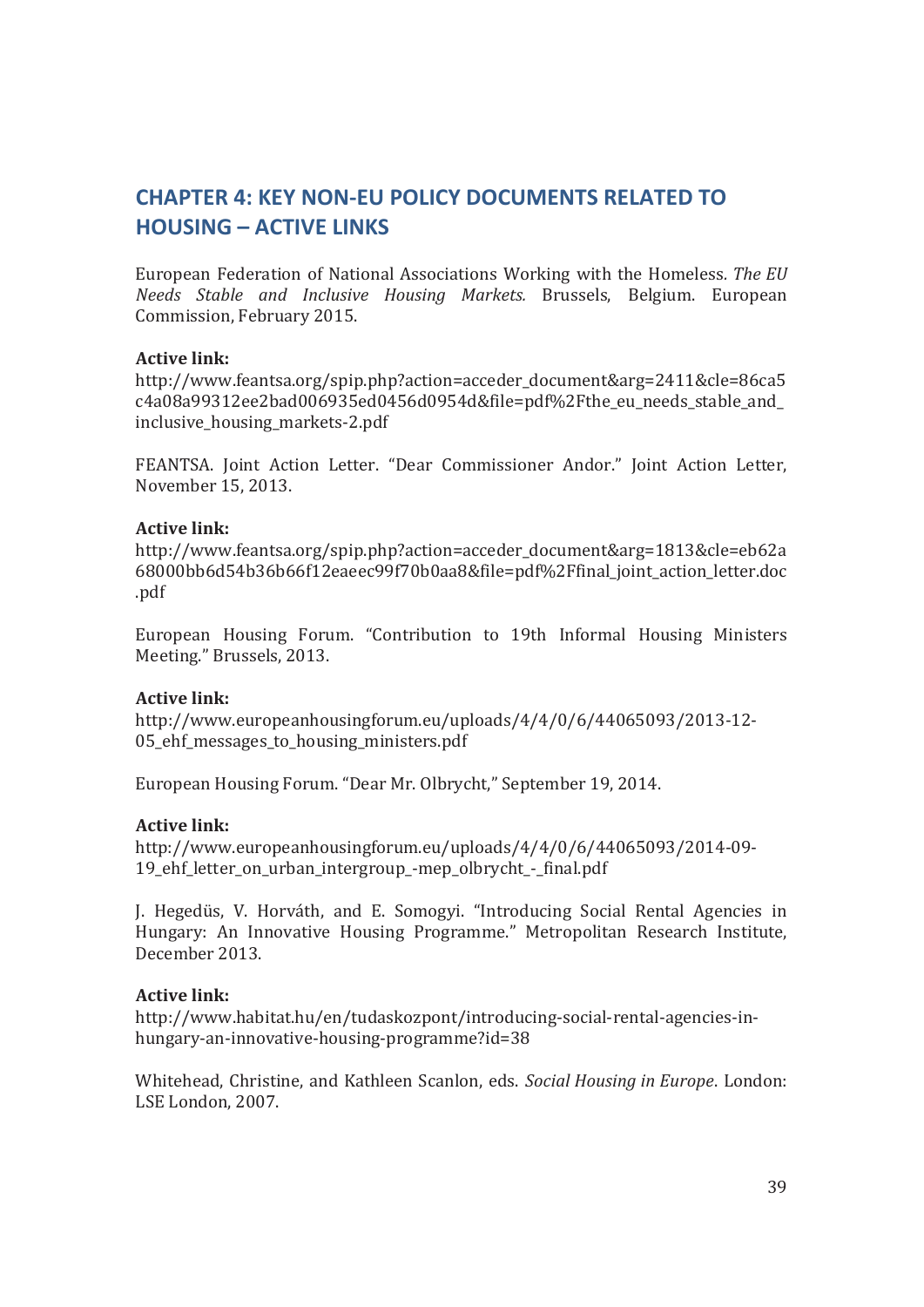#### **Active link:**

http://www.lse.ac.uk/geographyAndEnvironment/research/london/pdf/SocialHou singInEurope.pdf

Malloy, Tove H. "The Lisbon Strategy and Ethnic Minorities: Rights and Economic Growth." ECMI Issue Brief. European Centre for Minority Issues, April 2005.

#### **Active link:**

http://www.ecmi.de/publications/detail/the-lisbon-strategy-and-ethnicminorities-rights-and-economic-growth-41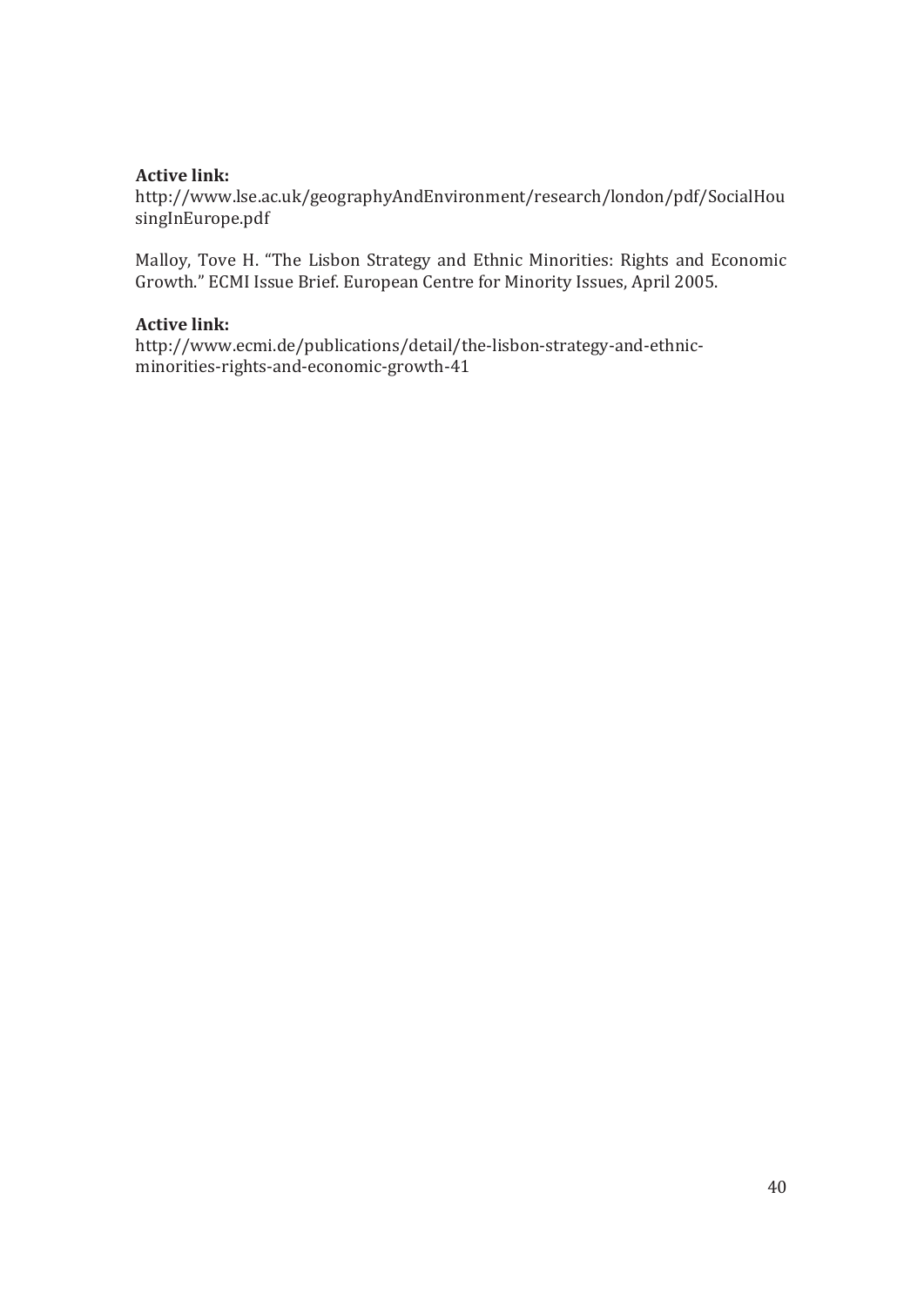## **CHAPTER 5: SUMMARY OF INFORMATIONAL INTERVIEWS**

This chapter contains take-away points from a series of interviews that were conducted in the winter of 2014-2015 as a starting point for the research. The interviewees selected were chosen based on recommendation from Habitat for Humanity. The interviewees represented organizations at the EU-level and the subnational level. The interviewees were knowledgeable on topics regarding the European Social Fund (ESF), the European Regional Development Fund (ERDF), EUlevel advocacy for social housing, or the Roma target group. The individuals interviewed do not necessarily represent the organizations' opinions for which they work.

#### **Interview One:**

Interviewee one from DG Employment suggests that despite the launch of the EU's social investment package in 2013, MSs continue to be cautious about social housing and consider it a sensitive issue. Public procurement rules further create disincentives MSs from using EU funds for social housing. In the case of the ERDF MSs are reluctant due to bureaucratic and difficult criteria to meet. In the same regard, the ESF, despite having specific requirements pertaining to the provision of social inclusion remains difficult for MSs to tap due to its demanding criteria. Interviewee one states that MSs lack of expertise and resources is a major hindrance for tapping these EU funds.

#### **Interview Two:**

Interviewee two, from FEANTSA, notes that homelessness is on the rise, and in reaction the ERDF is encouraging a move towards more permanent solutions. This increased focus on homelessness provides a window of opportunity for more social housing, as long as the hurdle of how to overcome the bureaucratic burden of agreements made between the EU and MSs are fixed by being implemented at a local level. The ESF requires a dedication of 20% of the funds to go to social inclusion specifically, which leaves space for housing aspects to be addressed. However, the goal of the ESF is to activate the labour market, which puts homelessness far off from being reached via this funding mechanism. The interviewee's recommendation is for Habitat for Humanity to learn from FEANTSA on how to communicate knowledge on accessing funds to third parties, thus enabling local entities to implement projects on social housing.

#### **Interview Three:**

Interviewee three spoke heavily on the diversity of social housing at different national levels, posing difficulties to promote social housing at the EU-level.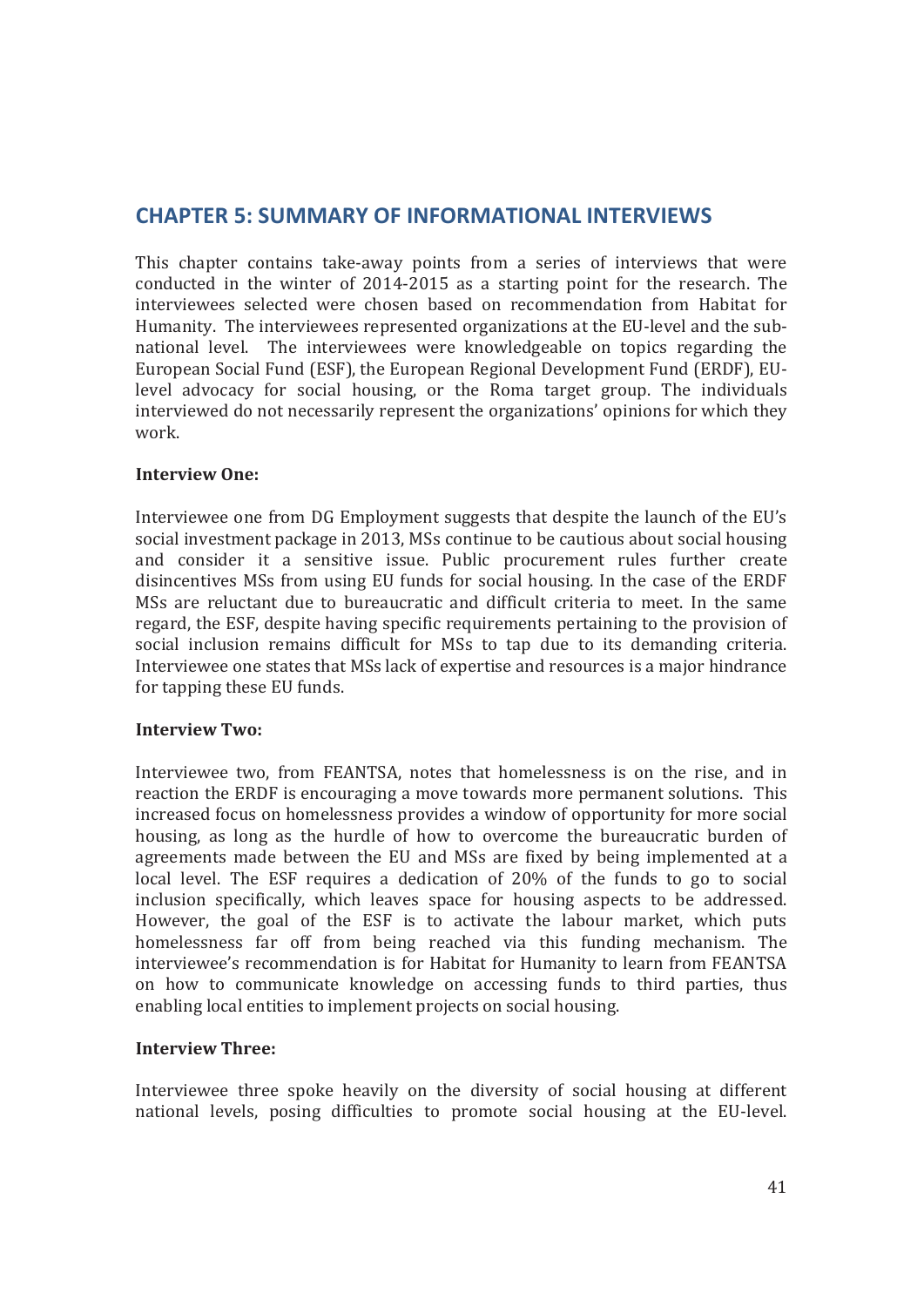However, the EU was mentioned as having strong regulation abilities to what happens with social housing at the national level, particularly regarding overcrowding and housing costs, which are also social inclusion indicators included in the EU2020 agenda. Otherwise, decentralization of housing policies is necessary for success in promoting social housing. It was noted that the ERDF's Article 7 was amended to make EU funds available for investments in housing of marginalized groups with desegregation aims only when the vulnerable group is already integrated. Also, aside from vulnerable groups, another target group for social housing policy may include the lower-middle class being affected by the mortgage crisis in the form of home ownership changes and higher unemployment due to changes in the labour market. The interviewee also recommended that foreclosure policies and housing providers be looked into, as housing exclusion is a systematic issue. It was recommended that Habitat for Humanity frame advocacy work at the EU level by addressing the housing providers and regulation controls, because the system itself is reinforcing inequality in housing access.

#### **Interview Four:**

Interviewee four retained a regional focus on social housing in Central-East Europe and specifically regarding the Roma minority. At the municipal level within Central-East Europe, there are issues regarding the poor conditions of housing (housing is not live-able). As municipalities are the strongest actors in social housing, EU-level governance needs to better support the municipality level in action plans and in guaranteeing funding for such projects. The Roma are a particularly vulnerable group in social housing. The issue with targeting the Roma minority for social housing initiatives is the lack of political will, as any project that targets Roma is not highly supported. Still, addressing housing needs of Roma is essential as every social and economic problem related to this minority group has a housing aspect. The interviewee discussed the importance of a common housing policy but was sceptical about the ability to create such a cohesive scheme at the EU-level. The suggestion was made that a cross-sectional housing policy should be considered that designs a centralized program and then uses national coordination under which local authorities work together. The interviewee also pointed out that strong connections have been made between housing and education but that more research is necessary in relation to health or employment. Overcrowding, and housing immobility of people in depopulated and economically declined areas were brought up as issues, although documents reviewed did not highlight this as much. Lastly, the interviewee noted that although SRA models have proven successful in the United States, implementing them within the EU would be difficult due to the following reasons: difficulty finding owners, hindrance from existing legislation, weak legislation to protect tenants, and the need to shift public support from owners to tenants.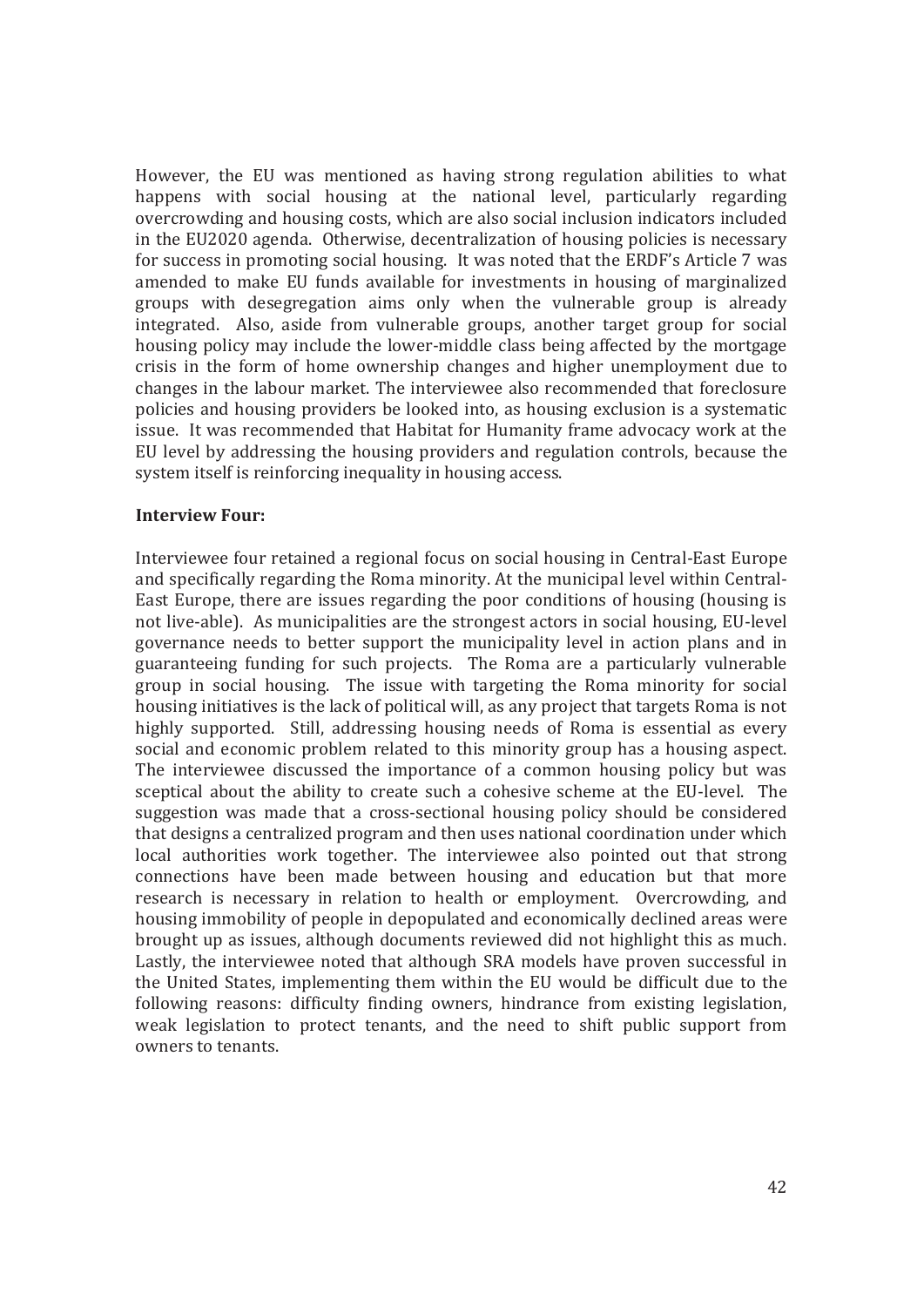# **CHAPTER 6: RECOMMENDATIONS**

## **Funding**

Funding at the EU level for social housing projects have largely been allocated to three European Structural and Investment funding mechanisms: the European Social Fund (ESF), the European Regional Development Fund (ERDF) and the Fund for European Aid to the Most Deprived (FEAD). These mechanisms are largely used to promote polices such as social inclusion, regional development, health, and human rights and migration.

Additionally, projects for social housing have been funded through the use of the European Structural Funds 2014-2020 (Spain) and through the support of European Financial Institutions (EIB, CEB), which have been used in the case of projects in Ireland. This diverse selection of funding streams can make it challenging to aggregate funding.

The ESF is the EU's major instrument for supporting jobs, especially for those who have found it difficult to get work. The ESF's priorities focus is on improving human capital. Although the ESF's goals typically focus on skills or vocational trainings, some programs focus more on social inclusion and helping those from disadvantaged groups. The later priorities are the ESF's longer-term strategy for inclusive growth, in which social housing can most prominently be inserted as a policy priority. Social housing is an important policy feature for the reduction of discrimination, exclusion and poverty in the European context.

The ERDF primary goals are to improve economic and social cohesion in the EU and to reduce imbalances between regions. Within these goals the ERDF attempts to achieve a number of thematic priorities:

- Innovation and research
- $\bullet$  Digital Agenda
- Support for SMEs
- Low carbon economy
- $\bullet$  Social Inclusion

Concerning social housing, the ERDF most notably emphasizes the improvement and replacement of deteriorating housing either traditionally built in inner city areas (Western Europe) or housing estates in the urban periphery (CEE). Furthermore, the ERDF is being used to reduce segregation present not only in large cities but also middle- to small-sized cities. The ERDF attempts to achieve an integrated approach to its thematic priorities by concurrently addressing housing,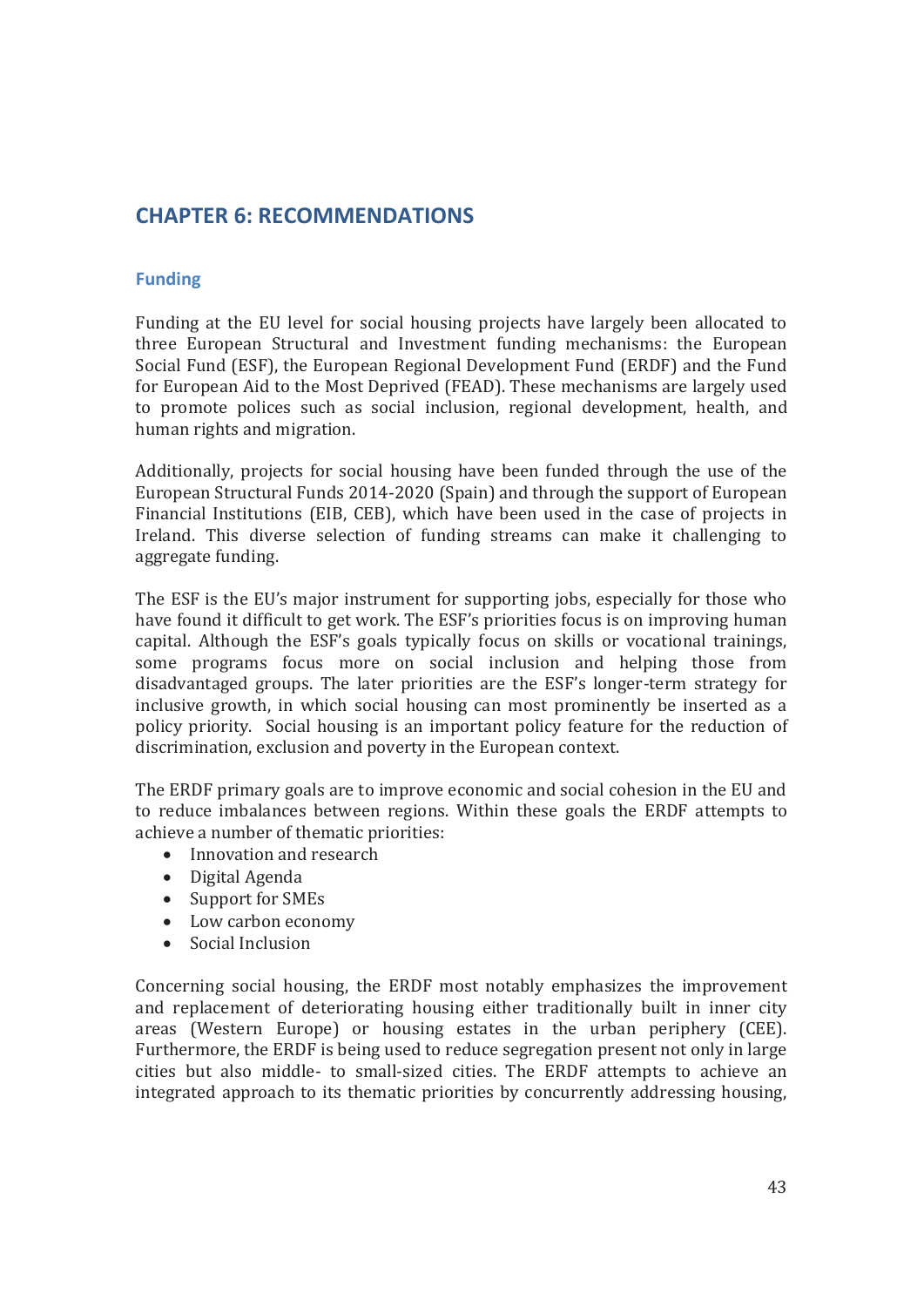energy, and socio-economic requirements of disadvantaged groups. A number of EU projects, which have tapped ERDF funds, include:

- $\bullet$  Integration in social housing and orphanages (Estonia)
- Improved energy efficiency of blocks of flats (Latvia)
- Quartier La Foret Cambral (France)
- $\bullet$  Energetic Requalification of Social Housing (Italy)

The FEAD primarily assists EU MSs in providing material support to the most disadvantaged. The FEAD funds may also be used by MSs to provide non-material assistance to disadvantaged individuals to facilitate greater integration into society. FEAD funds are not traditionally used for the direct construction of social housing, but to provide housing income support or to reconnect them to appropriate services, which could include housing placement services. While the FEAD is not currently being used for social housing construction, its emphasis on providing the necessary preconditions to allow those disadvantaged individuals to be able to get a job or follow training courses could be further exploited.

What should be emphasized in terms of social housing is that it is a necessary precondition to allow those who are in poverty or who are socially excluded to be able to get a job or to follow training courses.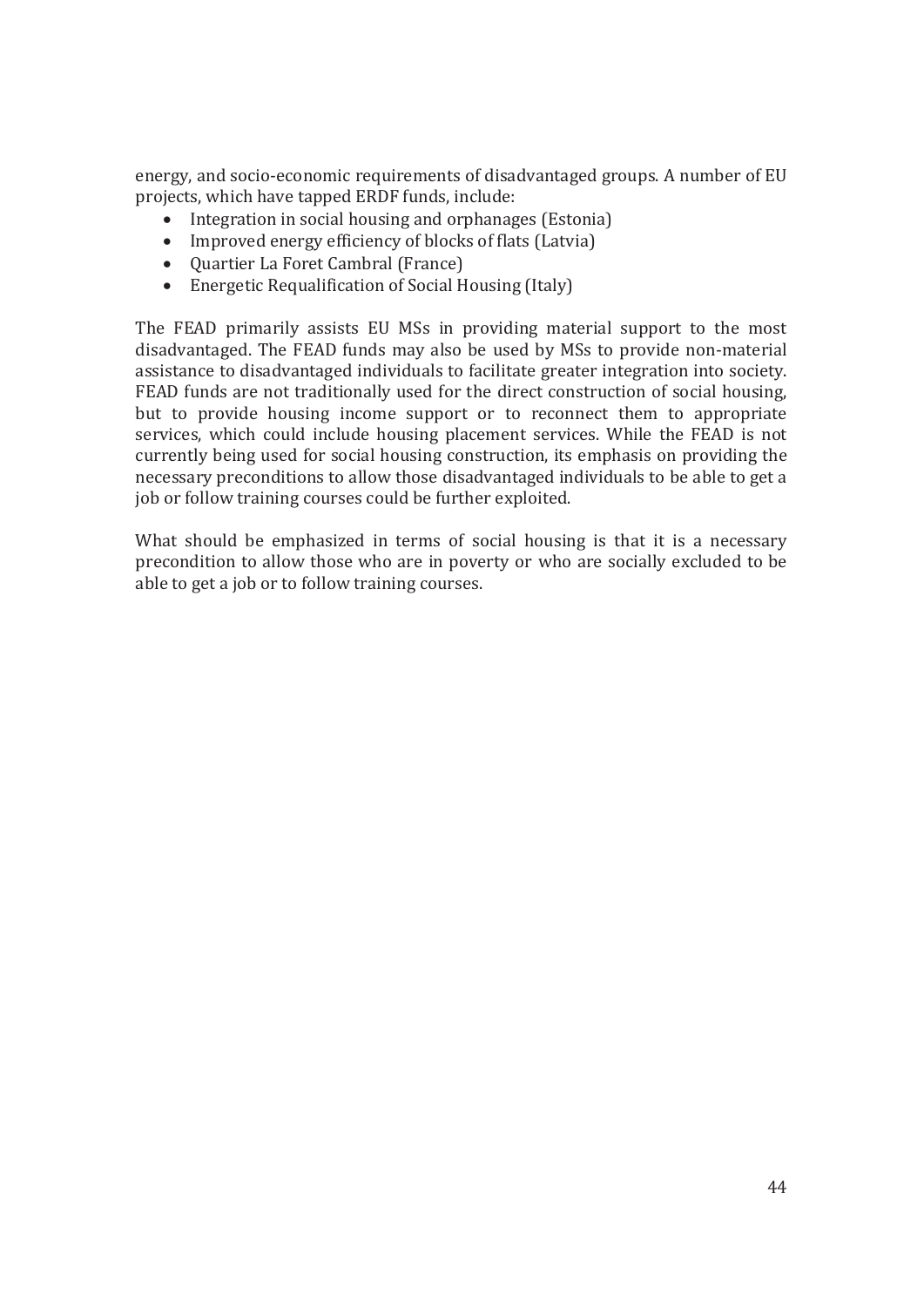#### **Advocacy**

l

Habitat for Humanity must carefully consider where windows of opportunity may exist to promote social housing, particularly at the European Union level. The two main considerations in Habitat's advocacy initiatives will depend on: a) how the topic of social housing is framed, and b) what type of approach is used.

Habitat has potential to make waves in social housing promotion at the EU-level through the EU2020 framework as long as a clear, concise advocacy framework is applied. There are key considerations regarding how social housing is framed as an area of focus, and which advocacy option should be chosen depends on Habitat's end goals. Habitat can advocate for social housing as a stand-alone issue, or as a target-oriented issue. Habitat must decide if the advocacy goal is social housing itself or if social housing promotion should be used to serve a bigger purpose.

If Habitat advocates for social housing promotion as a stand-alone issue, then the question of why needs to be answered at the EU-level. Why is social housing necessary? What benefits does a good practice regarding social housing promotion bring? This advocacy framing requires the promotion of housing as an overarching cross-sectorial issue. Fighting social housing as a stand-alone issue will need to combine economic, social, political and environmental aspects. One method for optimizing a multi-dimensional and location-specific approach uses the integrated territorial investment (ITI); a cohesion policy tool that allows more multi-level governance cooperation to meet shared goals, and also allows bundling of funds to reach more than one priority.8 This is a territory-specific response. Another method for an all-encompassing promotion of social housing is through strategic litigation, in which a variety of relevant cases, rather than a single case, are identified and pursued together in court for a multi-level and higher impact response.9 Strategic litigation is especially useful when bringing housing cases to the European Court of Human Rights (ECHR), as the legislative powers of the EU will hand down decisions to lower levels of governance, depending on their decision.

Alternatively, social housing can be promoted as a target-oriented issue. Since most of EU-level funding regards target groups, rather than social housing directly, this method of advocacy would promote social housing for specific groups of people, or for a particular reason. Such target groups could include a focus on Roma, children, the elderly, etc. Alternatively, social housing can be framed regarding particular reasons. For example, social housing advocacy can focus on homelessness reduction, poverty reduction, or desegregation. Such a target-specific method requires use of associated funding mechanisms to achieve goals, which may seem

<sup>8</sup> Cohesion Policy, and European Commission. *"Integrated Territorial Investment: Cohesion Policy 2014-2020,"*  March 2014. doi:10.2776/56347.

<sup>9</sup> INTERIGHTS. "Our Cases." *The International Centre for the Legal Protection of Human Rights*, 2015. http://www.interights.org/our-cases/index.html.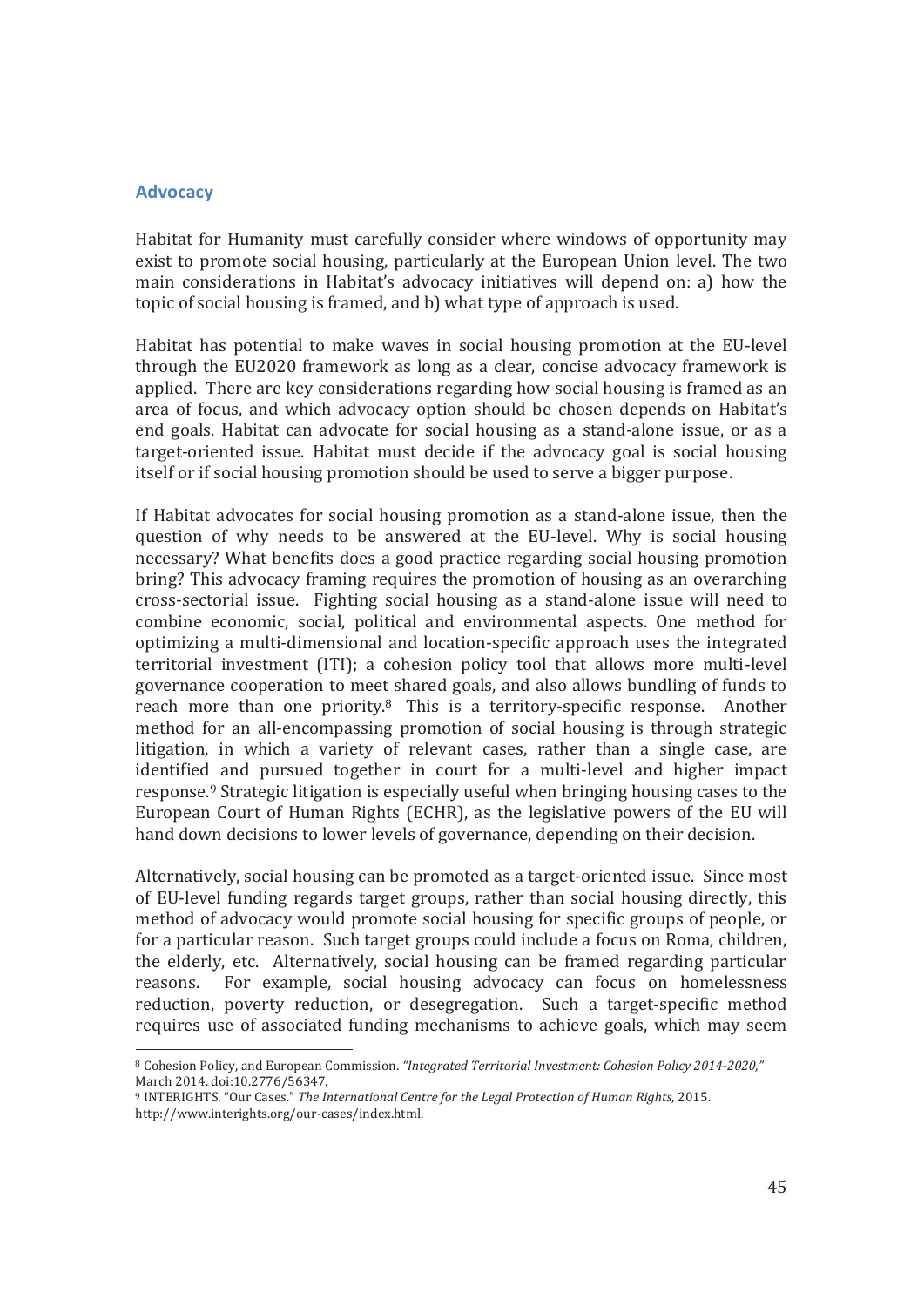limited to Habitat but is beneficial in that it allows access to funding mechanisms that are not necessarily available under an integrated approach (such as the Roma Inclusion Funds).

In order to determine the best method for Habitat's advocacy initiatives, it is important to ask the question of whether social housing promotion is the end goal, or if social housing is only a tool to reach a different end goal. Given the lack of direct mention of social housing within the EU2020 framework, employing the second method of social housing as a tool, rather than an end goal, is more marketable at the EU-level. Under such a system, Habitat can promote social housing as a means to reaching the EU2020 goals, such as that of poverty reduction and social inclusion. This is a win-win for all, as Habitat, if advocacy is successful, can further its goals and missions, while the EU is seen as benefiting from meeting the target goals. This method also allows Habitat to pursue advocacy on multiple fronts, as social housing can be used as a tool to reach target goals of employment, education, and sustainability.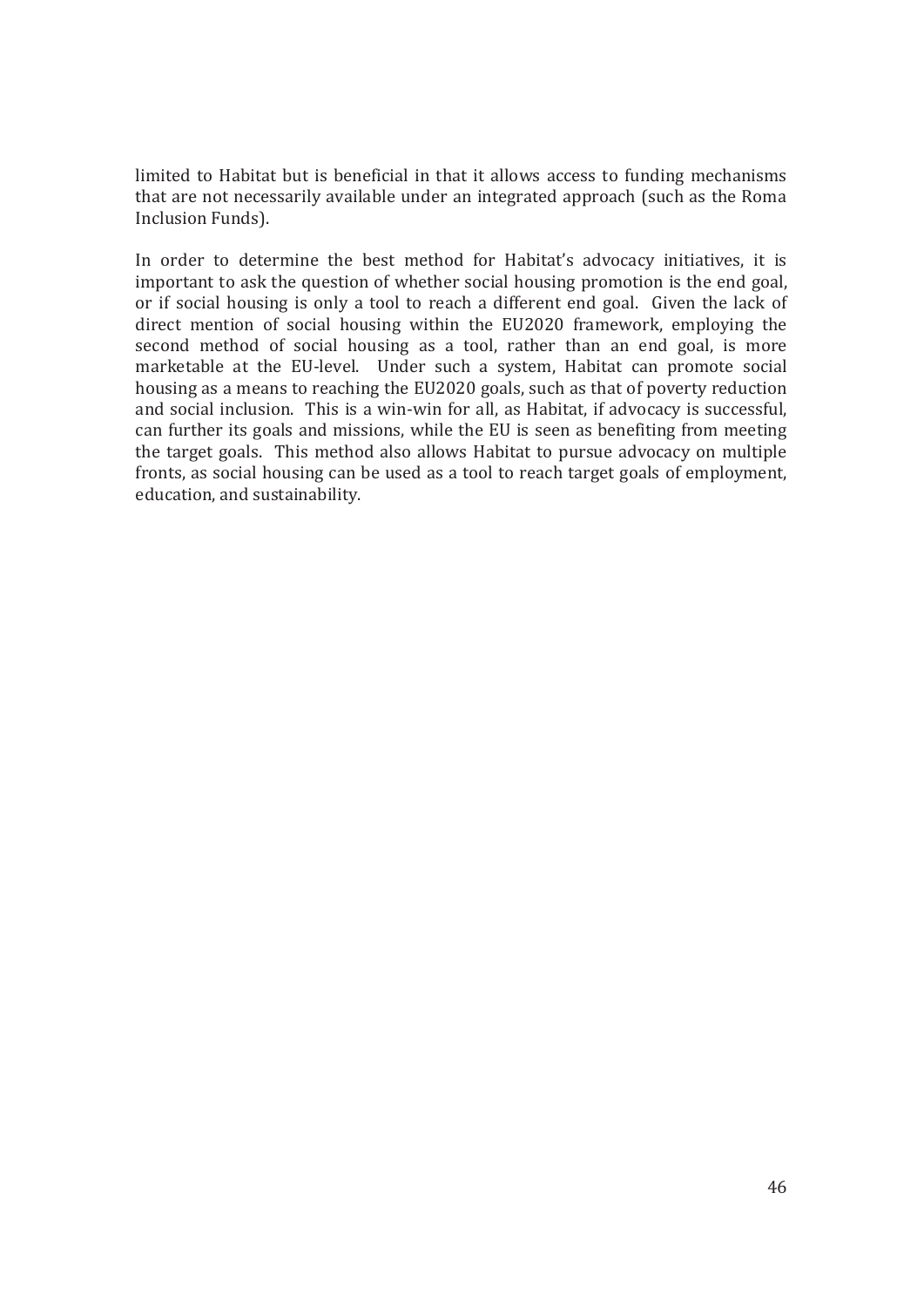#### **CONCLUSION**

Shelter is one of the necessary preconditions, which facilitates the successful execution of almost all other human endeavours. For this reason it is essential that quality and affordable housing must gain prominence in the social policies of the EU and be an integral part of the forthcoming framework after the EU2020 expires. This policy brief has explored a variety of EU and non-EU policy documents with regard to social housing with the explicit purpose of probing for an answer to the critical question of "how can social housing be a larger EU agenda?"

Based on the analysis, this report suggests that the EU's policy priorities have become increasingly focused on short-term stabilization policies centred on job creation and employment, causing social inclusion and poverty reduction to become pushed to the bottom of the policy agenda. For this reason this brief advocates a more integrated approach, suggesting it should be emphasized that adequate quality, affordable housing is a necessary precondition to all forms of employment and job training initiatives. Additionally, this research proposes three other prominent policy areas on the EU's current agenda that can be exploited to make social housing a more integral part of the EU's social investment policies, (1) education (2) child care and (3) elderly long-term care.

An increase in the cost of childcare services, decreases in wages of parents and cutbacks in payments to parents in many countries have led to the declining use of formal childcare and institutional childcare services. This has lead to greater homecare as a consequence, predominantly among lower income and immigrant families in the EU. As this brief has shown, access to adequate quality and affordable housing is essential in order to facilitate early childhood development, having profound consequences for later performance in learning and the work force. This, combined with long waiting lists for social housing in many EU countries, makes it imperative that the EU make social housing a more integral piece of it polices to provide adequate childcare.

The EU faces an increasingly ageing population demographic and families have become increasingly disconnected with children no longer taking on the traditional role of elderly long-term care. This has resulted in many elderly individuals now living alone. A scarcity of adequate housing for the elderly who are now forced to live alone has begun to ensue. Moreover, a shortage of elderly care centres in many EU countries has put further pressure on an already sparse housing market for the elderly, suggesting that increased social housing intervention is necessary to achieve sustainable long-term care for the elderly.

This report has used literature review and informational expert interviews to create suggestions on how social housing can better fit into the larger EU agenda. Nonetheless, the lack of comprehensive discussion on housing both at the EU level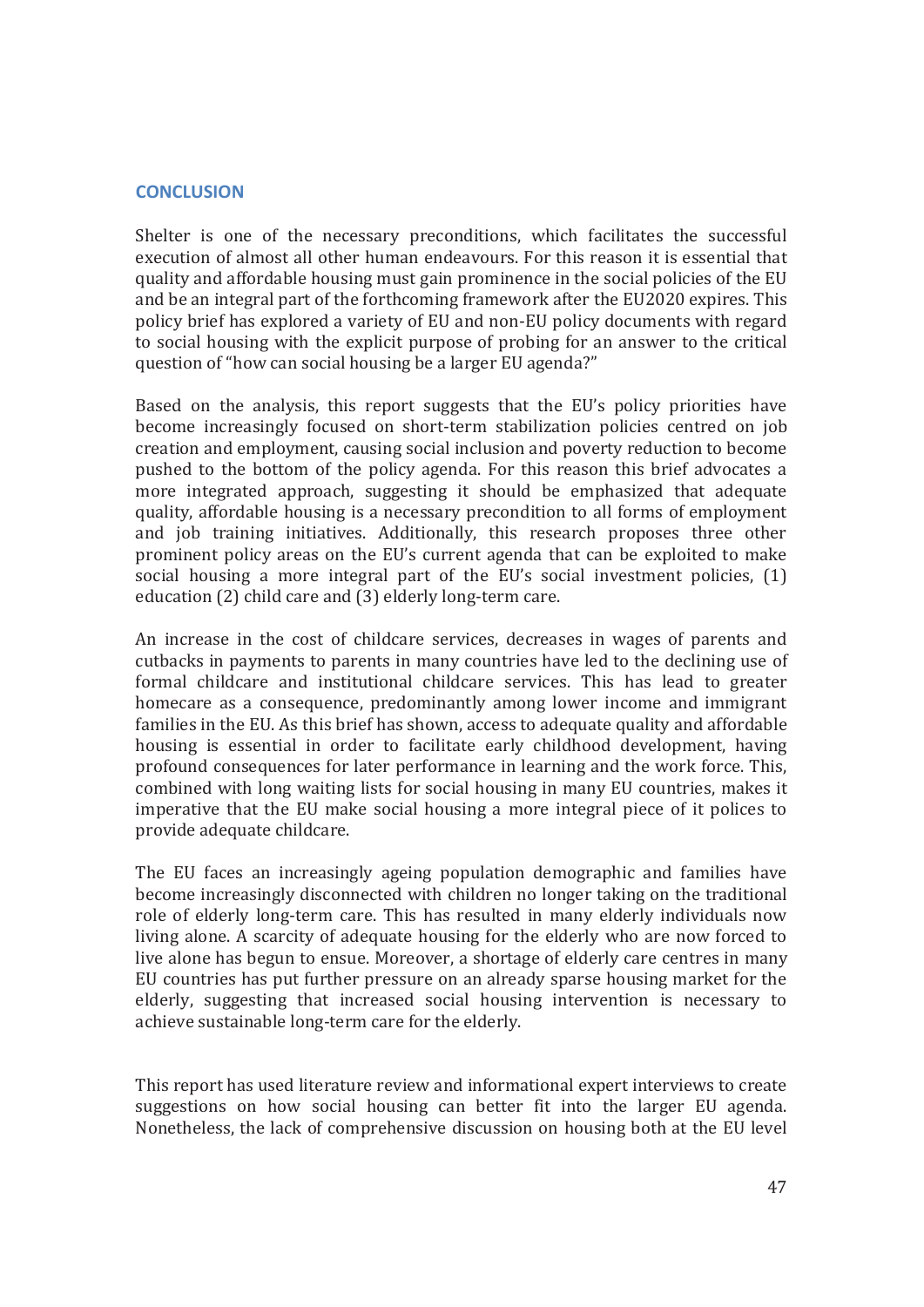and within the related documents reviewed here has left gaps in the research, which will require more thorough studies and assessment before definite conclusions can be drawn. Rather than a conclusive research analysis, this report aims to start the discussion between the EU, MSs, municipal representatives, Habitat for Humanity and other relevant stakeholders regarding the idea of housing agendas within the multi-levelled governance systems of the European Union.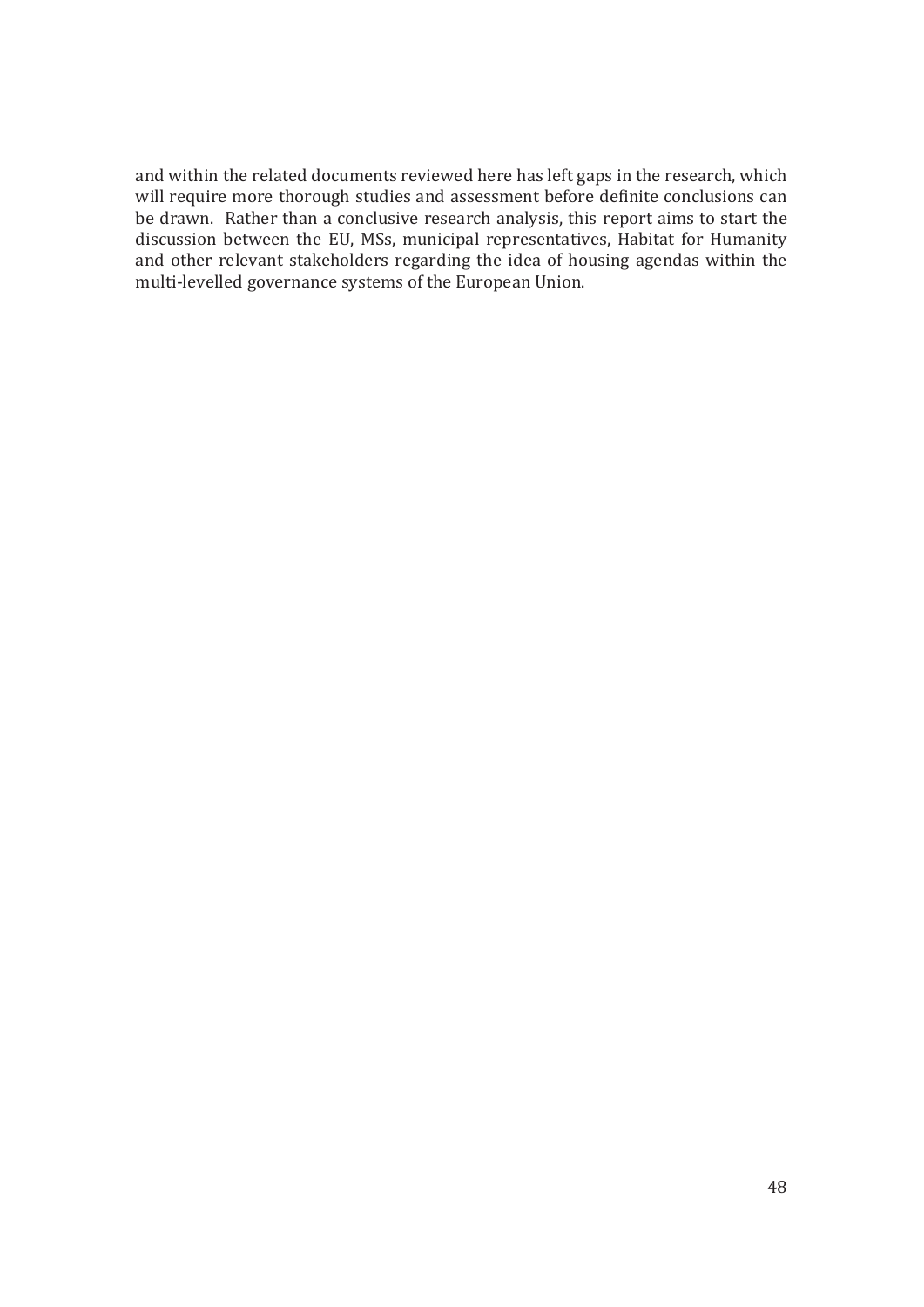# **APPENDICES**

|                                  | Roma                                                                                                                                                                                                                                          |                           |                                                                                                                                                                                                                                                                                                                                                                                                                                                                                                                                      |          |                          |                                            | $\boldsymbol{\ast}$                                                                                                  |                                                                                                                                                             |
|----------------------------------|-----------------------------------------------------------------------------------------------------------------------------------------------------------------------------------------------------------------------------------------------|---------------------------|--------------------------------------------------------------------------------------------------------------------------------------------------------------------------------------------------------------------------------------------------------------------------------------------------------------------------------------------------------------------------------------------------------------------------------------------------------------------------------------------------------------------------------------|----------|--------------------------|--------------------------------------------|----------------------------------------------------------------------------------------------------------------------|-------------------------------------------------------------------------------------------------------------------------------------------------------------|
| Social Indicators                |                                                                                                                                                                                                                                               |                           |                                                                                                                                                                                                                                                                                                                                                                                                                                                                                                                                      |          |                          |                                            | $\star$                                                                                                              |                                                                                                                                                             |
|                                  | tengregati Discriminati                                                                                                                                                                                                                       |                           |                                                                                                                                                                                                                                                                                                                                                                                                                                                                                                                                      |          |                          |                                            | $\ast$                                                                                                               |                                                                                                                                                             |
|                                  | Social Policy                                                                                                                                                                                                                                 |                           | $\!\times\!$                                                                                                                                                                                                                                                                                                                                                                                                                                                                                                                         |          | ×                        |                                            |                                                                                                                      |                                                                                                                                                             |
| Relevant Policy Area             | Cohesion                                                                                                                                                                                                                                      | $\times$                  | $_{\rm x}$                                                                                                                                                                                                                                                                                                                                                                                                                                                                                                                           |          |                          | ×                                          |                                                                                                                      | $\boldsymbol{\times}$                                                                                                                                       |
|                                  | FEAD                                                                                                                                                                                                                                          |                           | $\!\times\!$                                                                                                                                                                                                                                                                                                                                                                                                                                                                                                                         |          |                          |                                            |                                                                                                                      |                                                                                                                                                             |
|                                  | 128                                                                                                                                                                                                                                           |                           |                                                                                                                                                                                                                                                                                                                                                                                                                                                                                                                                      |          |                          |                                            |                                                                                                                      |                                                                                                                                                             |
|                                  | 1008                                                                                                                                                                                                                                          |                           |                                                                                                                                                                                                                                                                                                                                                                                                                                                                                                                                      |          |                          |                                            |                                                                                                                      |                                                                                                                                                             |
| Relevant Strategy/Fund           |                                                                                                                                                                                                                                               |                           | $\overline{\mathbf{x}}$                                                                                                                                                                                                                                                                                                                                                                                                                                                                                                              | $\times$ |                          |                                            | $^{\times}$                                                                                                          | $^{\times}$                                                                                                                                                 |
|                                  | ø                                                                                                                                                                                                                                             |                           | $\star$                                                                                                                                                                                                                                                                                                                                                                                                                                                                                                                              | ×        |                          |                                            |                                                                                                                      |                                                                                                                                                             |
|                                  | Usban<br>Strategy                                                                                                                                                                                                                             |                           |                                                                                                                                                                                                                                                                                                                                                                                                                                                                                                                                      |          |                          |                                            |                                                                                                                      |                                                                                                                                                             |
|                                  | $\frac{1}{2}$                                                                                                                                                                                                                                 |                           | $\ddot{\phantom{a}}$                                                                                                                                                                                                                                                                                                                                                                                                                                                                                                                 |          | $\overline{\phantom{a}}$ |                                            |                                                                                                                      |                                                                                                                                                             |
|                                  | Minorities                                                                                                                                                                                                                                    |                           |                                                                                                                                                                                                                                                                                                                                                                                                                                                                                                                                      |          |                          |                                            | $_{\rm \star}$                                                                                                       |                                                                                                                                                             |
|                                  | Wettere                                                                                                                                                                                                                                       |                           |                                                                                                                                                                                                                                                                                                                                                                                                                                                                                                                                      | ×        |                          | ×                                          |                                                                                                                      |                                                                                                                                                             |
|                                  | Private<br>Housing                                                                                                                                                                                                                            |                           |                                                                                                                                                                                                                                                                                                                                                                                                                                                                                                                                      |          |                          |                                            |                                                                                                                      |                                                                                                                                                             |
|                                  | Affordable/<br>Adequate<br>Housing                                                                                                                                                                                                            | $\star$                   |                                                                                                                                                                                                                                                                                                                                                                                                                                                                                                                                      |          |                          |                                            |                                                                                                                      | ×                                                                                                                                                           |
| Context of Housing Discussion    | $$\sf{S0As}$$                                                                                                                                                                                                                                 |                           |                                                                                                                                                                                                                                                                                                                                                                                                                                                                                                                                      |          |                          |                                            |                                                                                                                      |                                                                                                                                                             |
|                                  | Housing<br>Markets                                                                                                                                                                                                                            |                           |                                                                                                                                                                                                                                                                                                                                                                                                                                                                                                                                      |          | $\overline{\phantom{a}}$ | $\overline{\phantom{a}}$                   |                                                                                                                      |                                                                                                                                                             |
|                                  | Housing<br>Accessibly                                                                                                                                                                                                                         |                           |                                                                                                                                                                                                                                                                                                                                                                                                                                                                                                                                      |          | $\,$                     |                                            |                                                                                                                      |                                                                                                                                                             |
|                                  | Housing<br>Critics                                                                                                                                                                                                                            |                           |                                                                                                                                                                                                                                                                                                                                                                                                                                                                                                                                      |          | $^{\times}$              |                                            |                                                                                                                      | $^{\times}$                                                                                                                                                 |
|                                  |                                                                                                                                                                                                                                               |                           |                                                                                                                                                                                                                                                                                                                                                                                                                                                                                                                                      |          | $^{\star}$               |                                            |                                                                                                                      |                                                                                                                                                             |
|                                  |                                                                                                                                                                                                                                               |                           |                                                                                                                                                                                                                                                                                                                                                                                                                                                                                                                                      | ×        | $\overline{\phantom{a}}$ |                                            |                                                                                                                      |                                                                                                                                                             |
|                                  | $\begin{tabular}{ c c c c } \hline \textbf{Levin} & \textbf{Pervin} & \textbf{Hun} & \textbf{Hun} & \textbf{Hun} \\ \hline \textbf{Inclusion} & \textbf{Sunnimull} & \textbf{Hun} & \textbf{Hun} & \textbf{Hun} \\ \hline \end{tabular}$<br>× |                           |                                                                                                                                                                                                                                                                                                                                                                                                                                                                                                                                      |          |                          |                                            |                                                                                                                      | ×                                                                                                                                                           |
|                                  |                                                                                                                                                                                                                                               | $_{\rm x}$                | $^{\star}$                                                                                                                                                                                                                                                                                                                                                                                                                                                                                                                           |          | $\star$                  | ×                                          | $^{\star}$                                                                                                           | $\boldsymbol{\mathsf{x}}$                                                                                                                                   |
|                                  | <b>Inconstruction</b>                                                                                                                                                                                                                         | $_{\rm x}$                |                                                                                                                                                                                                                                                                                                                                                                                                                                                                                                                                      |          |                          |                                            |                                                                                                                      |                                                                                                                                                             |
|                                  |                                                                                                                                                                                                                                               | $\boldsymbol{\mathsf{x}}$ |                                                                                                                                                                                                                                                                                                                                                                                                                                                                                                                                      |          |                          |                                            |                                                                                                                      |                                                                                                                                                             |
|                                  |                                                                                                                                                                                                                                               |                           |                                                                                                                                                                                                                                                                                                                                                                                                                                                                                                                                      |          |                          |                                            |                                                                                                                      |                                                                                                                                                             |
|                                  |                                                                                                                                                                                                                                               |                           |                                                                                                                                                                                                                                                                                                                                                                                                                                                                                                                                      |          |                          |                                            |                                                                                                                      |                                                                                                                                                             |
|                                  |                                                                                                                                                                                                                                               | $\cdot$                   |                                                                                                                                                                                                                                                                                                                                                                                                                                                                                                                                      |          | ×                        | $\mathbf{x}$                               | $\ddot{\phantom{1}}$                                                                                                 |                                                                                                                                                             |
|                                  | EU (macro)                                                                                                                                                                                                                                    | $\overline{\phantom{a}}$  |                                                                                                                                                                                                                                                                                                                                                                                                                                                                                                                                      | ×        | $\boldsymbol{\times}$    | ×                                          | $\overline{\phantom{a}}$                                                                                             | ×                                                                                                                                                           |
|                                  | turepe<br>2000                                                                                                                                                                                                                                | ×                         |                                                                                                                                                                                                                                                                                                                                                                                                                                                                                                                                      |          |                          |                                            |                                                                                                                      | $\ddot{ }$                                                                                                                                                  |
|                                  | Committee                                                                                                                                                                                                                                     |                           |                                                                                                                                                                                                                                                                                                                                                                                                                                                                                                                                      |          |                          |                                            |                                                                                                                      | ×                                                                                                                                                           |
| Document Author Type of Document |                                                                                                                                                                                                                                               | ×                         | ×                                                                                                                                                                                                                                                                                                                                                                                                                                                                                                                                    | $\times$ | ×                        | ×                                          | ×                                                                                                                    |                                                                                                                                                             |
|                                  |                                                                                                                                                                                                                                               |                           |                                                                                                                                                                                                                                                                                                                                                                                                                                                                                                                                      |          |                          |                                            |                                                                                                                      | $_{\rm \star}$                                                                                                                                              |
|                                  |                                                                                                                                                                                                                                               | ×                         | ×                                                                                                                                                                                                                                                                                                                                                                                                                                                                                                                                    | ×        | $_{\rm \times}$          | ×                                          | ×                                                                                                                    |                                                                                                                                                             |
|                                  | Key Words: Commission   European   Commission                                                                                                                                                                                                 |                           |                                                                                                                                                                                                                                                                                                                                                                                                                                                                                                                                      |          |                          |                                            |                                                                                                                      |                                                                                                                                                             |
|                                  |                                                                                                                                                                                                                                               | inclusive                 | Europeen<br>Secial Fond<br>2014-2020<br>Toerfrontle<br>$\begin{tabular}{ c c } \hline \hline \multicolumn{3}{ c }{\multicolumn{3}{ c }{\multicolumn{3}{ c }{\multicolumn{3}{ c }{\multicolumn{3}{ c }{\multicolumn{3}{ c }{\multicolumn{3}{ c }{\multicolumn{3}{ c }{\multicolumn{3}{ c }{\multicolumn{3}{ c }{\multicolumn{3}{ c }{\multicolumn{3}{ c }{\multicolumn{3}{ c }{\multicolumn{3}{ c }{\multicolumn{3}{ c }{\multicolumn{3}{ c }{\multicolumn{3}{ c }{\multicolumn{3}{ c }{\multicolumn$<br>growth."<br>ng the<br>Social |          |                          | emester<br>Country<br>Specific<br>dations" | implemental<br>San of the<br>Framework<br>"Report on<br>for National<br>Integration<br>Roma<br>Stateges"<br>a<br>the | $\begin{array}{l} \text{HPOIT on}\\ \text{1001} \\ \text{1101} \\ \text{121} \\ \text{131} \\ \text{141} \\ \text{151} \\ \text{161} \end{array}$<br>Union" |
|                                  |                                                                                                                                                                                                                                               |                           |                                                                                                                                                                                                                                                                                                                                                                                                                                                                                                                                      |          |                          |                                            |                                                                                                                      |                                                                                                                                                             |

# **Appendix 1: Matrix for key EU policy documents related to housing**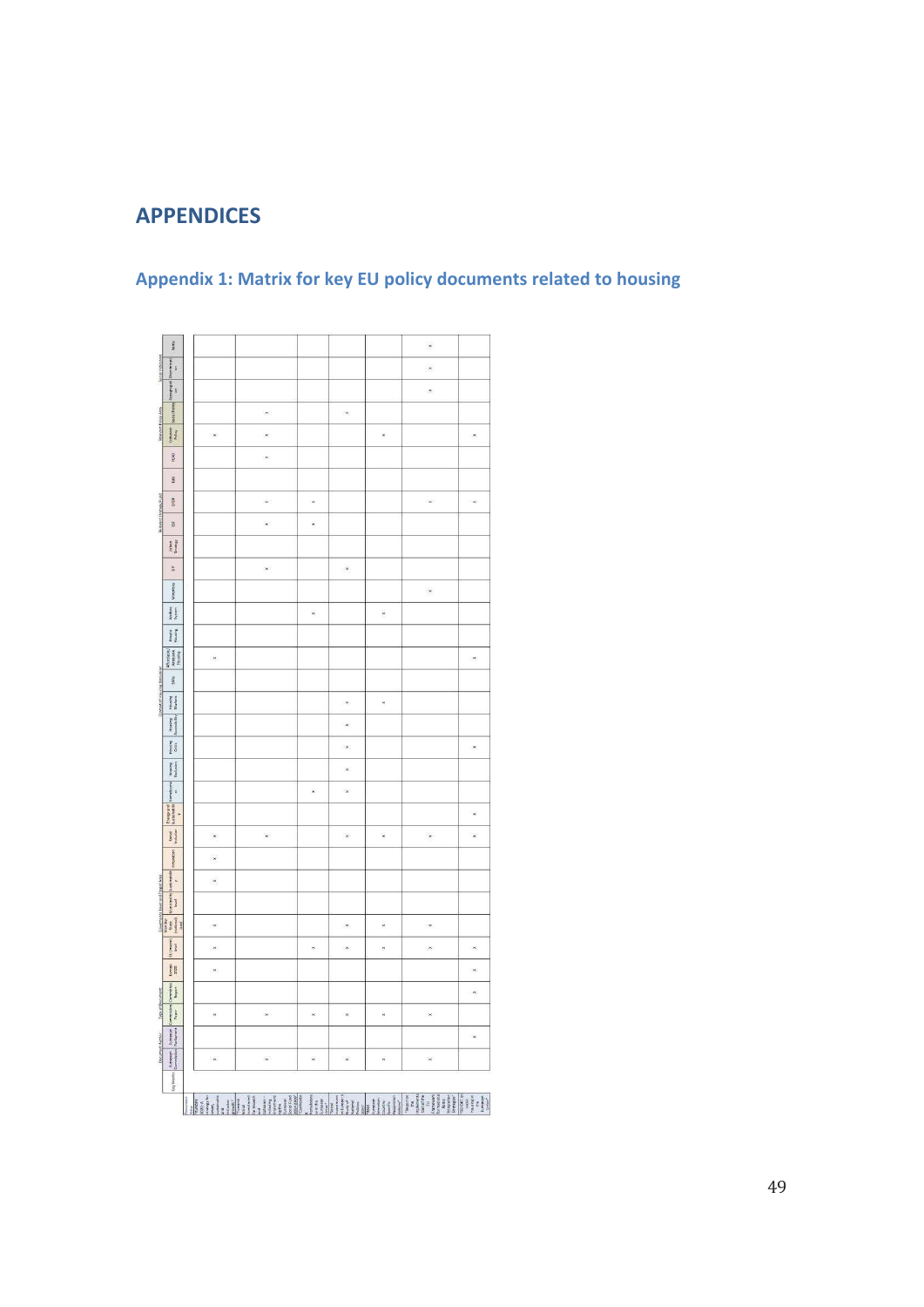# **Appendix 2: Matrix for key non-EU policy documents related to housing**

|                                | Social Policy                                                                                                                                                                                                                                                                                                                                                                              |                                  |   |                      |                                           |                       |                       |                         |
|--------------------------------|--------------------------------------------------------------------------------------------------------------------------------------------------------------------------------------------------------------------------------------------------------------------------------------------------------------------------------------------------------------------------------------------|----------------------------------|---|----------------------|-------------------------------------------|-----------------------|-----------------------|-------------------------|
| Referant Policy Area           | Cohesion                                                                                                                                                                                                                                                                                                                                                                                   |                                  |   |                      |                                           |                       |                       |                         |
| Referant Strategy/Fund         | FEAD                                                                                                                                                                                                                                                                                                                                                                                       |                                  | × |                      |                                           |                       |                       |                         |
|                                | EASI                                                                                                                                                                                                                                                                                                                                                                                       |                                  | × |                      |                                           |                       |                       |                         |
|                                | ERDF                                                                                                                                                                                                                                                                                                                                                                                       |                                  | ù |                      |                                           |                       |                       |                         |
|                                | ESE .                                                                                                                                                                                                                                                                                                                                                                                      |                                  | × |                      |                                           |                       |                       |                         |
|                                | Usbon<br>Strategy                                                                                                                                                                                                                                                                                                                                                                          |                                  |   |                      |                                           |                       |                       | $_{\rm x}$              |
|                                | S <sup>p</sup>                                                                                                                                                                                                                                                                                                                                                                             |                                  | × |                      |                                           |                       |                       |                         |
|                                | Minester                                                                                                                                                                                                                                                                                                                                                                                   |                                  |   |                      |                                           |                       |                       | $\overline{\mathbf{x}}$ |
|                                | Welling                                                                                                                                                                                                                                                                                                                                                                                    |                                  |   |                      |                                           |                       |                       |                         |
|                                | Private<br>Housing                                                                                                                                                                                                                                                                                                                                                                         |                                  |   |                      |                                           | $_{\rm x}$            | $\star$               |                         |
|                                | Affordable)<br>Adequate<br>Housing                                                                                                                                                                                                                                                                                                                                                         |                                  |   |                      |                                           | $\ddot{\phantom{1}}$  |                       |                         |
|                                | <b>SRAS</b>                                                                                                                                                                                                                                                                                                                                                                                |                                  |   |                      |                                           | $\,$                  |                       |                         |
| Contrast of Housing Discussion | missing anosing anosing<br>prices present and present                                                                                                                                                                                                                                                                                                                                      | $^{\times}$                      |   |                      |                                           |                       |                       |                         |
|                                |                                                                                                                                                                                                                                                                                                                                                                                            | $\ast$                           |   |                      |                                           |                       |                       |                         |
|                                |                                                                                                                                                                                                                                                                                                                                                                                            |                                  |   | $\mathbf{z}$         |                                           |                       |                       |                         |
|                                | Housing<br>Exclusion                                                                                                                                                                                                                                                                                                                                                                       |                                  |   | ×                    |                                           |                       |                       | ×                       |
|                                | Homelesse<br>×                                                                                                                                                                                                                                                                                                                                                                             | $\mathbf{x}$                     | × | ×                    |                                           |                       |                       |                         |
|                                | Social                                                                                                                                                                                                                                                                                                                                                                                     |                                  |   |                      |                                           |                       |                       |                         |
|                                | $[1.00208] \centering \begin{tabular}{ l l l l } \hline & Cocentorance control and Taylor A data \\ \hline & D10 (more) & State \\ \hline & State & State \\ \hline & State & private \\ \hline \end{tabular}$                                                                                                                                                                             |                                  |   | $\hat{\mathbf{x}}$   |                                           |                       |                       |                         |
|                                |                                                                                                                                                                                                                                                                                                                                                                                            |                                  |   | $\star$              |                                           |                       |                       |                         |
|                                |                                                                                                                                                                                                                                                                                                                                                                                            |                                  |   |                      |                                           |                       | ×                     |                         |
|                                | <b><i>level</i></b>                                                                                                                                                                                                                                                                                                                                                                        | $^{\star}$                       |   |                      |                                           |                       | $\check{\phantom{a}}$ |                         |
|                                |                                                                                                                                                                                                                                                                                                                                                                                            | $_{\times}$                      | × |                      |                                           |                       |                       |                         |
|                                |                                                                                                                                                                                                                                                                                                                                                                                            |                                  |   | ×                    |                                           |                       |                       |                         |
|                                | Academic<br><b>Paper</b>                                                                                                                                                                                                                                                                                                                                                                   |                                  |   |                      |                                           |                       | $\,$ $\,$             |                         |
| Type of Document               | $\begin{tabular}{ c c c } \hline & & $10151$ \\ \hline & & $10161$ \\ \hline \end{tabular} \begin{tabular}{ c c c } \hline & $10151$ \\ \hline & $10161$ \\ \hline & $10161$ \\ \hline & $10161$ \\ \hline & $10161$ \\ \hline & $10161$ \\ \hline & $10161$ \\ \hline & $10161$ \\ \hline & $10161$ \\ \hline & $10161$ \\ \hline & $10161$ \\ \hline & $10161$ \\ \hline & $10161$ \\ \$ | $_{\rm \times}$                  |   |                      |                                           |                       |                       |                         |
|                                |                                                                                                                                                                                                                                                                                                                                                                                            |                                  |   |                      |                                           |                       |                       |                         |
|                                |                                                                                                                                                                                                                                                                                                                                                                                            |                                  |   | $\ddot{\phantom{1}}$ |                                           | $\,$ $\,$             |                       |                         |
|                                | letter                                                                                                                                                                                                                                                                                                                                                                                     |                                  | × |                      | ×                                         |                       |                       |                         |
| <b>Document Author</b>         | Turopean URBAN<br>Commission Intergroup                                                                                                                                                                                                                                                                                                                                                    |                                  |   |                      | ×                                         |                       |                       |                         |
|                                |                                                                                                                                                                                                                                                                                                                                                                                            | $_\times$                        |   |                      |                                           |                       |                       |                         |
|                                | MRI                                                                                                                                                                                                                                                                                                                                                                                        |                                  |   |                      |                                           | $\boldsymbol{\times}$ |                       |                         |
|                                | FEARTSA                                                                                                                                                                                                                                                                                                                                                                                    |                                  | × |                      |                                           |                       |                       |                         |
|                                | E                                                                                                                                                                                                                                                                                                                                                                                          |                                  |   | ×                    | ř                                         |                       |                       |                         |
|                                | Key Words:                                                                                                                                                                                                                                                                                                                                                                                 | <b>Anilli</b><br><b>Oogument</b> |   |                      | on<br>URBANISHT<br>group MEP<br>Ollerycht | Huih Ku               |                       |                         |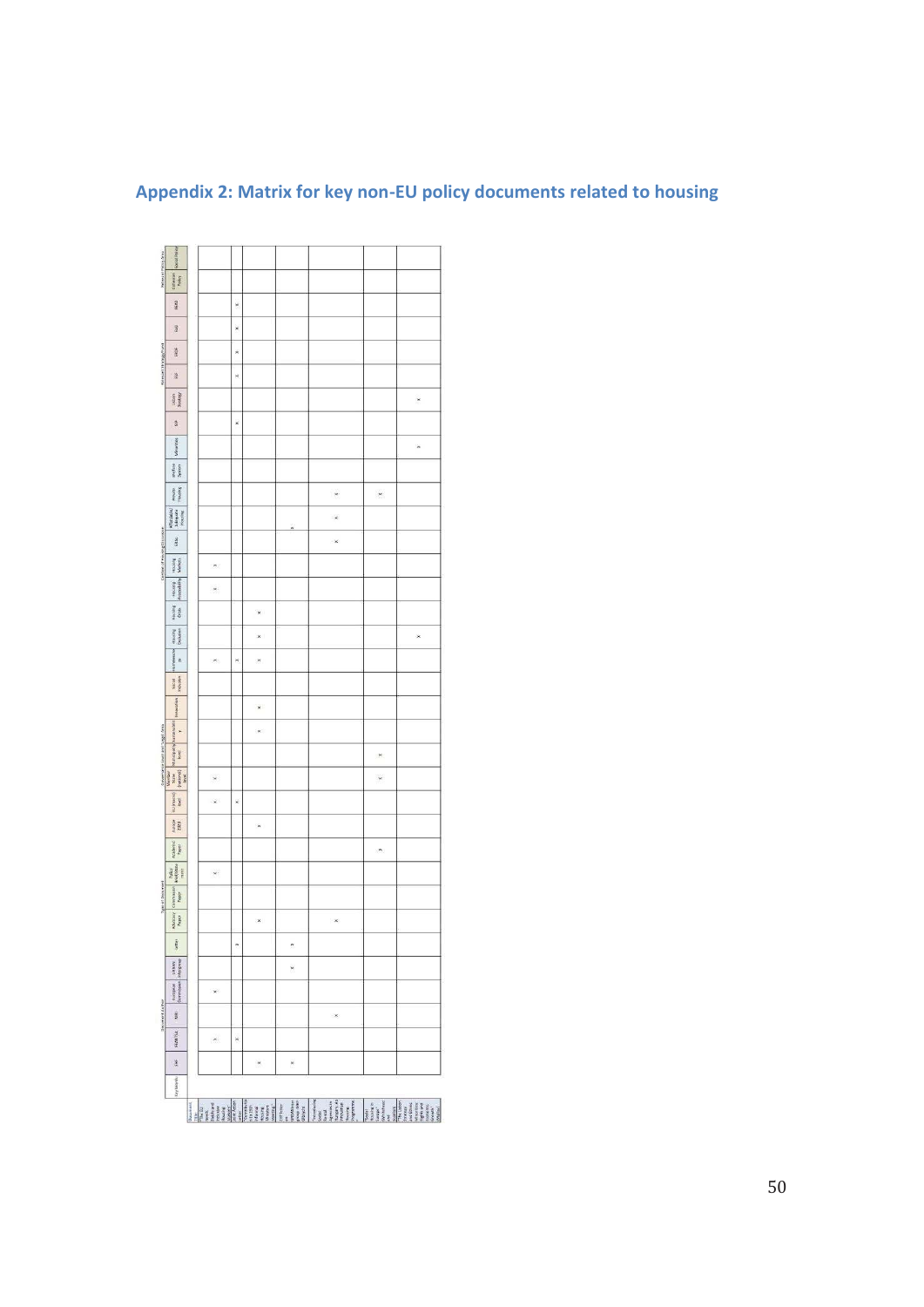## **BIBLIOGRAPHY**

Anonymous 1. DG Employment informational expert interview. Face-to-face, Spring 2015.

Bouget, Denis et al., Directorate-General for Employment, Social Affairs and Inclusion, European Commission. *Social Investment in Europe: A Study of National Policies 2015.* April 2015. Brussels.

Cohesion Policy, and European Commission. *"Integrated Territorial Investment: Cohesion Policy 2014-2020,"* March 2014. doi:10.2776/56347.

European Commission. *2015 European Semester: Country-Specific Recommendations*. Communication from the Commission. COM(2015) 250 final, 13 May 2015. Brussels.

European Commission. *EUROPE 2020: A strategy for smart, sustainable and inclusive growth*. Communication from the Commission. COM (2010) 2020 final, 3 March 2010. Brussels.

European Commission. *Report on the implementation of the EU framework for National Roma Integration Strategies*. Communication from the Commission. COM (2014) 209 final, 2 April 2014. Belgium.

European Commission. *Towards Social Investment for Growth and Cohesion – including implementing the European Social Fund 2014-2020*. Communication from the Commission. COM (2013) 83 final, 20 February 2013

European Federation of National Associations Working with the Homeless*. The EU Needs Stable and Inclusive Housing Markets.* Brussels, Belgium. European Commission, February 2015.

European Housing Forum. "Contribution to 19th Informal Housing Ministers Meeting." Brussels, 2013.

European Housing Forum. "Dear Mr. Olbrycht," September 19, 2014.

European Parliament. *REPORT on social housing in the European Union*. Committee on Employment and Social Affairs. Rapporteur: Karima Delli. (2012/2293 (INI)), 30 April 2013. Plenary sitting.

FEANTSA. Joint Action Letter. "Dear Commissioner Andor." Joint Action Letter, November 15, 2013.